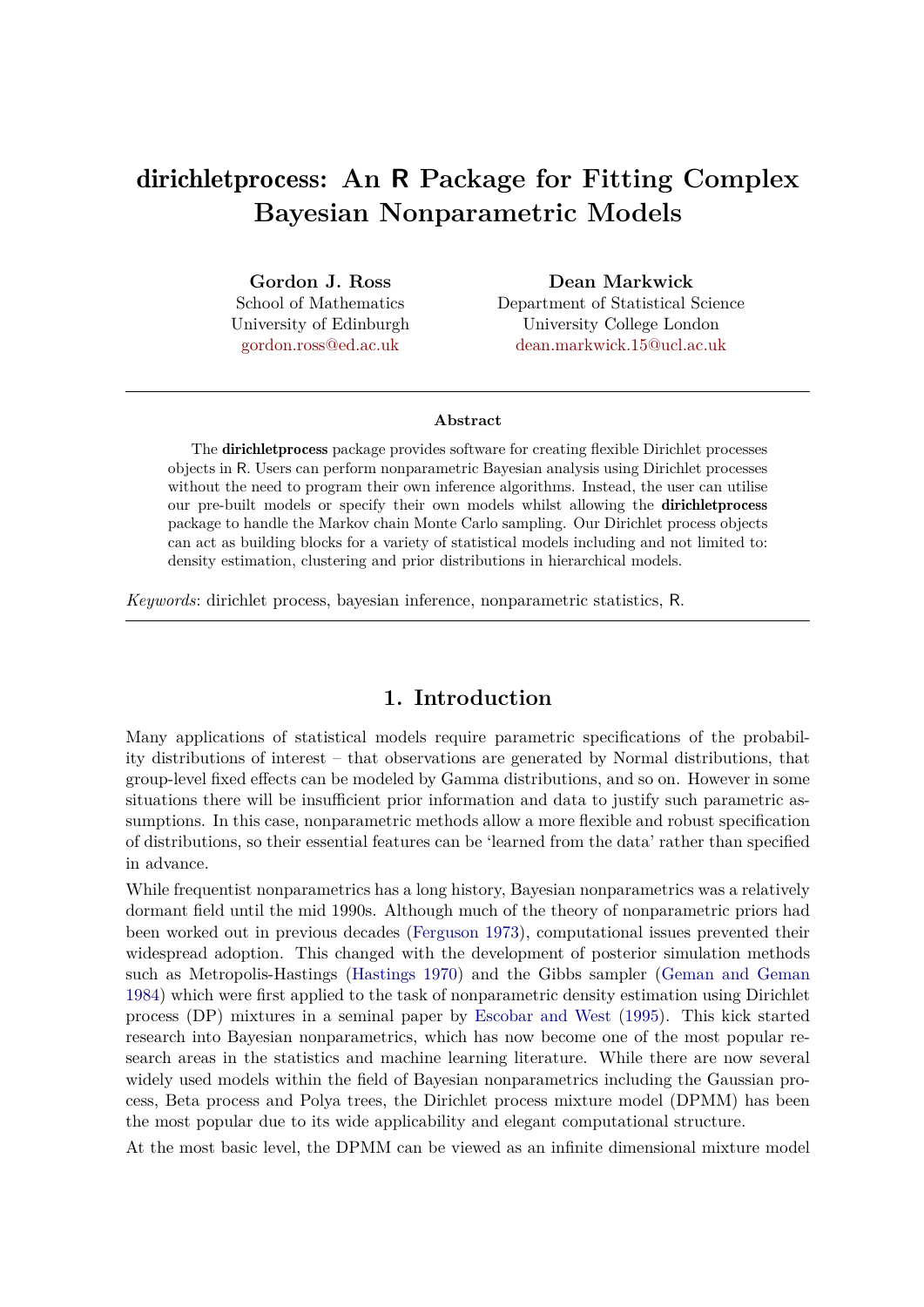which represents an unknown density  $f(y)$  as:

$$
f(y) = \int k(y | \theta) p(\theta | G) d\theta, \quad G \sim DP(\alpha, G_0),
$$

where  $k(\cdot | \theta)$  denotes the mixture kernel, and the mixing distribution *G* is assigned a nonparametric Dirichlet process prior with a base measure *G*<sup>0</sup> and concentration parameter *α*. In the most widely used DPMM, the mixture kernel is taken to be Gaussian so that  $\theta = (\mu, \sigma^2)$ and  $k(y | \theta) = N(y | \mu, \sigma^2)$  with a conjugate Normal Inverse-Gamma specification for  $G_0$ . The infinite dimensional nature of such a model makes it capable of approximating any continuous distribution to an arbitrary degree of accuracy.

The use of DPMMs is not restricted to simply estimating the density of observed data. Instead, the DPMM can be used at any level in a hierarchical model where it is considered necessary to represent a density nonparametrically due to a lack of knowledge about its parametric form. For example, consider a (multilevel) random effects model where there are *J* groups of observations, with observations in each group *j* following a Gaussian distribution with a group-specific mean  $\mu_j$  and a common variance  $\sigma^2$ . To share information across groups, the means  $\mu_j$  are assumed to be exchangeable and assigned a prior  $p(\mu_j)$ . If  $y_{i,j}$  denotes the  $i^{th}$  observation in group *j*, then the model is:

$$
y_{i,j} \sim N(y_{i,j} | \mu_j, \sigma^2),
$$
  

$$
\mu_j \sim p(\mu_j | \gamma),
$$

where  $\gamma$  is the (hyper-)parameters of the prior. This model is an example of **partial pooling**, where the inference for each mean  $\mu_j$  is based on the means of each of the other  $J-1$ groups, allowing information to be shared across groups. As a biased estimation technique, it is related to methods such as the Lasso estimator, and usually results in more accurate estimation than estimating each group mean separately. However, completing the model specification requires choosing a form for the prior distribution of group means  $p(\mu_i | \gamma)$ , which is made more difficult since the group means may not be observable with a high degree of accuracy, particularly when the number of observations is small. In this case, using a nonparametric DPMM specification for  $p(\mu_i | \gamma)$  would avoid the risks of potentially specifying an inappropriate parametric form.

Typically when working with DPMMs, the posterior distributions are analytically intractable, so inference instead usually involved computational simulation. A variety of simulation algorithms based around Gibbs sampling and Metropolis-Hastings have been developed to draw samples from DPMM posterior distributions, which can then be used for inference. As such, the widespread adoption of DPMMs has to some extent been held back by the level of statistical and programming literacy required to implement use them. The purpose of the dirichletprocess package is to provide a unified implementation of these simulation algorithms for a very wide class of DP mixture models which makes it easy to incorporate DPMMs into hierarchical models

The design philosophy of the **dirichlet process** package is the polar opposite of the existing DPpackage R package which also provides an implementation of DPMMs. The purpose of DPpackage is to give a fast implementation of several common tasks where DPs are used, such as density estimation using Gaussian mixtures, and a variety of specific regression models. While the **DPpackage** package is very useful in these situations, it cannot be used for any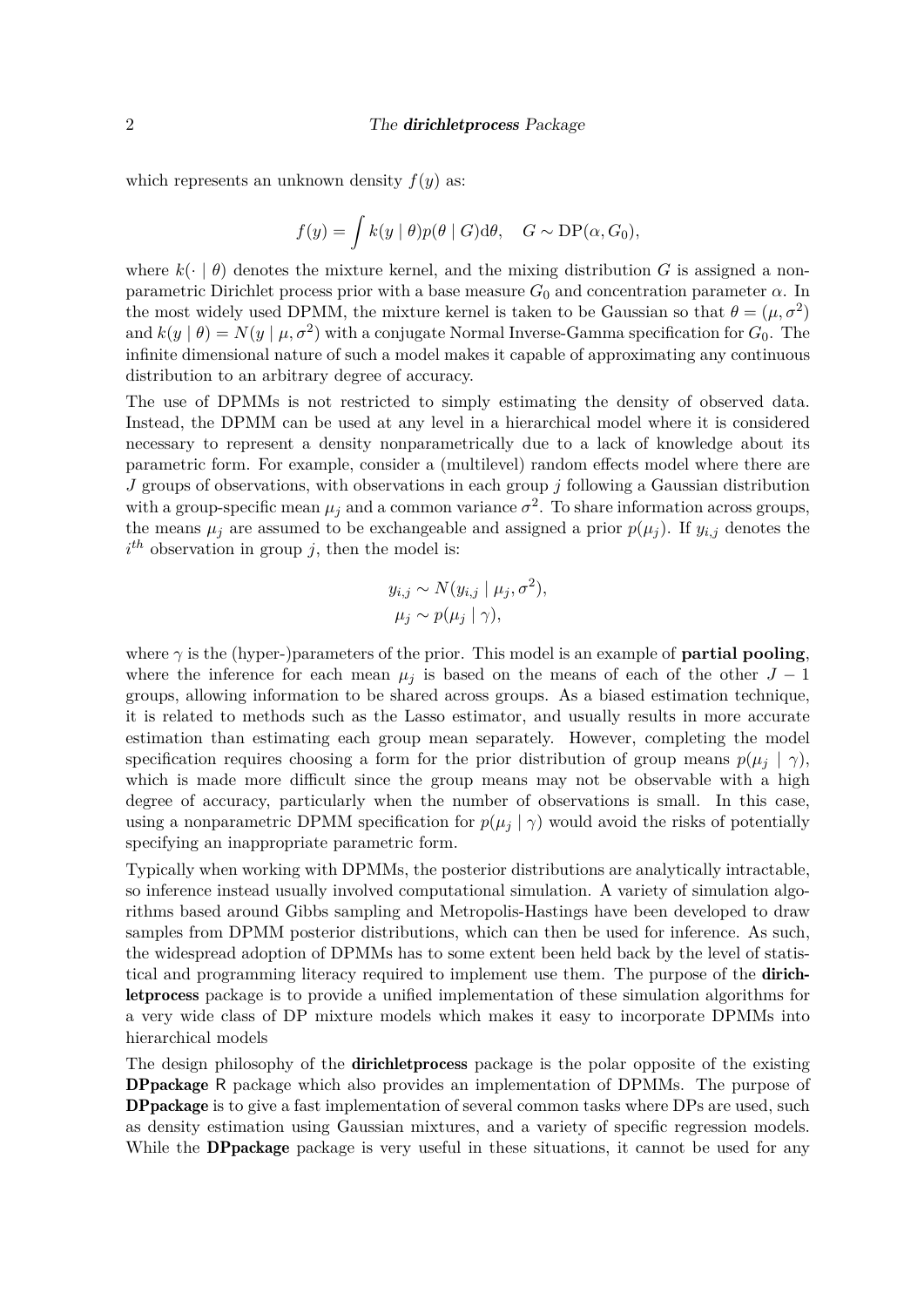applications of DPs which do not fall into one of the pre-specified tasks incorporated in the package, or use mixture kernels or base measures other than those provided.

In contrast, the purpose of the **dirichlet process** package is not to automate a pre-specified range of tasks, but instead to represent DPMMs as objects in R so that they can be used as building blocks inside user-specified models. The target audience is hence users who are working with (possibly hierarchical) models which uses a DPMM at some stage, and who hence require a DPMM implementation which can be used as a part of a more general model estimation scheme. As such, the number of tasks which can be achieved using the dirichlet process is quite large, although the trade-off is that the functions in this package will be slower than those in DPpackage when it comes to the specific models which it implements. Key features of the dirichletprocess package include:

- An implementation of DP mixture models for various types of mixture kernel including the Gaussian, Beta, Multivariate Normal and Weibull.
- Implementation of DP posterior sampling algorithms in both the conjugate and nonconjugate cases.
- A object-based interface which allows the user to work directly with DP objects in R so that they can be incorporated into hierarchical models.

#### **1.1. A Technical Note**

The ultimate purpose of this package is to represent Dirichlet process mixture models as objects in R, so that they can be manipulated and used as building blocks. At the time of writing, R currently features three separate object systems (S3, S4 and RC) designed to allow object-orientated programming. This package uses S3. There are two motivations for this design choice which in our opinion outweigh any advantages that come from using any of other of the R object systems.

- 1. Speed. While R is an excellent programming language which makes carrying out high level statistical analysis easy, its slow speed remains a bottleneck particularly in tasks such as Gibbs Sampling and Monte Carlo Markov Chain (MCMC) sampling which are inherently sequential and cannot be vectorized. While the base R system is already slow, the S4 and Reference Class (RC) object systems systems suffer from further performance hits since they must search for the correct method for each function evaluation [\(Wickham 2014\)](#page-40-0). S3 suffers a similar slowdown but to a lesser extent. The price we pay in speed we make up for in code comprehension and ease of development.
- 2. Ease-of-use. A key feature of this package is that users can themselves specify new DP mixture types if the package does not implement the precise specification they desire. The object systems S4 and RC are geared towards intermediary/advanced R programmers and can be intimidating to novices. The design philosophy of this package allows users to override the behaviour of DP objects and create new mixture types without needing to learn the intricacies of any particular object system. The chosen representation where DP objects are simple S3 structures does not require the user to learn anything about the more obscure intricacies of R objects, and instead they can focus purely on writing the R functions to implement the DP models.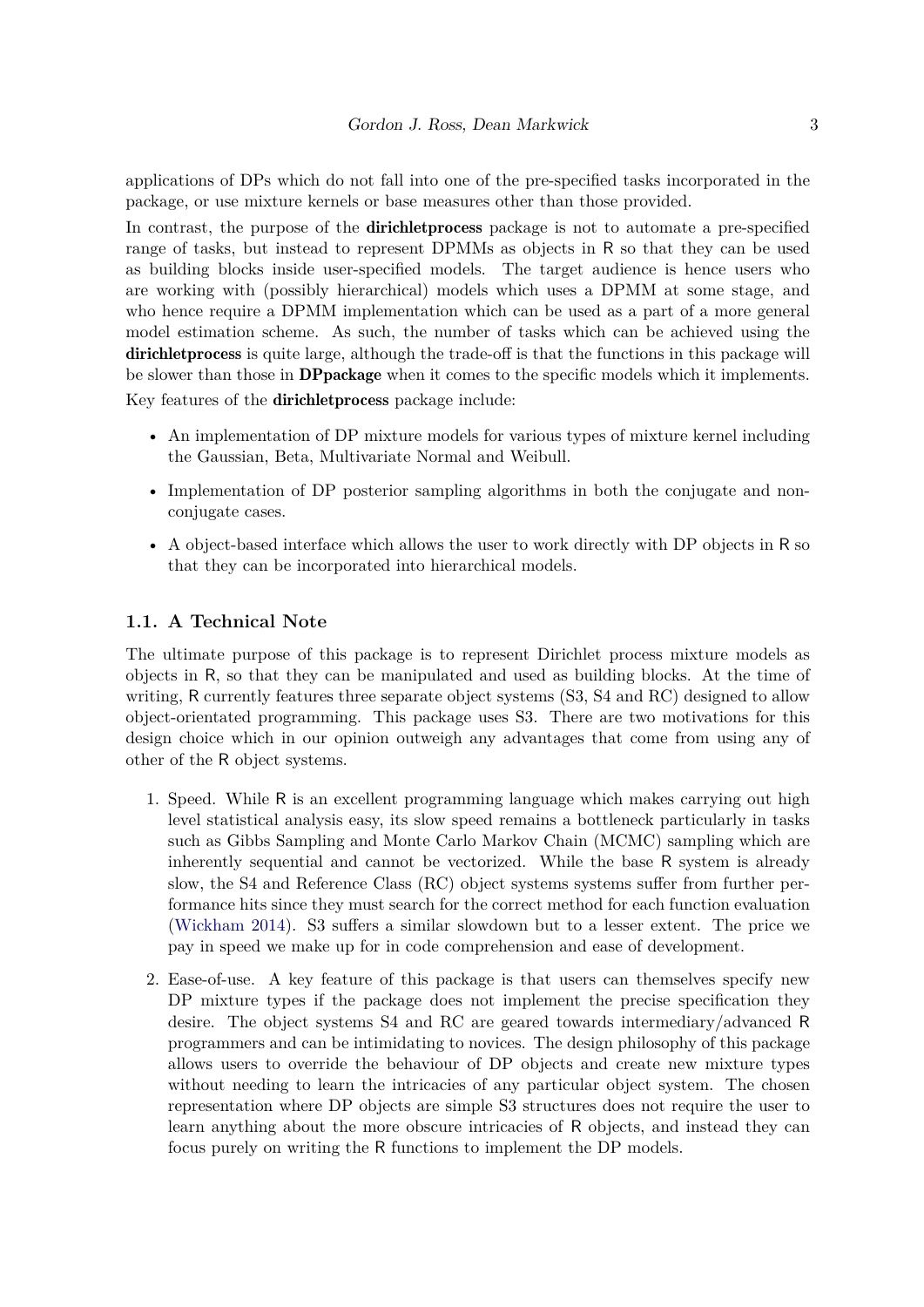Current alternatives for nonparamteric inference include Stan, PyMC3 and Edward. However, whilst all three packages are much more general than the dirichletprocess offerings, they do not offer ease of customisation that **dirichlet process** does. Firstly, Stan CITE, does not allow you to specify discrete parameters in models. As Dirichlet process models require cluster labels which are inherently discrete parameters you are unable to build Dirichlet process models directly in Stan. For both the Python libraries Edward and PyMC3, examples exist of building Dirichlet process models. However, these are built on top of TensorFlow and Theano [\(Tran, Kucukelbir, Dieng, Rudolph, Liang, and Blei 2016;](#page-40-1) [Salvatier, Wiecki, and](#page-40-2) [Fonnesbeck 2016\)](#page-40-2), therefore, being able to build Dirichlet process objects into statistical work flows would require learning these external libraries. Instead our package **dirichlet process** is written natively in R and abstracts the difficulties away, allowing users to write Dirichlet process models in R code and not worry about computational details.

### **2. Background information**

<span id="page-3-0"></span>This section provides background information about the Dirichlet Process, and includes the key mathematical properties around which the sampling algorithms in the **dirichlet process** package are based. It can be skipped by those who simply want to know how to use the package, which is discussed in Section [3.](#page-11-0)

It is commonly required to learn the unknown probability distribution *F* which generated the observations  $y_1, \ldots, y_n$ . In parametric Bayesian inference, *F* is assumed to belong to a known family of distributions (such as the Normal or Exponential) with an associated parameter vector  $\theta$  of finite length and which much be estimated. This leads to the model:

$$
y_i \sim F(y_i | \theta),
$$
  

$$
\theta \sim p(\theta | \gamma),
$$

where  $p(\theta | \gamma)$  denotes the prior distribution and  $\gamma$  are the prior parameters. The task of inference then involves finding an appropriate value for  $\theta$ , which is equivalent to choosing which member of the specified family of distributions gives the best fit to the data.

In practice however, it may not be clear how to choose an appropriate parametric family of distributions for *F*. If the wrong family is chosen, then conclusions based on the estimated model may be highly misleading. For example, if it is assumed that *F* has a Normal distribution with unknown parameters  $\theta = (\mu, \sigma^2)$  when in fact the true *F* is heavy-tailed, this can lead to severe underestimation of the probability of extreme events occurring [\(Coles 2001\)](#page-39-4).

This problem can be avoided by using a nonparametric prior specification which puts positive prior mass on the whole space of probability densities rather than on a subspace spanned by the finite-length parameter vector  $\theta$ . This allows the estimated F to adapt to the data, rather than being restricted to a particular family of distributions such as the Normal or Exponential. The Dirichlet process (DP) is one of the most widely used Bayesian nonparametric priors, due to its flexibility and computational simplicity. Our aim in this section is not to give a full treatment of the Dirichlet processes, and a reader unfamiliar with them should refer to a standard reference such as [Escobar and West](#page-39-3) [\(1995\)](#page-39-3). Instead we will only focus on describing the properties of the DP that are directly relevant to their implementation in the dirichletprocess package.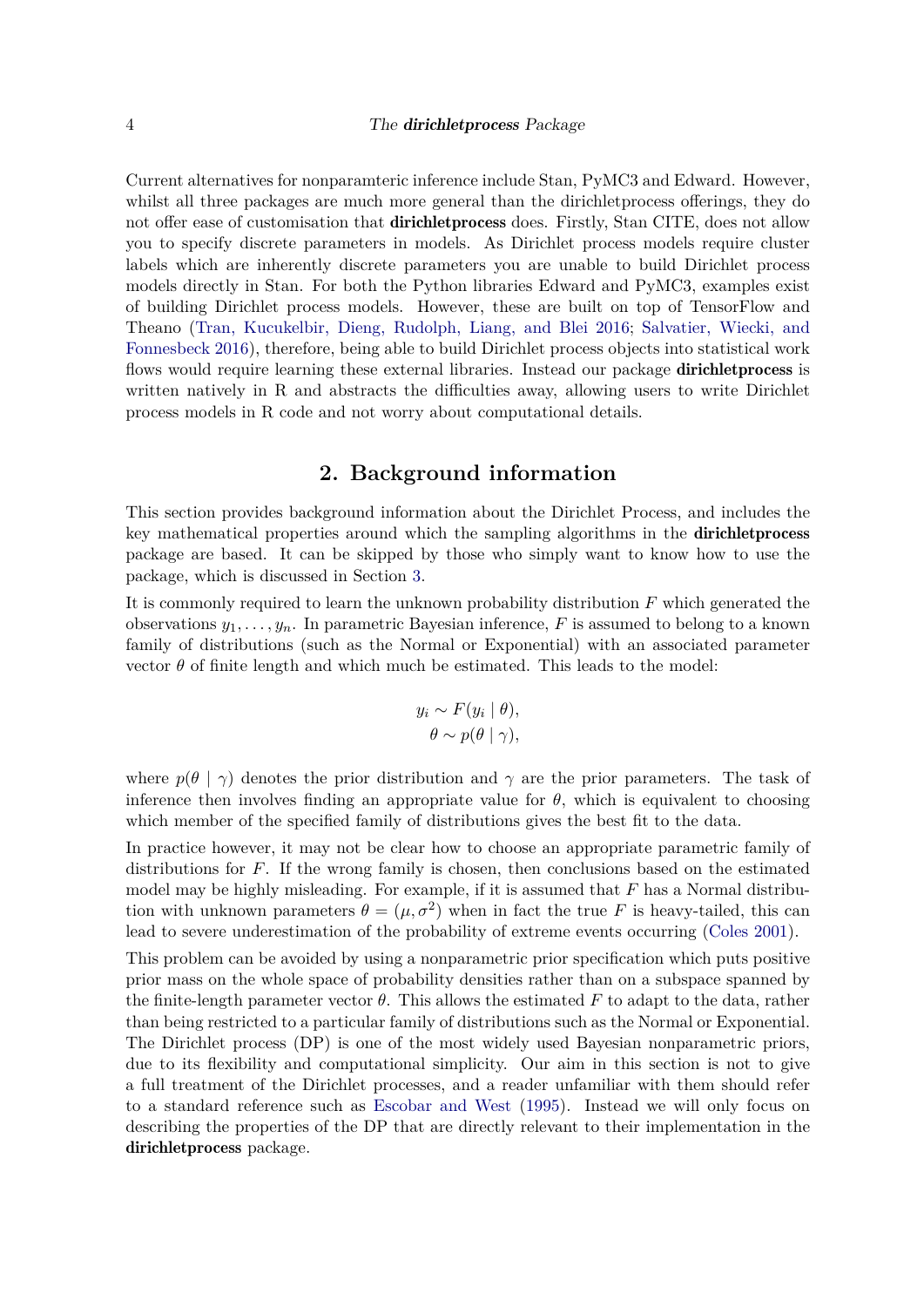The basic DP model has the form:

$$
y_i \sim F
$$
,  
\n $F \sim DP(\alpha, G_0)$ ,

where *G*<sup>0</sup> is known as the **base measure** and encapsulates any prior knowledge that might be known about *F*. Specifically, it can be shown that  $\mathbb{E}[F | G_0, \alpha] = G_0$ . The concentration parameter  $\alpha$  specifies the prior variance and controls the relative contribution that the prior and data make to the posterior, as the following result shows.

**Key Property 1**: The DP is a conjugate prior in the following sense: if  $y_1, \ldots, y_n \sim F$ and  $F \sim DP(\alpha, G_0)$ , then:

$$
F | y_1,..., y_n \sim DP\left(\alpha + n, \frac{\alpha G_0 + \sum_{i=1}^n \delta_{y_i}}{\alpha + n}\right),
$$

where  $\delta_{y_i}$  denotes a point-mass at  $y_i$ . In other words, the posterior distribution of *F* is a weighted sum of the base measure  $G_0$  and the empirical distribution of the data, with the weighting controlled by  $\alpha$ .

The DP is a prior distribution over the space of probability distributions. As such, samples from a DP are probability distributions. The stick-breaking representation first introduced by [Sethuraman](#page-40-3) [\(1994\)](#page-40-3) shows what such samples look like:

**Key Property 2**: Suppose that  $F \sim DP(\alpha, H)$  is a random probability distribution sampled from a DP prior. Then with probability 1, F can be written as:

$$
F = \sum_{k=1}^{\infty} w_k \delta_{\phi_k}, \quad \phi_k \sim G_0
$$

*F* =

where

$$
w_k = z_k \prod_{i=1}^{k-1} (1 - z_i), \quad z_i \sim \text{Beta}(1, \alpha).
$$

In other words, random probability distributions can be sampled from a DP by first drawing a collection of samples  $z_i$  from a Beta distribution, transforming these to produce the weights  $\{w_i\}$ , and then drawing the associated atoms from  $G_0$ . Note that in order for *F* to be a true from a DP, an infinite number of such weights and atoms must be drawn. However in practice, the above summation can be truncated with only a finite number *N* of draws, while still providing a very good approximation.

By combining Key Properties 1 and 2, we can sample a DP from its posterior distribution  $F | y_1, \ldots, y_n$  as follows: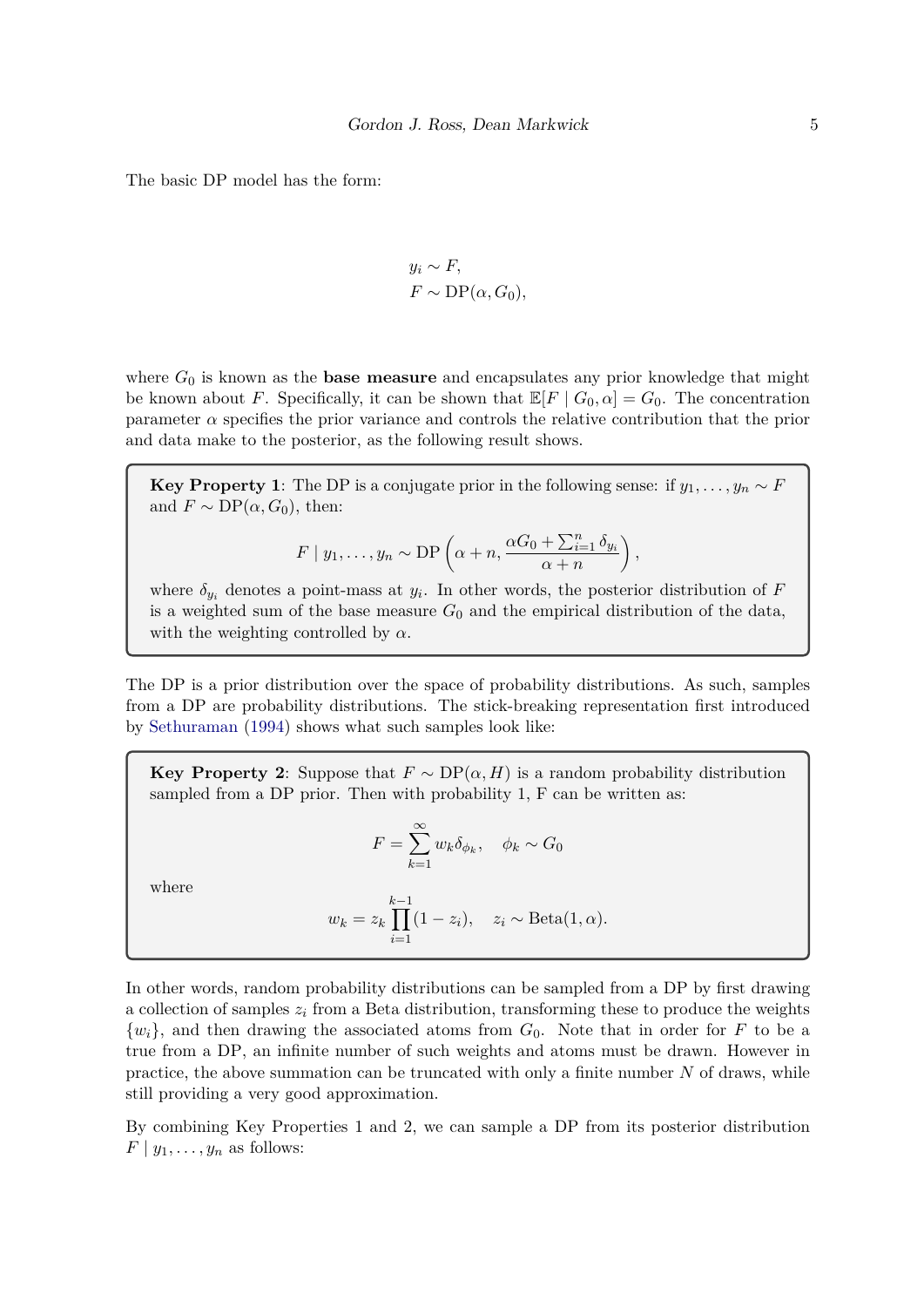**Key Property 3**: If  $y_1, \ldots, y_n \sim F$  and  $F \sim DP(\alpha, G_0)$  then we can draw a (truncated) sample probability distribution from the posterior  $F | y_1, \ldots, y_n$  as follows:

$$
F = \sum_{k=1}^{N} w_k \delta_{\phi_k}, \quad \phi_k \sim \frac{\alpha G_0 + \sum_{i=1}^{n} \delta_{y_i}}{\alpha + n},
$$

where

$$
w_k = z_k \prod_{i=1}^{k-1} (1 - z_i), \quad z_i \sim \text{Beta}(1, \alpha + n).
$$

and *N* is a truncation parameter.

### <span id="page-5-1"></span>**2.1. Dirichlet Process Mixtures**

The stick breaking representation in Key Property 2 above shows that probability distributions sampled from a DP are discrete with probability 1. As such, the DP is not an appropriate prior for *F* when *F* is continuous. Therefore, it is usual to adopt the following mixture specification instead, which is known as the Dirichlet process mixture model (DPMM):

<span id="page-5-0"></span>
$$
y_i \sim k(y_i | \theta_i),
$$
  
\n
$$
\theta_i \sim F,
$$
  
\n
$$
F \sim \text{DP}(\alpha, G_0).
$$
\n(1)

In other words,  $F$  has a DP prior as before, but rather than the data  $y_i$  being drawn from *F*, it is instead the mixture parameters  $\theta$  which are draws from F. These  $\theta$  values then act as the parameters of a parametric kernel function  $k(.)$ , which is usually continuous. The most commonly used example is the Gaussian mixture model where  $\theta_i = (\mu_i, \sigma_i^2)$  so that  $k(y_i | \theta_i) = N(y_i | \mu_i, \sigma_i^2).$ 

The key point here is that since *F* is discrete, two independent draws  $\theta_i$  and  $\theta_j$  from *F* can have identical values with a non-zero probability. As such, the DPMM can be seen as sorting the data into clusters, corresponding to the mixture components. The above model can hence be written equivalently as the following mixture model, which is infinite dimensional can hence be viewed as a generalization of the finite mixture models commonly used in nonparametric statistics:

$$
y_i \sim G,
$$
  
\n
$$
G = \int k(y_i | \theta) F(\theta) d\theta,
$$
  
\n
$$
F \sim DP(\alpha, \theta).
$$

When the DPMM is used in practice, interest may focus on several different parameters of the posterior distribution. In some cases, the primary object of interest will be all *n* of the  $\theta_i$ parameters from Equation [1](#page-5-0) which are associated with the *n* observations. This is particularly the case in clustering applications, where the goal is to assign similar observations to the same cluster (i.e. to identical values of  $\theta$ ). However in other situations it will be the distribution *F* which is of primary interest. The dirichletprocess package returns posterior samples of all these quantities, so that the user can decide which are most relevant.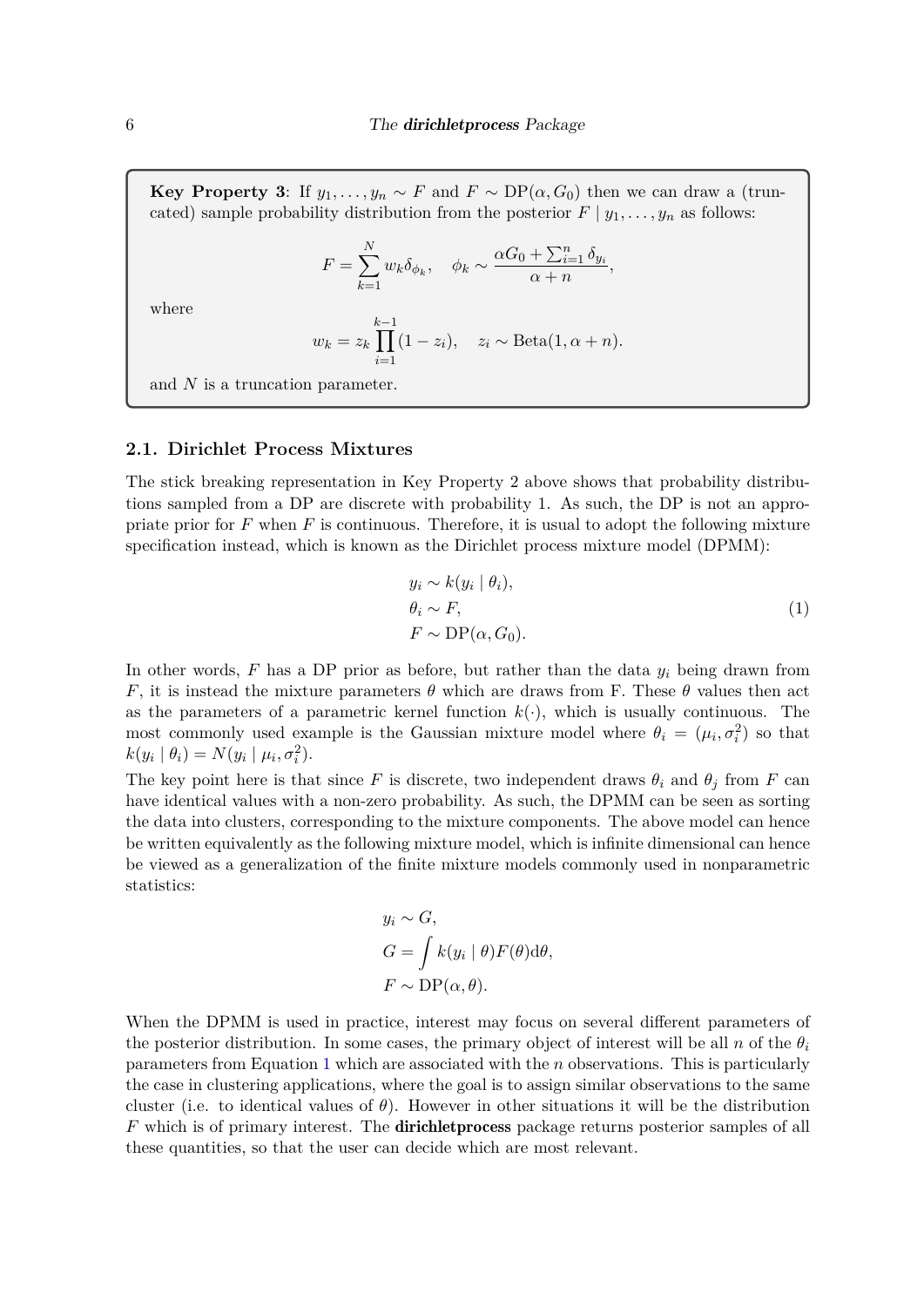Posterior inference in the **dirichlet process** package is based around the Chinese Restaurant Process sampler [\(Neal 2000\)](#page-40-4). This is a Gibbs-style algorithm based on the DPMM repre-sentation in Equation [1](#page-5-0) above, and draws samples of  $\theta_1, \ldots, \theta_n$  from their posterior with the distribution *F* integrated out.

**Key Property 4:** Let  $\theta_{-i}$  denote the set of  $\theta$  values with  $\theta_i$  excluded, i.e.  $\theta_{-i}$  =  $(\theta_1, \ldots, \theta_{i-1}, \theta_{i+1}, \ldots, \theta_n)$ . Then the posterior distribution for  $\theta_i$  conditional on the other model parameters is:

$$
p(\theta_i \mid \theta_{-i}, y_{1:n}, \alpha, G_0) = \sum_{j \neq i} q_{i,j} \delta(\theta_j) + r_i H_i,
$$
  

$$
q_{i,j} = bk(y_i, \theta_j), \quad r_i = b\alpha \int k(y_i, \theta) dG_0(\theta)
$$

where *b* is set such that  $\sum_{j\neq i} q_{i,j} + r_i = 1$  and  $H_i$  is the posterior distribution of  $\theta$ based off of the prior base measure  $G_0$ .

Based on this result, Gibbs sampling is used to repeatedly draw each value of  $\theta_i$  in turn from its posterior distribution, with all other variables held constant. An important distinction needs to be made between the **conjugate** case where the  $G_0$  base measure is the conjugate prior for  $\theta$  with respect to the kernel  $k(.)$ , and the **non-conjugate** case there is not a closed form for the posterior distribution. In the conjugate case, the integral in Key Property 4 can be computed analytically and the resulting distribution is simply the predictive distribution. In this case, the  $\theta_i$  values can be sampled directly from their true posterior distribution.

In the non-conjugate case things are slightly more difficult, and the integral in Key Property 4 cannot be evaluated. As such, numerical techniques must be used instead, which will typically result in slower computation. The dirichletprocess package handles the non-conjugate case by using "Algorithm 8" from [\(Neal 2000\)](#page-40-4), which is one of the most widely used techniques for performing this sampling.

In both the conjugate and non-conjugate cases, the Gibbs sampling is conceptually similar, with the new values of  $\theta_i$  being proposed sequentially from their respective posterior distributions. However in practice, this can result in poor mixing of the Gibbs sampler. One approach to speed up convergence is to add in additional update of the  $\theta_i$  values at the end of the sampling. For each cluster and its associated data points we update the cluster parameter using the posterior distribution

<span id="page-6-0"></span>
$$
p(\theta_i \mid y_j) = \prod_{j=i} k(y_j \mid \theta) G_0,
$$
\n(2)

for a conjugate base measure, this posterior distribution is tractable and thus can be sampled directly. For a non-conjugate  $G_0$ , a posterior sample is achieved using the Metropolis-Hastings algorithm [\(Hastings 1970\)](#page-39-1).

For simple density estimation and non-hierarchical predictive tasks, having a posterior sample of  $\theta_{1:n}$  will be sufficient for inference, and the distribution *F* is not of any intrinsic interest. However when the DP is used as part of a hierarchical model such as in the regression and point process examples we discuss later, it is also necessary to have samples from the posterior distribution of *F*. These can be obtained using the following property: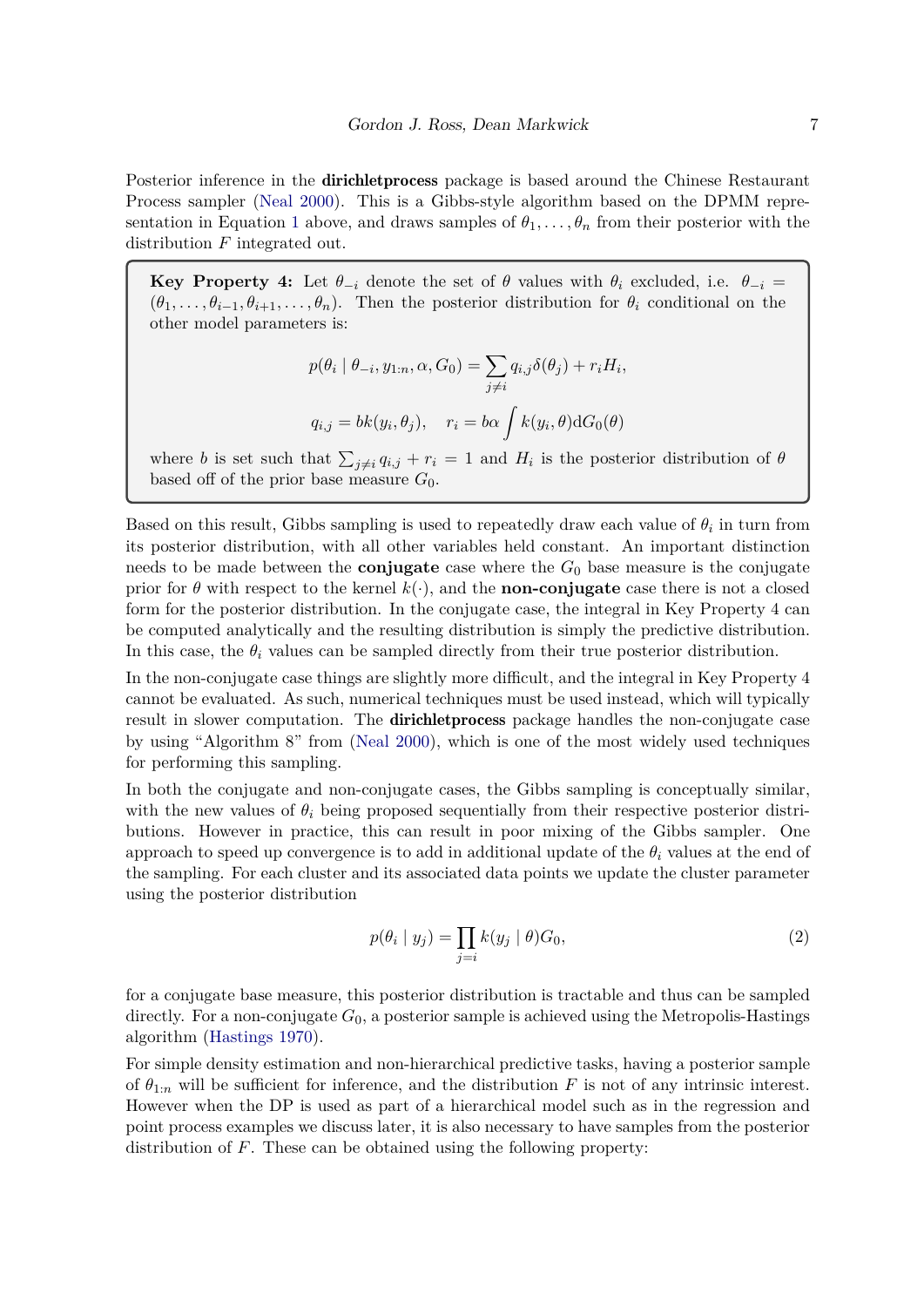**Key Property 5**: Given the model from Eq. [\(1\)](#page-5-0) let  $\theta_1, \ldots, \theta_n$  be a sample from the posterior  $p(\theta_{1:n} | y_{1:n}, \alpha, G_0)$  drawn using the CRP sampler. Then,  $p(F |$  $\theta_{1:n}, y_{1:n}, \alpha, G_0$  =  $p(F | \theta_{1:n}, \alpha, G_0)$  is conditionally independent of  $y_{1:n}$ . As such,  $\theta_{1:n}$  can be considered as an i.i.d sample from *F*, and so *F* can be sampled from its posterior distribution using Key Property 3 above:

$$
F = \sum_{i=1}^{N} w_i \delta_{\theta_i}, \quad w_i \sim \text{Beta}(\alpha + n, 1), \quad \phi_i \sim G_0 + \sum_{i=1}^{n} \delta_{y_i}
$$

where *N* is again a truncation parameter.

#### <span id="page-7-0"></span>**2.2. Hyperparameter Inference**

In the above discussion, we assumed that the concentration parameter  $\alpha$  and base measure *G*<sup>0</sup> were constant. However in practice, better results can often be obtained if they are also learned from the data. This can all be easily performed using routines from this package.

#### <span id="page-7-1"></span>*Inferring the Concentration Parameter*

Following [West](#page-40-5) [\(1992\)](#page-40-5) we use a  $Gamma(a, b)$  prior for  $\alpha$ . The corresponding posterior distribution depends only on the number of unique values of  $\theta_{1:n}$ . More specifically, given the model in Equation [\(1\)](#page-5-0) let  $\theta_1, \ldots, \theta_n$  denote a sample from the posterior  $p(\theta_{1:n} | y_{1:n}, \alpha, G_0)$ . Suppose that there are *k* unique values in this sample. Then a sample from  $p(\alpha | \theta_{1:n}, y_{1:n}, G_0)$ can be obtained as follows:

- Simulate a random number *z* from a Beta $(\alpha + 1, n)$  distribution
- Define  $\tilde{\pi}_1 = a + k + 1$  and  $\tilde{\pi}_2 = n(b \log(z))$ , then define  $\pi = \tilde{\pi}_1/(\tilde{\pi}_1 + \tilde{\pi}_2) \in [0, 1]$
- With probability  $\pi$ , draw a value of  $\alpha$  from a Gamma $(a + k, b \log(z))$  distribution, and with probability  $(1 - \pi)$  draw it from a Gamma $(a + k - 1, b - \log(z))$  distribution instead.

When fitting a DP the value of  $\alpha$  can be easily inferred and sampled by default in the dirichletprocess package.

#### *Inferring the Base Measure*

The base measure  $G_0$  can be parameterised with values  $\gamma$  which themselves are also random and from some distribution  $p(\gamma)$ . By placing a prior distribution on the parameters of the base measure this allows for the DP to adapt to the data and ensure that the fitting algorithms converge to the stationary distributions quicker

$$
\begin{aligned}\n\phi_i \mid \gamma &\sim G_0, \\
\gamma &\sim p(\gamma), \\
\gamma \mid \phi_i &\sim H,\n\end{aligned}
$$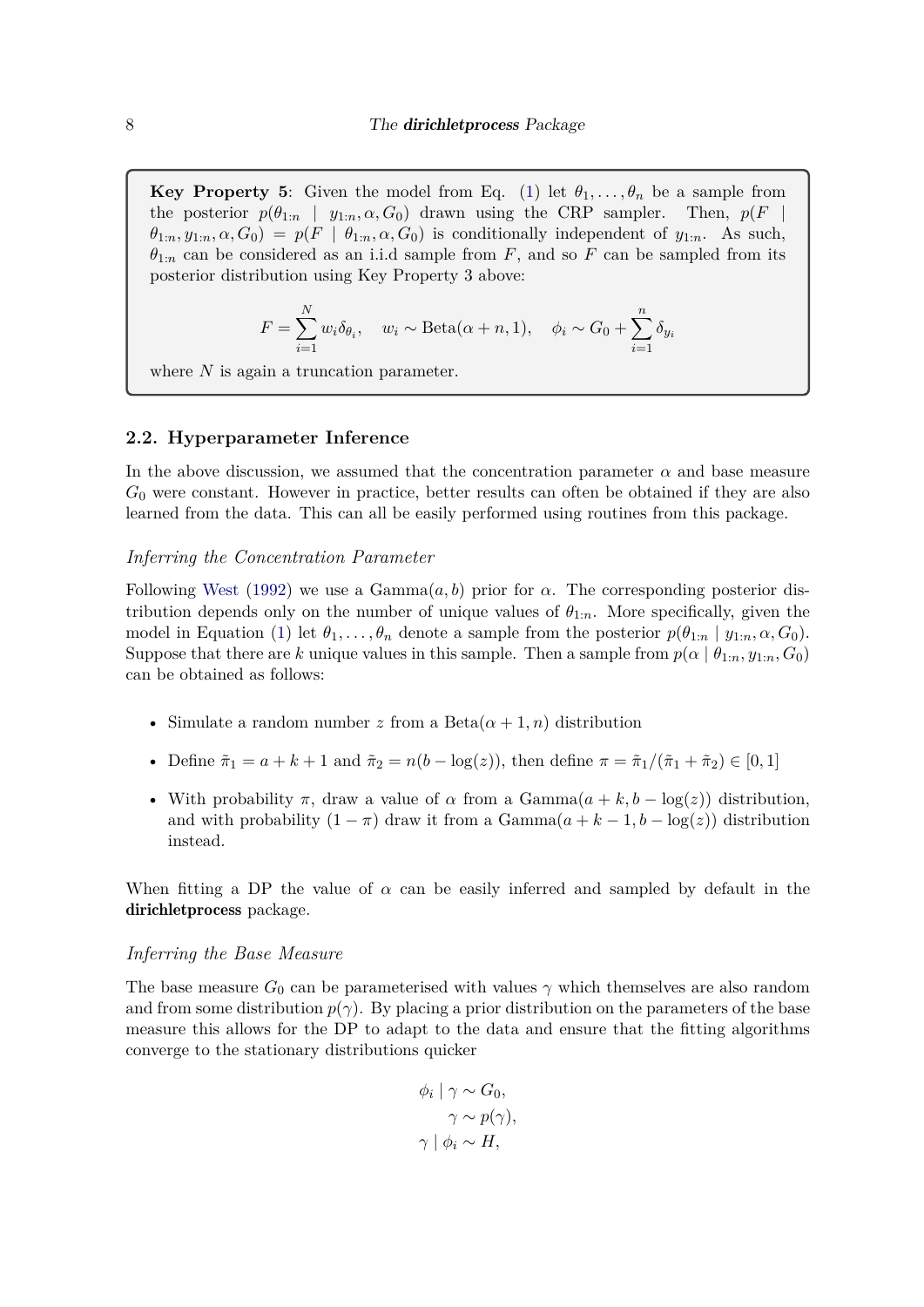where *H* is the posterior distribution. If we chose our  $p(\gamma)$  such that it is conjugate to the posterior, we can directly sample form the posterior distribution, otherwise, a Metropolis-Hastings step is include in the computation.

#### <span id="page-8-0"></span>**2.3. Implemented Mixture Models**

As we will discuss, one of the strengths of the **dirichlet process** package is that it allows users to specify DPMs using whichever choices of the kernel  $k$  and base measure  $G_0$  they please. However for ease of use, we have implemented certain choices of *k* and *G*<sup>0</sup> directly in the package, which includes routines for resampling all hyperparameters.

#### *Gaussian Mixture Model*

The Gaussian distribution is the most commonly used mixture model. In this case,  $\theta = (\mu, \sigma^2)$ for the mean and variance. The kernel is:

$$
k(y_i | \theta) = N(y_i | \mu, \sigma^2) = \frac{1}{\sqrt{2\pi\sigma^2}} \exp\left(\frac{-(y-\mu)^2}{2\sigma^2}\right).
$$

The conjugate prior for  $\theta$  is the Normal-Gamma distribution, with parameters  $\gamma = (\mu_0, k_0, \alpha_0, \beta_0)$ 

$$
G_0(\theta | \gamma) = N\left(\mu | \mu_0, \frac{\sigma^2}{k_0}\right) \text{Inv-Gamma}\left(\sigma^2 | \alpha_0, \beta_0\right).
$$

the default setting of the parameters is  $\mu_0 = 0, \sigma_0^2 = 1, \alpha_0 = 1, \beta_0 = 1$ . We recommenced rescaling our data *y* such that its mean is 0 and standard deviation is 1. This leads to the default parameterisation of *G*<sup>0</sup> being uninformative.

Since this prior is conjugate, the predictive distribution for a new observation  $\hat{y}$  can be found analytically, and is a location/scale Student-t distribution:

$$
p(\tilde{y} \mid \gamma) = \int k(\hat{y} \mid \theta)p(\theta \mid G_0)d\theta = \frac{1}{\tilde{\sigma}} \text{Student-t}\left(\frac{\tilde{y} - \tilde{\mu}}{\tilde{\sigma}} \mid \tilde{v}\right),\,
$$

where  $\tilde{v} = 2\alpha_0$ ,  $\tilde{\mu} = \mu_0$ ,  $\tilde{\sigma} = \sqrt{\frac{\beta_0(k_0+1)}{\alpha_0 k_0}}$  $\frac{(\kappa_0+1)}{\alpha_0k_0}$ .

Finally the posterior distribution is also a Normal Inverse Gamma distribution due to the conjugacy of the prior

$$
p(\theta | y, \gamma) = N(\mu | \mu_n, \frac{\sigma^2}{k_0 + n}) \text{Inv-Gamma}(\sigma^2 | \alpha_n, \beta_n),
$$
  
\n
$$
\mu_n = \frac{\kappa_0 \mu_0 + n \overline{y}}{k_0 + n},
$$
  
\n
$$
\alpha_n = \alpha_0 + \frac{n}{2},
$$
  
\n
$$
\beta_n = \beta_0 + \frac{1}{2} \sum_{i=1}^n (y_i - \overline{y})^2 + \frac{\kappa_0 n (\overline{y} - \mu_0)^2}{2(\kappa_0 + n)}.
$$

### *Multivariate Gaussian Mixture Model - Conjugate*

The multivariate Gaussian mixture model is the most widely used nonparametric modeling approach for multivariate data. It is also heavily used in clustering applications [\(Maceachern](#page-39-5)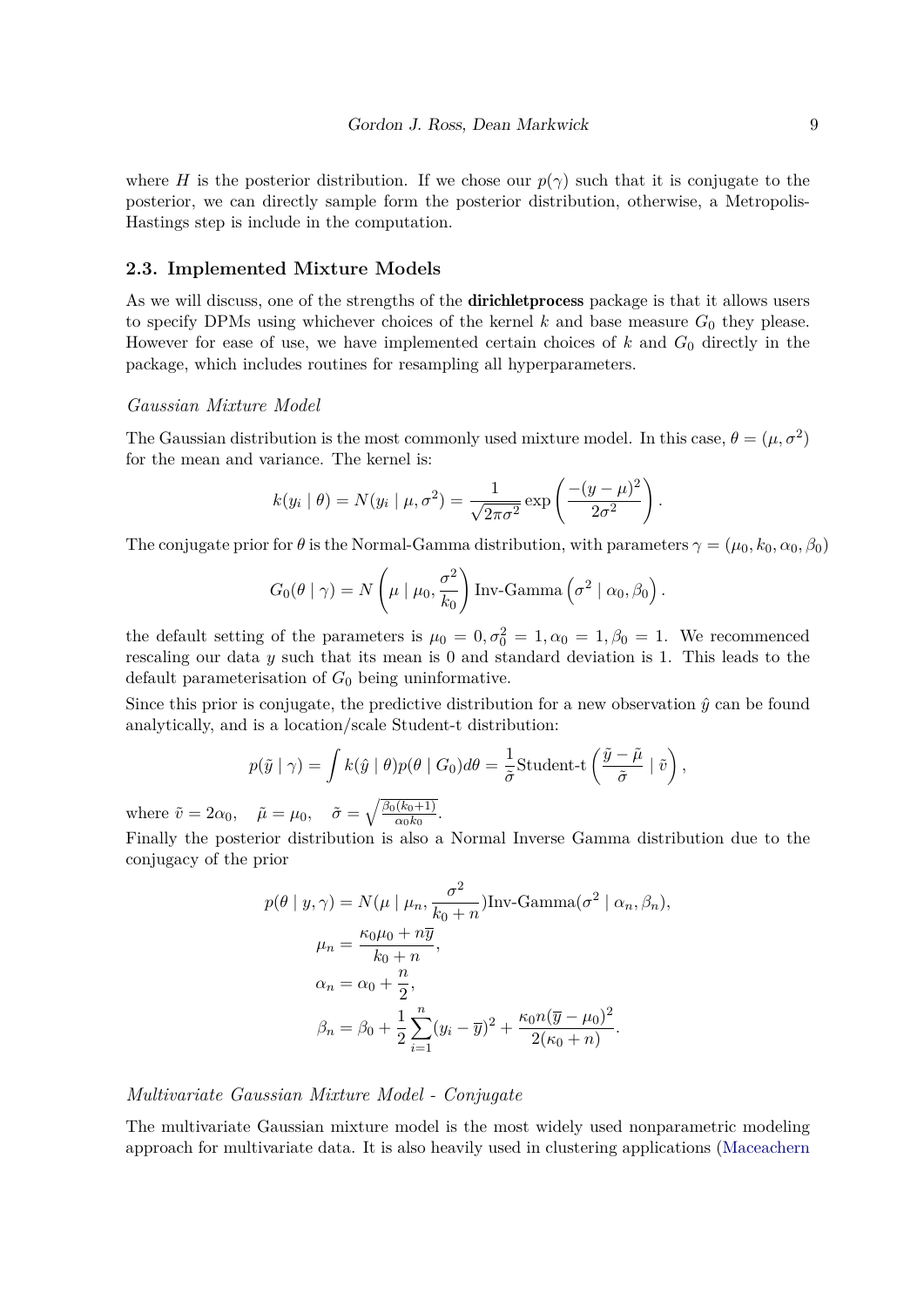[and Müller 1998\)](#page-39-5). For the unknown parameters we have  $\theta = (\mu, \Lambda)$  for *d* dimensional data  $\mu$ is a column vector of length *d* and  $\Lambda$  is a  $d \times d$  dimensional matrix

$$
k(y_i | \theta) = \frac{|\Lambda|^{\frac{1}{2}}}{2\pi^{-\frac{d}{2}}} \exp\left(-\frac{1}{2}(y_i - \boldsymbol{\mu})^\top \Lambda (y_i - \boldsymbol{\mu})\right).
$$

For the prior choice we us a multivariate normal distribution for  $\mu$  and Wishart distribution for Λ

$$
G_0(\boldsymbol{\mu}, \Lambda \mid \boldsymbol{\mu_0}, \kappa_0, \nu_0, T_0) = N(\boldsymbol{\mu} \mid \boldsymbol{\mu_0}, (\kappa_0 \Lambda)^{-1}) \mathrm{Wi}_{\nu_0}(\Lambda \mid T_0),
$$

where  $\mu_0$  is the mean vector of the prior,  $\kappa_0, \nu_0$  are single values and T is a matrix. The default prior parameters are set as  $\mu = 0, T = I, \kappa_0 = 0, \nu_0 = 1$ .

This prior choice is conjugate to the posterior, therefore the posterior distribution can be expressed analytically

$$
p(\theta | y_i) = N(\boldsymbol{\mu} | \boldsymbol{\mu}_n, (\kappa_n \Lambda_n)^{-1}) \text{Wi}(\Lambda | \nu_n, T_n),
$$
  
\n
$$
\boldsymbol{\mu}_n = \frac{\kappa_0 \mu_0 + n \overline{\mathbf{y}}}{k+n},
$$
  
\n
$$
\kappa_n = \kappa_0 + n,
$$
  
\n
$$
\nu_n = \nu_0 + n,
$$
  
\n
$$
T_n = T_0 + \sum_{i=1}^n (y_i - \overline{\mathbf{y}})(y_i - \overline{\mathbf{y}})^{\top} + \frac{\kappa_0 n}{\kappa_0 + n} (\mu_0 - \overline{\mathbf{y}})(\mu_0 - \overline{\mathbf{y}})^{\top}.
$$

Again, as this is a conjugate mixture we can write the predictive function for some new data  $\hat{y}$ *ν*0

$$
p(\hat{y} \mid \mathbf{y}) = \frac{1}{\pi^{\frac{nd}{2}}} \frac{\Gamma_d(\frac{\nu_n}{2})}{\Gamma_d(\frac{\nu_0}{2})} \frac{\mid T_0 \mid^{\frac{\nu_0}{2}}}{\mid T_n \mid^{\frac{\nu_n}{2}}} \left(\frac{\kappa_0}{\kappa_n}\right)^{\frac{d}{2}}.
$$

### *Multivariate Gaussian Mixture Model - Semi-Conjugate*

In the semi-conjugate case, the base measures for each parameter are specified independently

$$
G_0(\boldsymbol{\mu}, \boldsymbol{\Sigma}) = N(\boldsymbol{\mu} \mid \boldsymbol{\mu_0}, \boldsymbol{\Sigma_0}) \mathbf{Wi}_{nu_0}^{-1}(\boldsymbol{\Phi_0}).
$$

Therefore, sampling from the posterior is a two step process

$$
\Sigma | \boldsymbol{\mu}, \nu_0, \Phi_0 \sim \text{Wi}_{\nu_n}^{-1}(\Phi_n),
$$
  
\n
$$
\nu_n = \nu_0 + n,
$$
  
\n
$$
\Phi_n = \Phi_0 + \sum_{i=1}^n (\mathbf{x}_i - \boldsymbol{\mu})(\mathbf{x}_i - \boldsymbol{\mu})^T,
$$
  
\n
$$
\boldsymbol{\mu} | \Sigma, \boldsymbol{\mu_0}, \Sigma_0 \sim N(\boldsymbol{\mu_n}, \Sigma_n),
$$
  
\n
$$
\Sigma_n = \left(\Sigma_0^{-1} + n\Sigma^{-1}\right)^{-1}
$$
  
\n
$$
\boldsymbol{\mu_n} = \Sigma_n \left(\Sigma_0^{-1} \boldsymbol{\mu_0} + n\Sigma^{-1} \overline{\mathbf{y}}\right)
$$

using the conditional probabilities, each parameter can be sampled using the previous sample. This allows us to use Algorithm 8 and treat the model as a non-conjugate mixture model.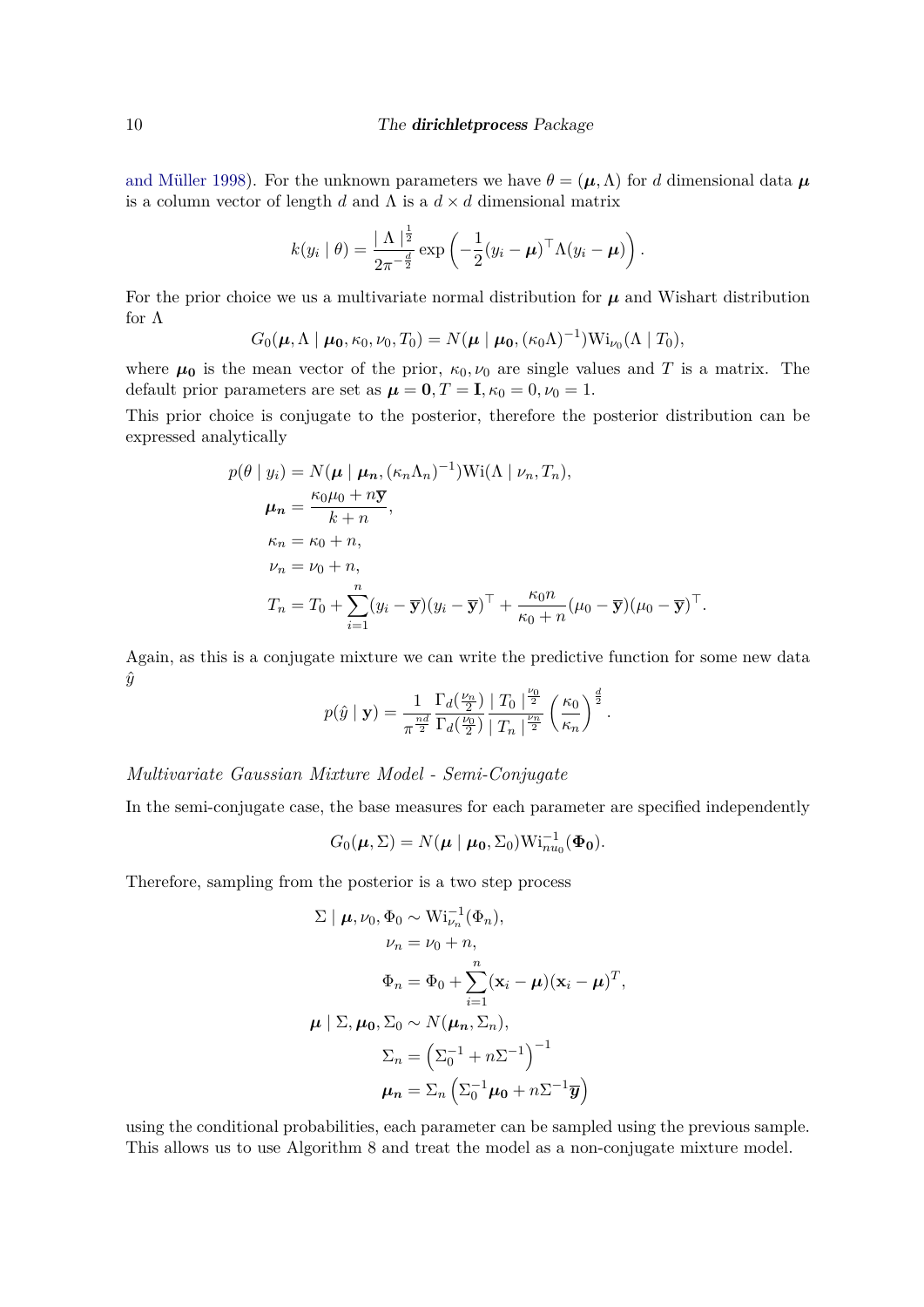### *Beta Mixture Model*

Dirichlet process mixtures of Beta distributions have been considered by [Kottas](#page-39-6) [\(2006a\)](#page-39-6) for the nonparametric estimation of continuous distributions that are defined on a bounded interval, [0*, T*]. For ease of interpretation, we follow their parameterisation of the Beta distribution in terms of its mean and standard deviation, In this case,  $\theta = (\mu, \nu)$  with a known parameter *T*. The mixture kernel is:

$$
k(y_i \mid \theta) = \text{Beta}(y_i \mid \mu, \nu, T) = \frac{y^{\frac{\mu \nu}{T} - 1} (T - y)^{\nu(1 - \frac{\mu}{T}) - 1}}{\text{B}(\frac{\mu \nu}{T}, \nu(1 - \frac{\mu}{T})) T^{\nu - 1}}.
$$

There is no conjugate prior for the mixture kernel. Instead, the **dirichlet process** package uses the (non-conjugate) prior from [Kottas](#page-39-6) [\(2006a\)](#page-39-6) where

$$
G_0(\mu, \nu \mid T, \alpha_0, \beta_0) = U(\mu \mid [0, T])
$$
Inv-Gamma( $\nu \mid \alpha_0, \beta_0$ ).

To sample from the posterior distribution we use the Metropolis-Hastings algorithm with the parameters  $\alpha_0 = 2, \beta_0 = 8$  as the default. However, there is also the ability to place a prior distribution on *β*<sup>0</sup> and update the prior parameter with each iteration. For this we use a default prior distribution of

$$
\beta_0 \sim \text{Gamma}(a, b),
$$

with  $a = 1, b = 0.125$  by default.

#### *Weibull Mixture Model*

The Weibull distribution has strictly positive support it is mainly used for positive only data modeling. Furthermore, it is ubiquitously used in survival analysis. Mixture of Weibull distributions have been considered by [Kottas](#page-39-6) [\(2006a\)](#page-39-6) for a variety of survival applications. The parameters of the Weibull distribution are the shape *a* and scale *b*

$$
k(y_i | \theta) = \text{Weibull}(y | a, b) = \frac{a}{b} y^{a-1} \exp\left(-\frac{y^a}{b}\right),\tag{3}
$$

where  $\theta = (a, b)$ .

We use a non-conjugate Uniform Inverse Gamma distribution for the unknown parameters

$$
G_0(a, b \mid \phi, \alpha, \beta) = U(a \mid 0, \phi) \text{Inv-Gamma}(b \mid \alpha, \beta), \tag{4}
$$

by default  $\phi$ ,  $\alpha$  and  $\beta$  do not have assigned values. Instead, we place priors on  $\phi$  and  $\beta$  and update with each fitting procedure,  $\alpha$  remains fixed. For  $\phi$  we use a Pareto distribution as our prior as this is conjugate to the Uniform distribution.

$$
a_i \sim U(0, \phi),
$$
  
\n
$$
\phi \sim \text{Pareto}(x_m, k),
$$
  
\n
$$
\phi \mid a_i \sim \text{Pareto}(\max\{a_i, x_m\}, k + n),
$$

by default  $x_m = 6, k = 2$  which is an infinite variance prior distribution.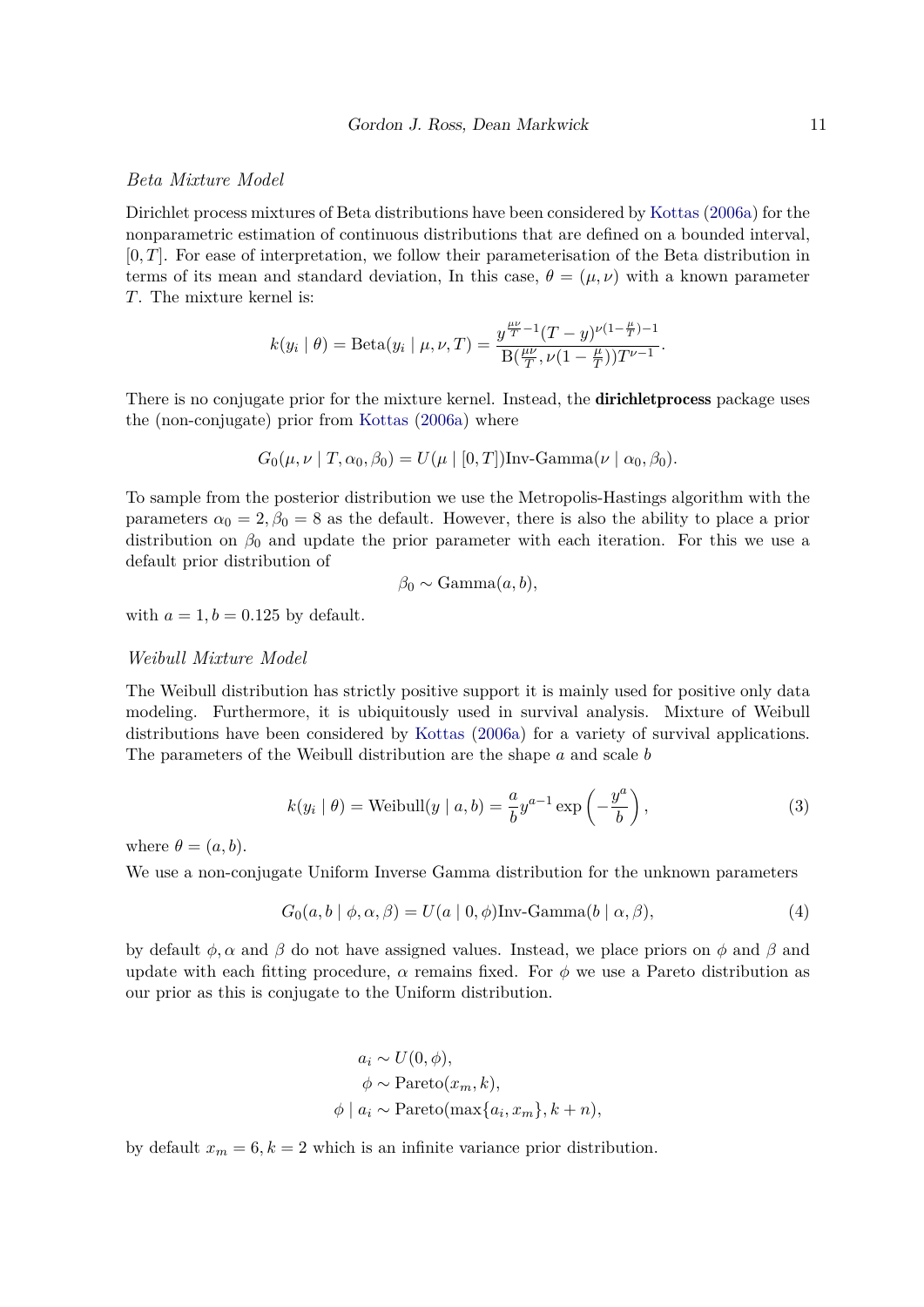#### 12 The **dirichlet process** Package

As *b* is from a Inverse Gamma distribution with fixed shape  $\alpha$  it has a conjugate prior which is the Gamma distribution.

$$
b_i \sim \text{Inv-Gamma}(\alpha, \beta),
$$
  

$$
\beta \sim \text{Gamma}(\alpha_0, \beta_0),
$$
  

$$
\beta \mid b \sim \text{Gamma}\left(\alpha_0 + n\alpha, \beta_0 + \sum_{i=1}^n \frac{1}{b_i}\right),
$$

with *α* fixed by the user and  $\alpha_0 = 1, \beta_0 = 0.5$  by default. This prior on  $\beta$  with  $\alpha_0 = 1$  is an conventional distribution with mean  $\frac{1}{\beta_0}$  which allows for the user to decide how disperse the prior needs to be. As this is a non-conjugate model we must use a Metropolis-Hastings step to sample from the posterior distribution.

### **3. Package Overview**

<span id="page-11-0"></span>The **dirichlet process** package contains implementations of a variety of Dirichlet process mixture models for nonparametric Bayesian analysis. Unlike several other R packages, the emphasis is less on providing a set of functions which completely automate routine tasks (e.g. density estimation or linear regression) and more on providing an abstract data type representation of Dirichlet process objects which allow them to be used as building blocks within hierarchical models.

To illustrate how the package is meant to be used, and how it differs from other R packages, consider the task of density estimation. Suppose we wish to estimate the density of some data stored in the variable y using a Dirichlet process mixture of Gaussian distributions. This is done as follows:

```
> y <- rt(200, 3) + 2 #generate sample data
> dp <- DirichletProcessGaussian(y)
> dp <- Fit(dp, 1000)
```
The function DirichletProcessGaussian is the creator function for a mixture model of univariate Gaussians. This creates the object dp. We then use the function Fit on this object to infer the cluster parameters, which uses the Chinese Restaurant Sample algorithm described in Section [2.1.](#page-5-1) With each iteration, the assigned cluster label to each datapoint is updated, then the resulting cluster parameters are updated before finally updating the concentration parameter  $\alpha$ . Using the Fit function the details of the sampling are removed from the user and this provides an 'out-of-the-box' method to easily fit a Dirichlet process to data. Only a specification of the type of mixture model is needed - in this case a Gaussian mixture. The returned object dp from the Fit function contains the following information: dp\$clusterParameterChains stores the MCMC samples of the cluster parameters, dp\$weightsChain stores the associate weights, and dp\$alphaChain stores the samples of the concentration parameter  $\alpha$ . These posterior samples can then be used for inference based on what the user is trying to accomplish.

The dirichletprocess package currently provides the following features:

• Implementations of Dirichlet process mixture models using Gaussian (both univariate and multivariate), Beta, and Weibull mixture kernels.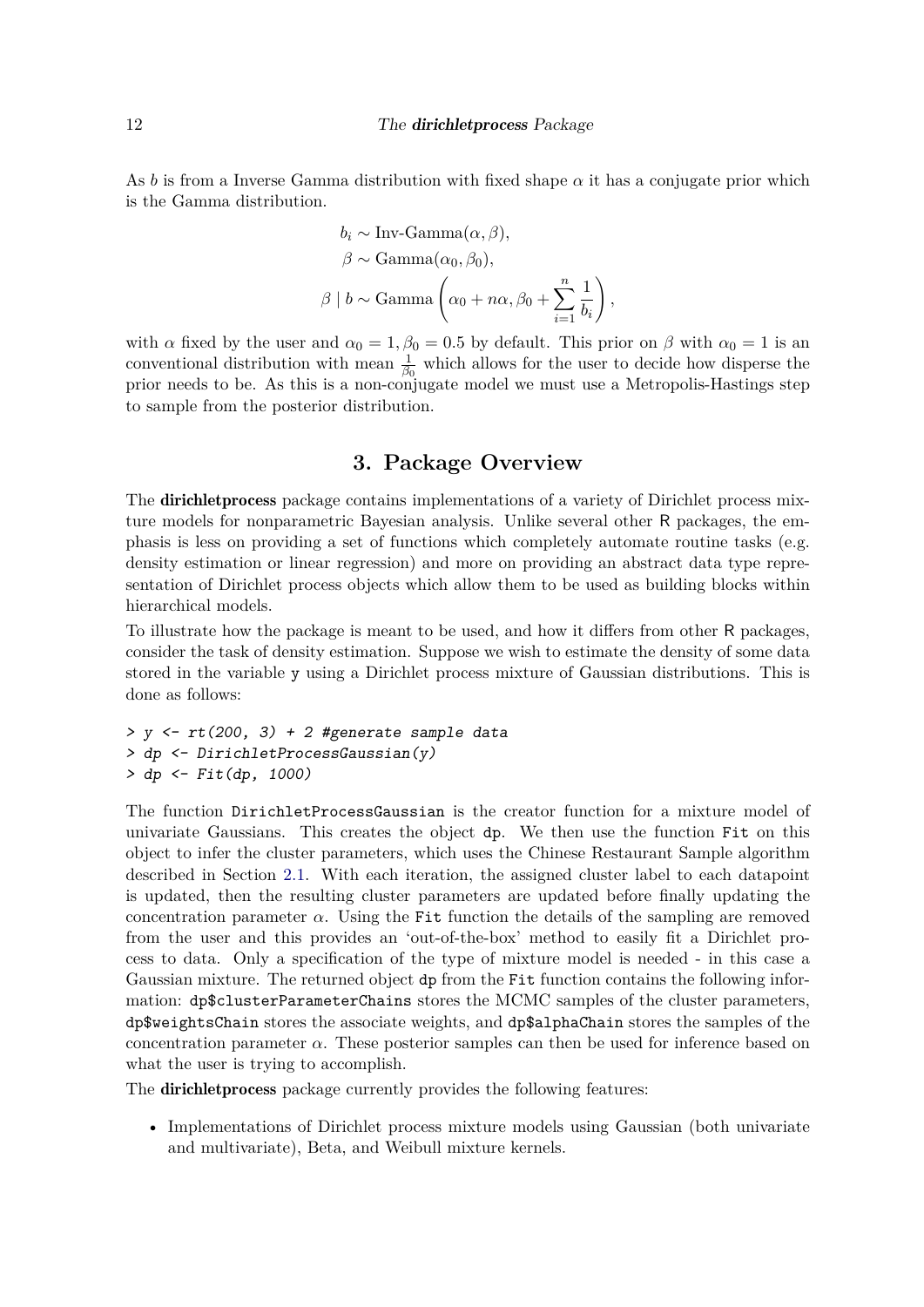- Implementation of various schemes for re-sampling model parameters.
- Access to samples from the Dirichlet process in both marginal form, as well as in (truncated) stick-breaking form
- A flexible way for the user to add new Dirichlet process models which are not currently implemented in the package, and yet still use the re-sampling functions from the package. To illustrate this, Section [4.2](#page-27-0) shows how simple it is to create a Dirichlet process mixture model with Poisson and Gamma distribution kernels, even though this is not implemented in the package.
- An ability to plot the likelihood, posterior and credible intervals of a Dirichlet process using plot.

All of the above features will be demonstrated in the following examples.

#### *Nonparametric Density Estimation*

The most simple application of DPMMs is to nonparametrically estimate the distribution of independent and identically distributed observations  $y_1, \ldots, y_n$ , where:

$$
y_i \sim F,
$$
  
\n
$$
F = \sum_{i=1}^n \pi_i k(y_i \mid \theta_i),
$$

where *k* is some density function parameterised by  $\theta_i$  and *n* is some unknown amount of clusters (i.e. F has been specifically nonparametrically as a mixture model). The most widely used specification is the Gaussian mixture kernel with a Normal-Inverse Gamma base measure *G*0, which is described more fully in Section [2.3.](#page-8-0)

As an example we use the waiting times between eruptions of the Old Faithful volcano. This dataset is available within R and called faithful. We transform the waiting times to be be zero mean and and unit standard deviation and proceed to fit a DPMM with the default settings. We then model the waiting times as a mixture of Normal distributions

$$
y_i \sim F,
$$
  
\n
$$
F = \sum_{i=1}^n \pi_i k (y_i \mid \theta_i) \quad \theta_i = \left\{ \mu_i, \sigma_i^2 \right\},
$$
  
\n
$$
\theta_i \sim G,
$$
  
\n
$$
G \sim \text{DP}(\alpha, G_0),
$$

where  $k(y_i | \theta)$  is the standard normal probability density and  $G_0$  is the base measure as in Section [2.3.](#page-8-0)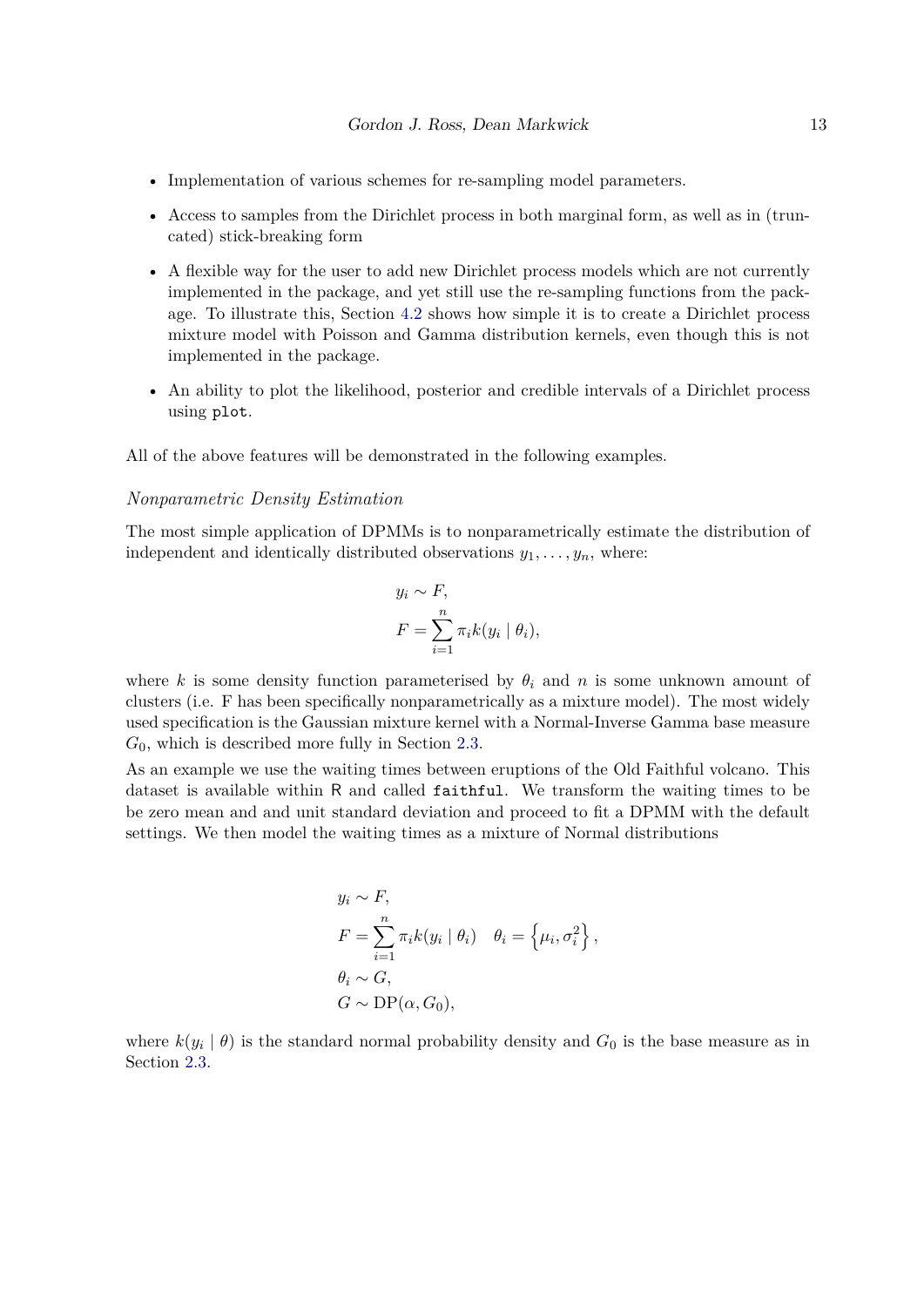<span id="page-13-0"></span>

(a) The estimated density of the data is plotted with the DPMM posterior mean and credible intervals overlaid in red.



(b) Instead of a density estimate, a histogram is plotted for the data.

Figure 1: Old Faithful waiting times density estimation with a DPMM of Gaussians.

```
> its <- 500
> faithfulTransformed <- scale(faithful$waiting)
> dp <- DirichletProcessGaussian(faithfulTransformed)
> dp <- Fit(dp, its)
> plot(dp)
> plot(dp, data_method="hist")
```
The resulting fit from the model is show in Figure [1.](#page-13-0) The multi-modal nature has been successfully captured a property that a singular distribution would not find.

When plotting the resulting object, the plot function has the argument data\_method which controls how the data is represented in the plot. In the default case it is a density estimation. For cases where the amount of data is limited, a density estimation may not be suitable, in which case, data\_method should be set to "hist" for a histogram.

For most users the Fit function is sufficient for practical purposes. However, for the more advanced users who wish to alter how they fit the dirichletprocess object there are a number of functions available to help.

By default, the Fit function updates the cluster allocation, the cluster parameters and then the  $\alpha$  parameter. In some rare cases, updating  $\alpha$  every iteration can delay convergence. Instead, the user can instead choose to update  $\alpha$  every 10 iterations.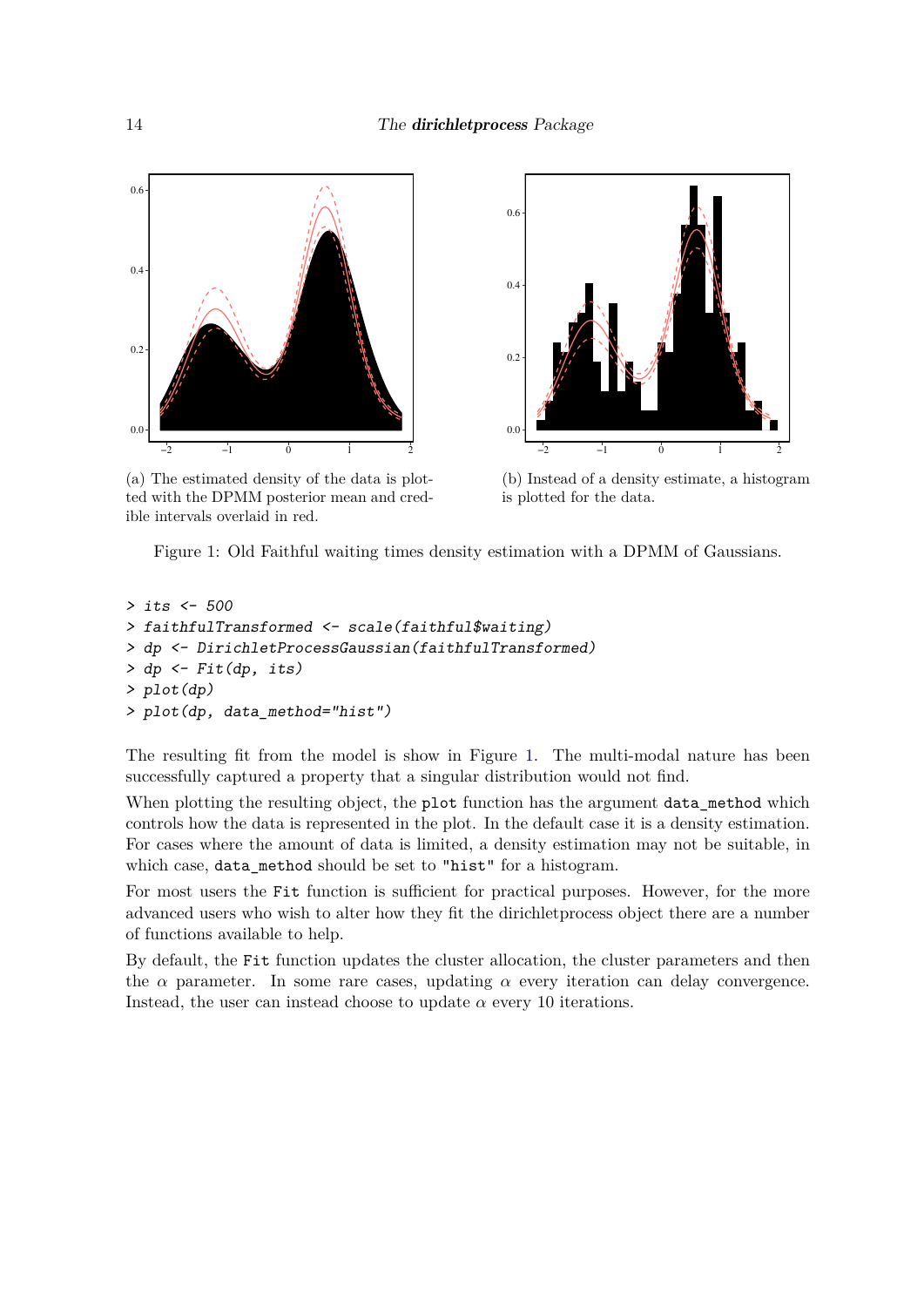```
> dp <- DirichletProcessGaussian(y)
> samples <- list()
> for(s in seq_len(1000)){
+ dp <- ClusterComponentUpdate(dp)
+ dp <- ClusterParameterUpdate(dp)
+
+ if(s %% 10 == 0) {
+ dp <- UpdateAlpha(dp)
+ }
+ samples[[s]] <- list()
+ samples[[s]]$phi <- dp$clusterParameters
+ samples[[s]]$weights <- dp$weights
+ }
```
The function ClusterComponentUpdate iterates through all the data points,  $y_i$  for  $i =$ 1*, . . . , n*, updating its cluster assignment sequentially via the Chinese Restaurant Process sampling algorithm, using Key Property 4 in Section [2.1.](#page-5-1) For each data point, it can either be assigned to an existing cluster, or form a new cluster. The probability it is assigned to an existing cluster is proportional to  $n_i k(y_j | \theta_i)$ , where  $n_i$  is the number of points already assigned to the cluster  $\theta_i$  and k is the likelihood of the data point point evaluated with the cluster parameter  $\theta_i$ . The probability is forms a new cluster is proportional to  $\alpha$ , the concentration parameter. If the datapoint is selected to form a new cluster, then this new cluster parameter  $\theta_{\text{new}}$  is drawn from  $G_0$  and added to the cluster pool. Subsequent points can now also be added to this cluster. Note that when a conjugate base measure is used in the DP, this function samples directly from the conditional posteriors, while if a non-conjugate sampler is used then the sampling is carried out using Algorithm 8 from [Neal](#page-40-4) [\(2000\)](#page-40-4).

After each data point has its cluster allocation updated the function ClusterParameterUpdate is called and resamples each of the unique  $\theta_j$  parameters (i.e. if there are *m* unique values/clusters in  $\theta_1, \ldots, \theta_m$  then all *m* are resampled). The new values of  $\theta_j$  are sampled from the posterior distribution of the parameter using all the data associated to that cluster parameter as per Equation [\(2\)](#page-6-0).

Finally, UpdateAlpha samples a new value of *α* from its posterior distribution using the method outlined in Section [2.2.](#page-7-0) By manually calling these functions the user has control over the MCMC routine without having to have specific knowledge of the required algorithms.

The key point of the dirichletprocess package which the above code highlights is that a) the user controls when to re-sample the DP parameters, and b) the current sample is contained in the DP object and ready for inspection at any point in the code. This allows DP objects to be used as building blocks within hierarchical models.

### **3.1. Density Estimation on Bounded Intervals**

In some situations it will be necessary to estimate densities on bounded intervals. For example, it might be known that the observations  $y_i$  are restricted to lie within the interval [0*,* 1]. In this case, a mixture of Gaussian distributions is inappropriate, since this will assign positive probability to the whole real line. An alternative specification is a mixture of Beta distributions, since the Beta distribution only has positive mass in [0*,* 1]. The full model is the same as in the previous example but replacing *k* with the Beta distribution.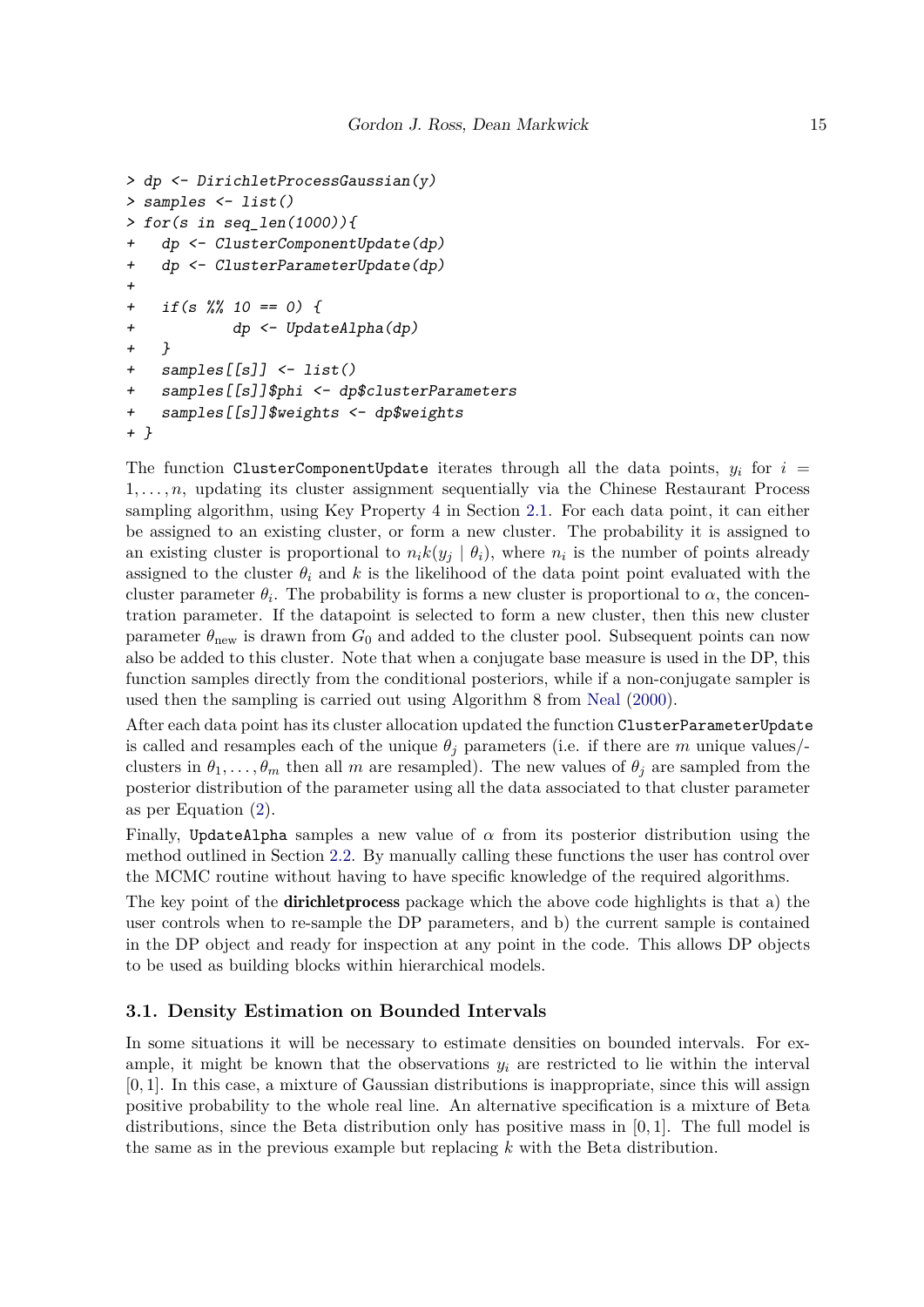```
> y <- c(rbeta(150, 1, 3), rbeta(150, 7, 3)) #generate sample data
> dp <- DirichletProcessBeta(y, 1)
> dp <- Fit(dp, 1000)
```
As we want to compare the resulting posterior distribution to a known distribution we must manually draw posterior samples, calculate the credible intervals and plot the results.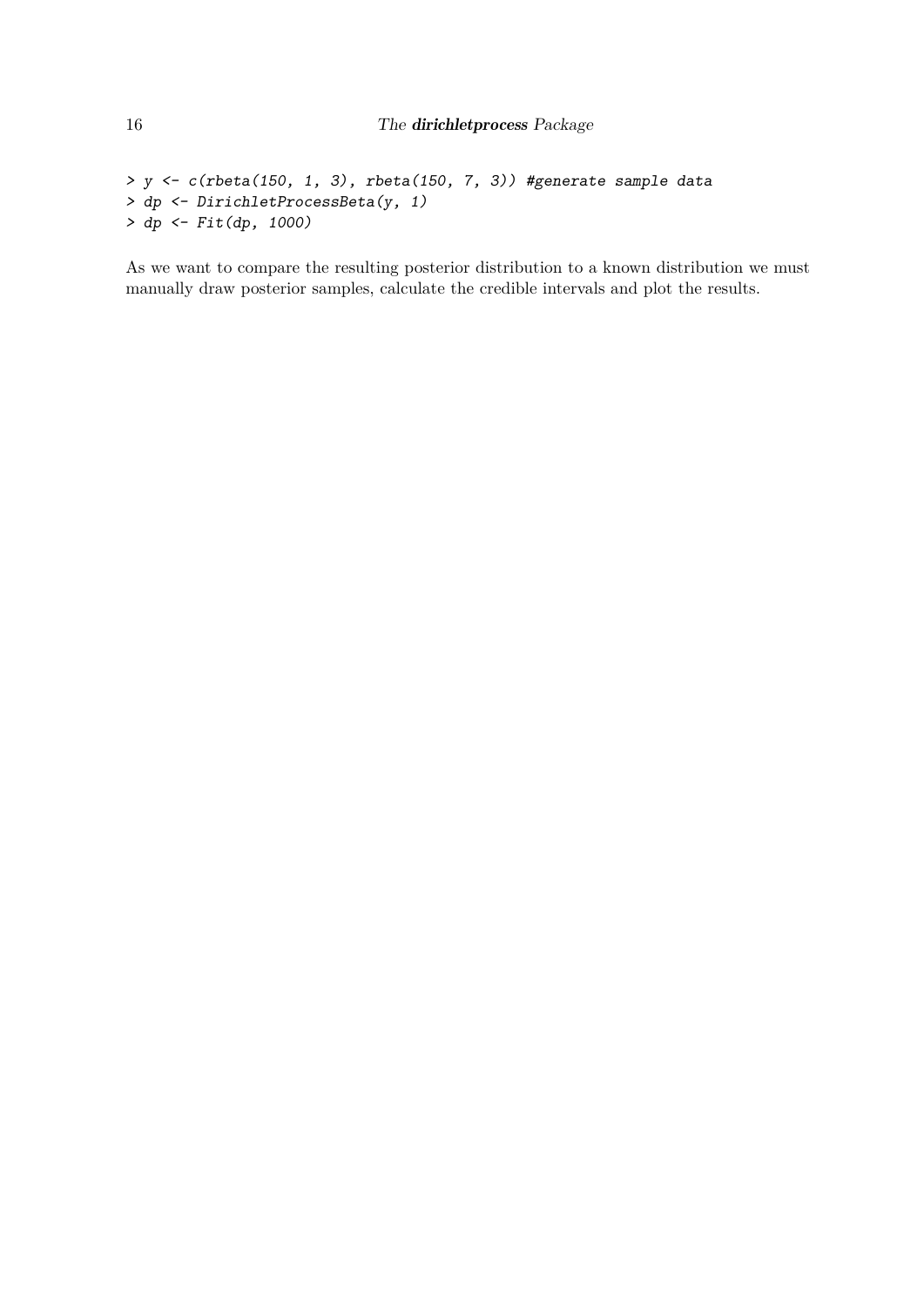<span id="page-16-0"></span>

Figure 2: Estimated generating density using a Beta Dirichlet process mixture model.

```
> posteriorFrame <- PosteriorFrame(dp, ppoints(100), ci_size = 0.05)
> trueFrame <- data.frame(x=ppoints(100),
+ y=0.5*dbeta(ppoints(100), 1, 3)+
+ 0.5*dbeta(ppoints(100), 7, 3))
> ggplot() +
   + geom_ribbon(data=posteriorFrame,
+ aes(x=x, ymin=X2.5., ymax=X97.5.),
+ alpha=0.2,
+ colour=NA,
+ fill="red") +
+ geom_line(data=posteriorFrame, aes(x=x, y=Mean), colour="red") +
+ geom_line(data=trueFrame, aes(x=x, y=y))
```
Figure [2](#page-16-0) shows the resulting posterior distribution and true density.

### <span id="page-16-1"></span>**3.2. Cluster Analysis (Multivariate)**

For any Dirichlet model, each data point  $y_i$  is assigned a cluster parameter  $\theta_i$ . The collection of unique values of cluster parameters  $\theta_i^*$  allows for a natural way of grouping the data and hence the Dirichlet process is an effective way of performing cluster analysis. For multidimensional data it is most common to use a mixture of multivariate normal distributions to cluster the observations into appropriate groups. In the dirichletprocess package, the clustering labels is available at each fitting iteration and available to the user as dp\$clusterLabels. Examples of the use of Dirichlet processes in clustering can be found in [Teh, Jordan, Beal, and Blei](#page-40-6) [\(2005\)](#page-40-6) and [Kim, Tadesse, and Vannucci](#page-39-7) [\(2006\)](#page-39-7).

To demonstrate this we return to the faithful dataset which consists of two-dimensional data. In this example we also consider the length of the eruption as well as the amount of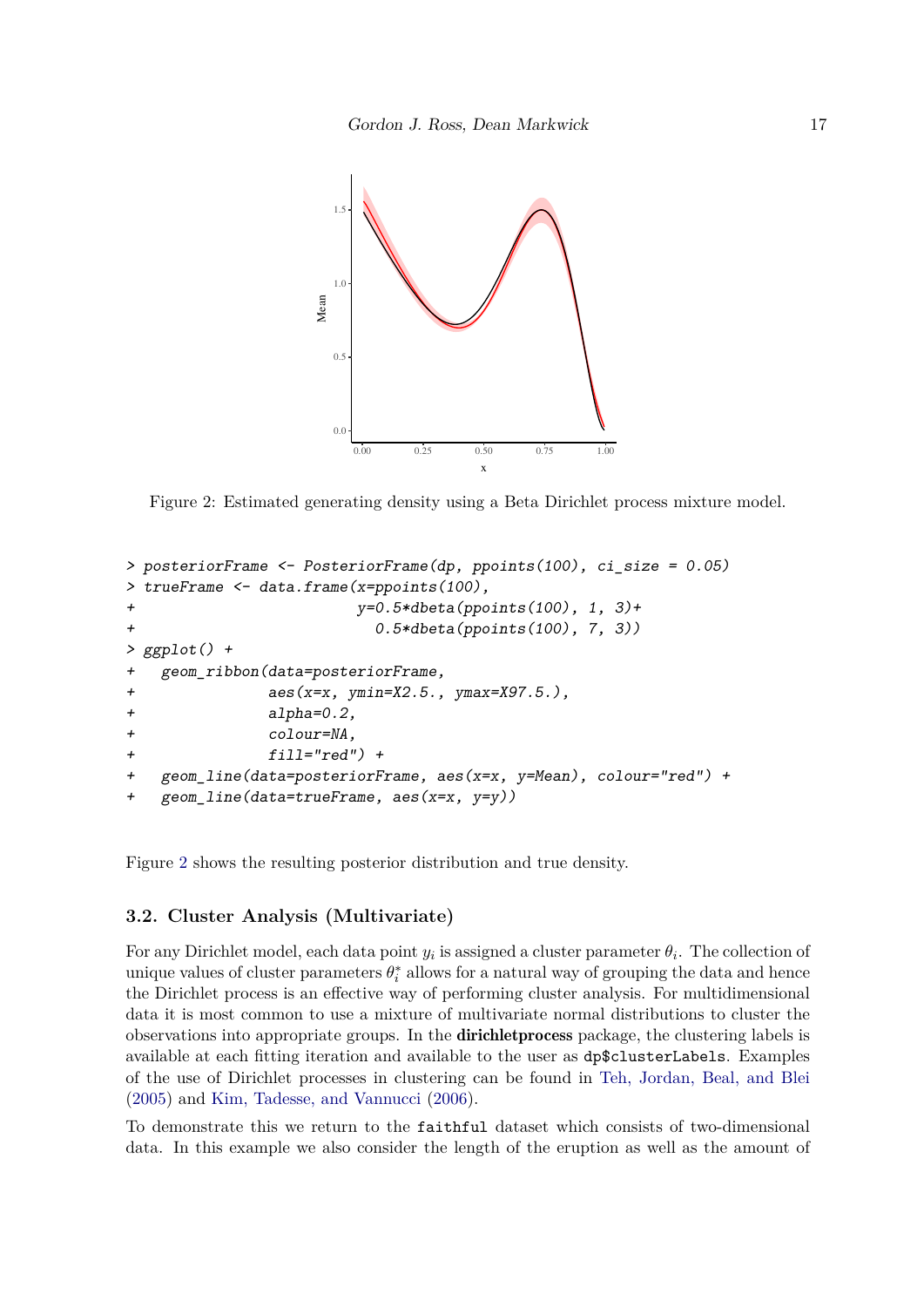<span id="page-17-0"></span>

Figure 3: The colours of the points indicates that there are groups in the faithful dataset.

time between eruptions. The full model can be written as

$$
y_i \sim N(y | \theta_i),
$$
  
\n
$$
\theta_i = {\mu_i, \Sigma_i},
$$
  
\n
$$
\theta_i \sim G,
$$
  
\n
$$
G \sim \text{DP}(\alpha, G_0),
$$

where the prior parameters of  $G_0$  take on their default value as shown in Section [2.3.](#page-8-0) We will be using the cluster labels to indicate which group each data point belongs to.

We transform the data so that each variable is zero mean and unit standard deviation.

```
> faithfulTrans <- scale(faithful)
```
We form the dirichletprocess object and perform 1000 MCMC samples.

```
> dp <- DirichletProcessMvnormal(faithfulTrans)
> dp <- Fit(dp, 1000)
> plot(dp)
```
When analysing the results of the fit we are interested in the final Gibbs sample of the cluster labels. Using the cluster label to assign a colour to each datapoint we can easily see the distinct clusters that form.

Here Figure [3](#page-17-0) shows the last iteration of the cluster labels and the colours indicate the found clusters. Whilst this example only shows two dimensions, the code is generalised to work with as many dimensions as necessary.

### **3.3. Modifying the Observations**

In some applications of Dirichlet processes the data being used can change from iteration to iteration of the sampling algorithm. This could be because the values of the data change, or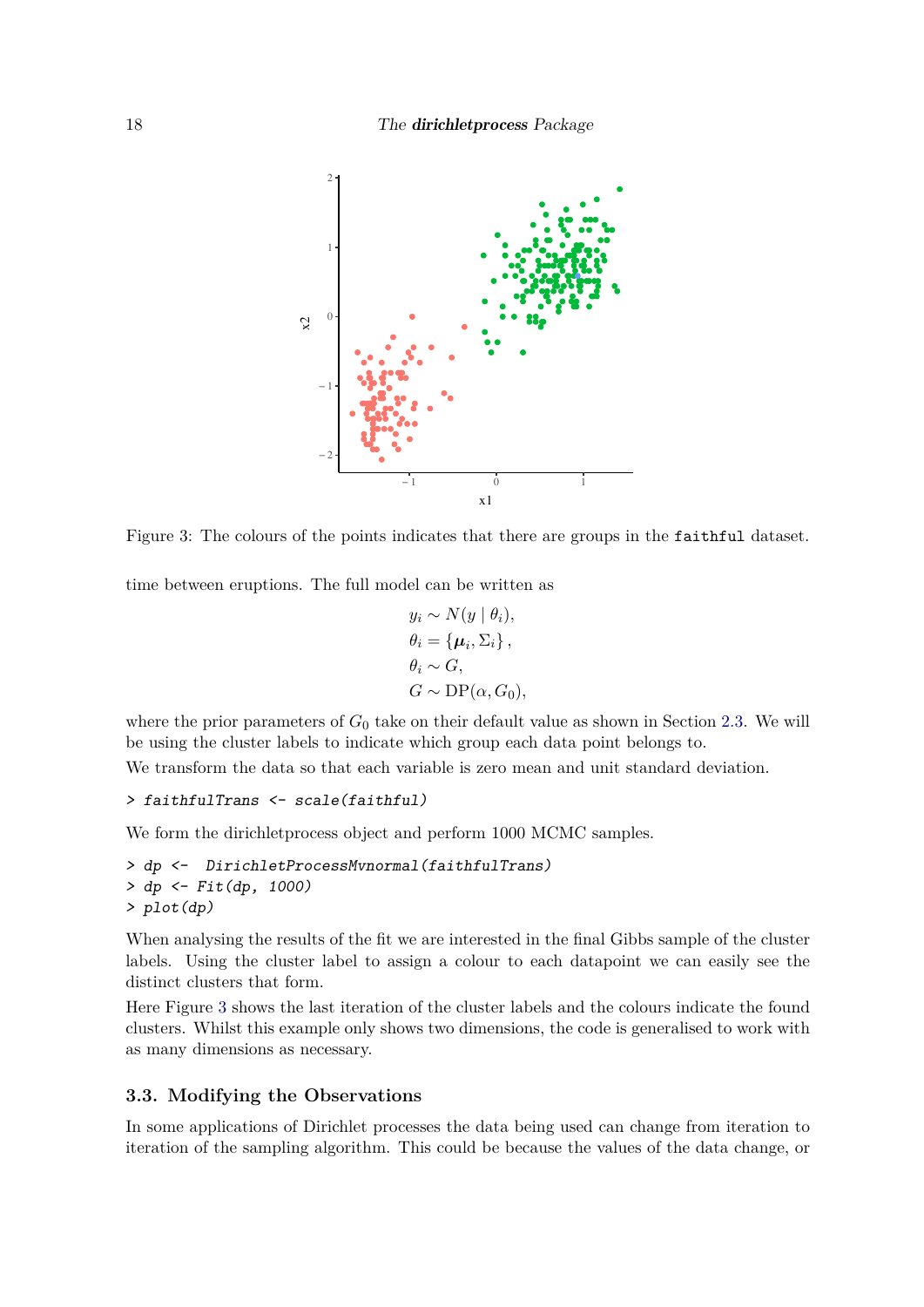<span id="page-18-0"></span>

Figure 4: Rat tumour risk empirical density and fitted prior distribution.

because for a full data set  $y = y_1, \ldots, y_n$ , only subsets of the data are used at each iteration. When fitting a DP object we provide the appropriate function ChangeObservations to change the observations between iterations.

This function takes the new data, predicts what clusters from the previous fitting the new data belongs to and updates the clustering labels and parameters accordingly. A modified object with the new data associated to clusters and the function Fit is ready to be used to sample the cluster parameters and weights again.

#### *Example: Priors in Hierarchical Models*

One application of observations changing with each iteration is using a Dirichlet process as a prior for a parameter in a hierarchical model. An example of hierarchical modelling comes from [Gelman, Carlin, Stern, and Rubin](#page-39-8) [\(2014\)](#page-39-8) involving tumour risk in rats. In this example, there are 71 different experiments, and during each experiment a number of rats are inspected for tumours, with the number of tumours in each experiment being the observed data. This data is included in our packages in the **rats** variable, with the first column being the number of tumours in each experiment, and the second being the number of rats.

A naive approach would model each experiment as a Binomial draw with unknown *θ<sup>i</sup>* and known *N<sup>i</sup>* . A Beta distribution is the conjugate prior for the Binomial distribution and would be used as the prior on *θ*:

$$
y_i | \theta_i, N_i \sim \text{Binomial}(N_i, \theta_i),
$$

$$
\theta_i \sim \text{Beta}(\alpha, \beta).
$$

However, Figure [4a](#page-18-0) shows the empirical distribution of  $\hat{\theta}_i = \frac{y_i}{N}$  $\frac{y_i}{N_i}$ . This distribution shows hints of bimodality, something that a single Beta distribution cannot capture and hence the prior choice of  $p(\theta_i)$  is dubious. An alternative procedure is to instead use a nonparametric prior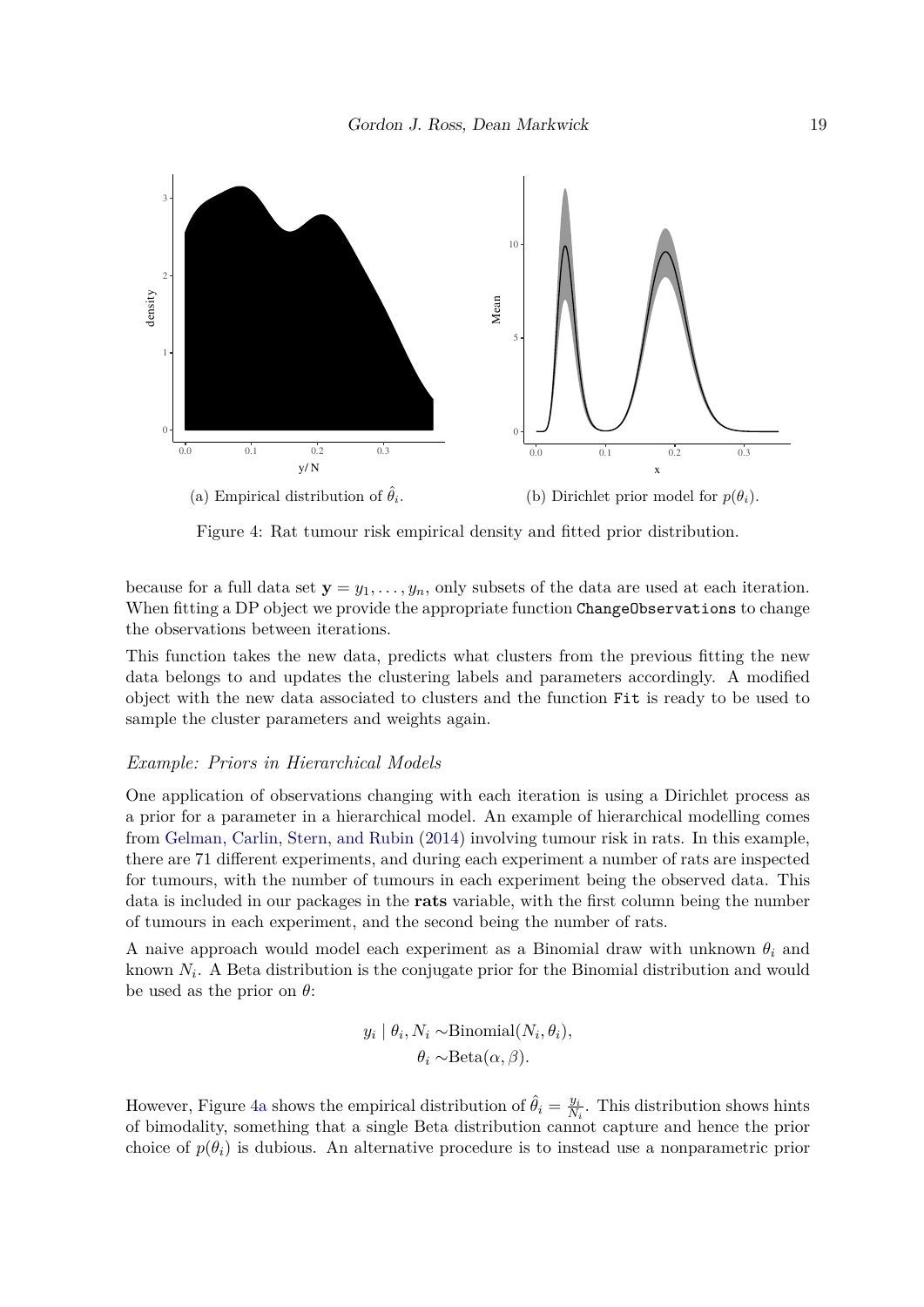on the  $\theta_i$ 's. Since these parameters are constrained to lie between 0 and 1, one choice might be a Dirichlet process mixture of Beta distributions. This leads to the following model

$$
y_i | \theta_i, N_i \sim \text{Binomial}(N_i, \theta_i),
$$

$$
\theta_i \sim \text{Beta}(\alpha_i, \beta_j),
$$

$$
\alpha_i, \beta_i \sim F,
$$

$$
F \sim DP(\alpha, G_0),
$$

where  $\alpha$  and  $G_0$  follow the default implementations of the **dirichlet process** package. We then implement this model using the dirichletprocess functions as follows: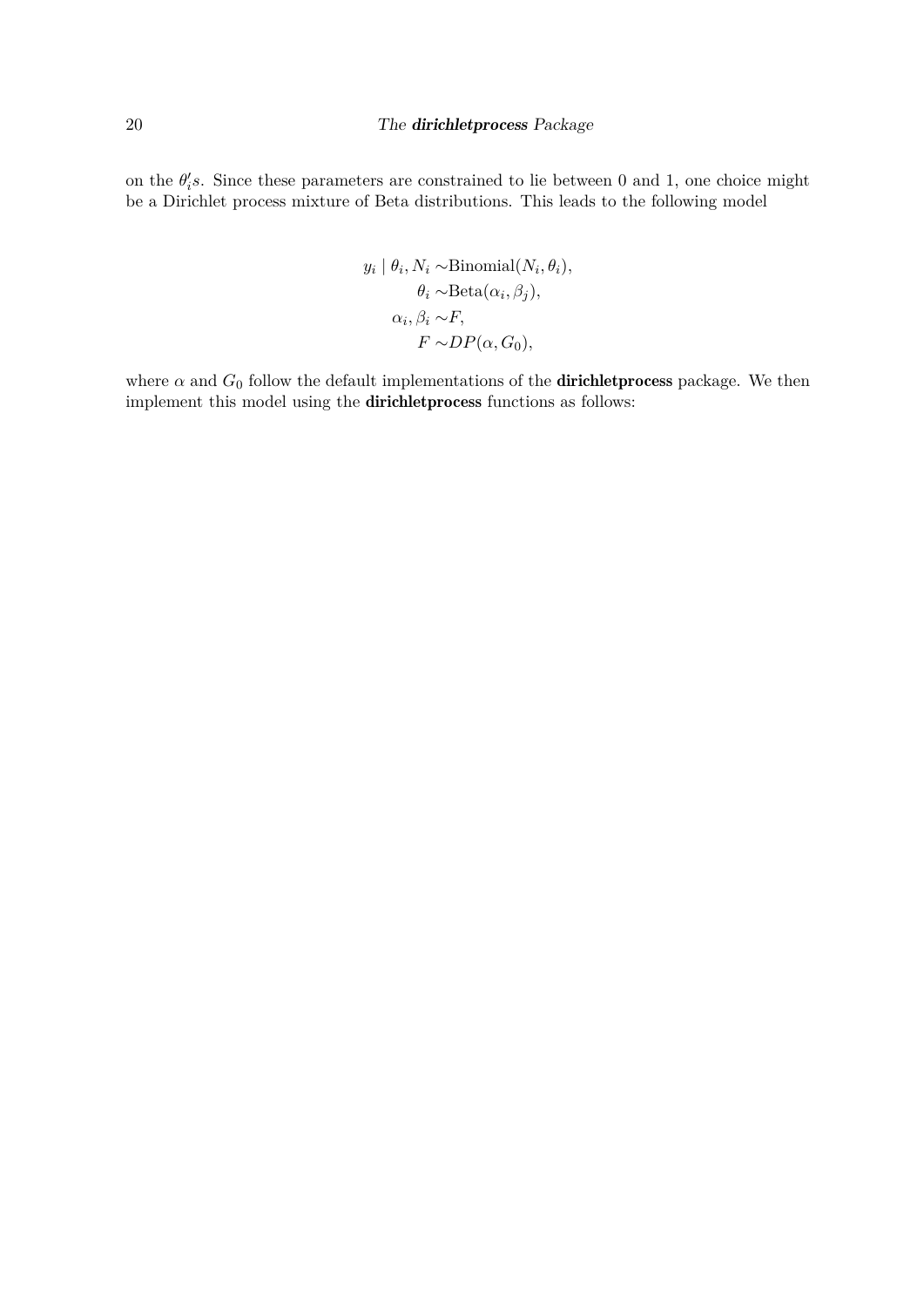```
> numSamples = 200
> thetaDirichlet <- matrix(nrow=numSamples, ncol=nrow(rats))
> dpobj <- DirichletProcessBeta(rats$y/rats$N,
                             + maxY=1,
+ g0Priors = c(2, 150),
+ mhStep=c(0.25, 0.25),
+ hyperPriorParameters = c(1, 1/150))
> dpobj <- Fit(dpobj, 10)
> clusters <- dpobj$clusterParameters
> a <- clusters[[1]] * clusters[[2]]
> b <- (1 - clusters[[1]]) * clusters[[2]]
> for(i in seq_len(numSamples)){
+
+ posteriorA <- a[dpobj$clusterLabels] + rats$y
+ posteriorB <- b[dpobj$clusterLabels] + rats$N - rats$y
   + thetaDirichlet[i, ] <- rbeta(nrow(rats), posteriorA, posteriorB)
+
+ dpobj <- ChangeObservations(dpobj, thetaDirichlet[i, ])
+ dpobj <- Fit(dpobj, 5)
   + clusters <- dpobj$clusterParameters
+
+ a <- clusters[[1]] * clusters[[2]]
   + b <- (1 - clusters[[1]]) * clusters[[2]]
+ }
```
Note the reason why the observations are changing is because the DP mixture model is applied to the  $\theta_i$  parameters, which are resampled (and hence have different values) during each MCMC iteration.

```
> ggplot(rats, aes(x=y/N)) +
   + geom_density(fill="black") #Plot the emperical distribution
> posteriorFrame <- PosteriorFrame(dpobj, ppoints(1000))
> ggplot() +
+ geom_ribbon(data=posteriorFrame,
+ aes(x=x, ymin=X5.,ymax=X95.),
+ alpha=0.2) +
+ geom_line(data=posteriorFrame, aes(x=x, y=Mean)) +
   + xlim(c(0, 0.35)) #Plot the resulting prior distribution
>
```
Plotting the resulting estimation in Figure [4b](#page-18-0) reveals that the DP is a more suitable prior than the Beta distribution. This confirms what we saw from the empirical distribution that the data is bi-modal.

### **3.4. Hierarchical Dirichlet process**

A hierarchical Dirichlet process Teh *[et al.](#page-40-6)* [\(2005\)](#page-40-6) can be used for grouped data. Each individual dataset is modeled using a separate Dirichlet process but where the base measure itself is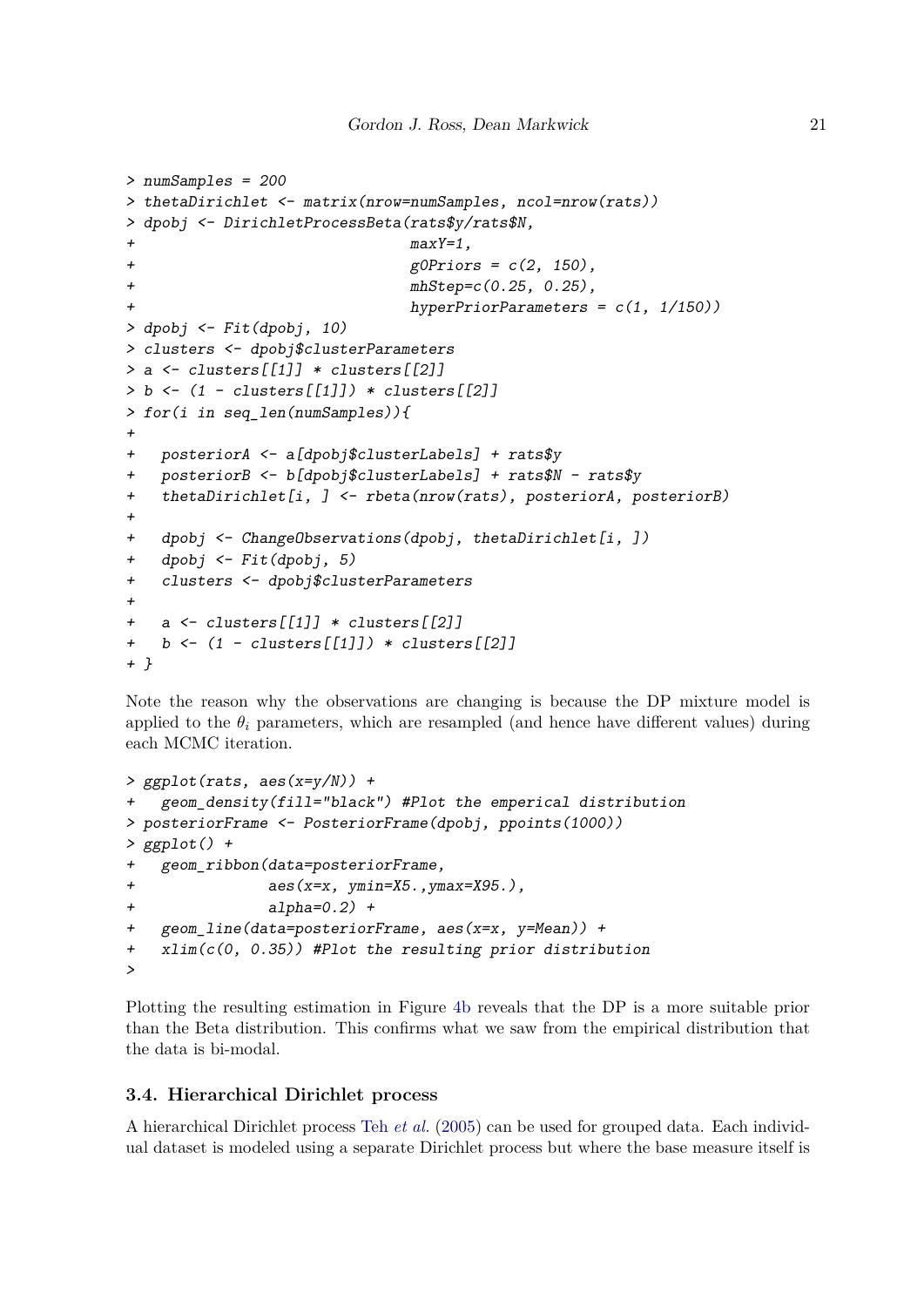also a Dirichlet process. Mathematically this can be expressed as

<span id="page-21-1"></span>
$$
y_{ij} \sim F(\theta_{ij}),
$$
  
\n
$$
\theta_{ij} \sim G_j,
$$
  
\n
$$
G_j \sim DP(\alpha_j, G_0),
$$
  
\n
$$
G_0 \sim DP(\gamma, H),
$$

for each dataset  $j = 1, \ldots, n$  with data  $y_{1j}, \ldots, y_{Nj}$  there is a separate Dirichlet process generating the required parameters  $\theta_{ij}$ . Using the stick breaking construction, we can express  $G_0$  as an infinite sum (Key Property 2), the same procedure can be applied to the  $G_j$  measures

$$
G_j = \sum_{i=1}^{\infty} \pi_{jk} \delta_{\phi_k}, \quad \phi_k \sim H,
$$
  
\n
$$
\pi'_{jk} = \text{Beta}\left(\alpha_j \beta_k, \alpha \left(1 - \sum_{l=1}^k \beta_l\right)\right), \quad \pi_{jk} = \pi'_{jk} \prod_{l=1}^{k-1} (1 - \pi'_{jl}),
$$
  
\n
$$
\beta'_k \sim \text{Beta}(1, \gamma), \quad \beta_k = \beta'_k \prod_{l=1}^{k-1} (1 - \beta'_l),
$$
\n(5)

we call *H* the global distribution and each  $G<sub>j</sub>$  the local distribution. For further details see Teh *[et al.](#page-40-6)* [\(2005\)](#page-40-6).

To fit a hierarchical Dirichlet process, Algorithm 8 from Neal is used as detailed in Section [2.1.](#page-5-1) Each datapoint  $y_{ij}$  is further assigned as label  $k_{ij}$  which indicates which global parameter  $\phi_k$  it is assigned. Then for each global parameter, we can update its value by drawing from its posterior distribution, using all the data available across the data sets

<span id="page-21-0"></span>
$$
\phi_k \mid x_{ij} = h(\phi_k) \prod_{k_{ij}=k} f(x_{ij} \mid \phi_k), \tag{6}
$$

where  $h$  is the density of the global distribution  $H$  and  $f$  is the density of the mixing distribution *F*. From these updated parameters a new  $G<sub>j</sub>$  can be drawn using for each *j* using Key Property 5.

For a hierarchical DP model each individual concentration parameter  $\alpha_j$  can be inferred using the usual algorithm as per Section [2.2.1](#page-7-1) without modification for each individual dataset. For the top level concentration parameter  $\gamma$ , the number of unique cluster parameters across all the individual  $G_i$ 's is used for *n* in the sampling of  $\gamma$ .

In this example we create two synthetic data sets and fit a Hierarchical Dirichlet process to demonstrate the use of such a tool. In this case we are fitting a Beta Dirichlet mixture model and therefore simulate from two Beta distributions

$$
y_1 \sim \text{Beta}(0.25, 5) + \text{Beta}(0.75, 6),
$$
  
 $y_2 \sim \text{Beta}(0.25, 5) + \text{Beta}(0.4, 10),$ 

where there is a common group of parameters between the two datasets. First we simulate the two data sets.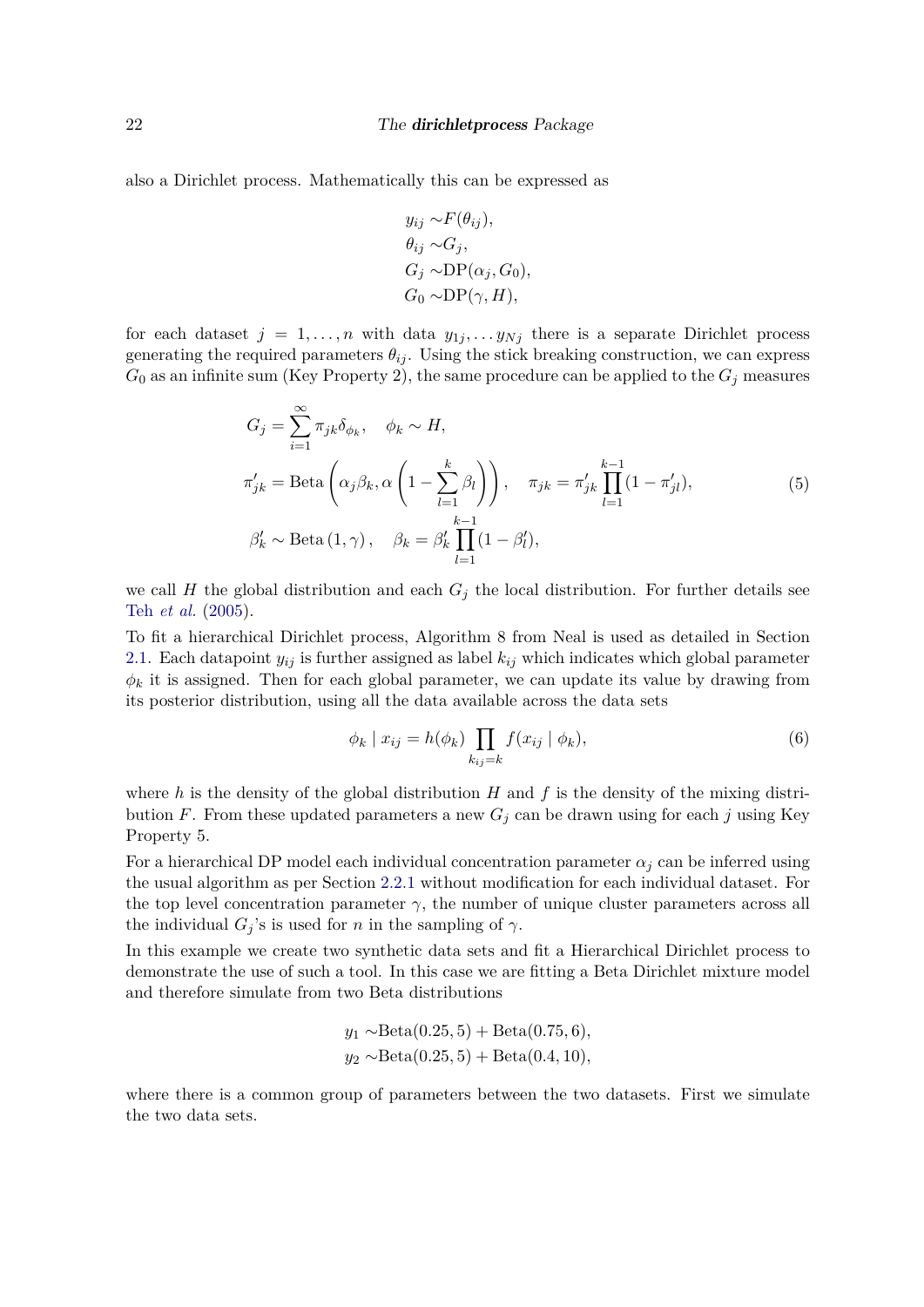```
> mu <- c(0.25, 0.75, 0.4)
> tau <- c(5, 6, 10)
> a <- mu * tau
> b <- (1 - mu) * tau
> y1 <- c(rbeta(500, a[1], b[1]), rbeta(500, a[2], b[2]))
> y2 <- c(rbeta(500, a[1], b[1]), rbeta(500, a[3], b[3]))
```
We then use the appropriate constructor functions to build a hierarchical Dirichlet object with uninformative priors for the global base distribution and fit for 5000 iterations.

```
> dplist <- DirichletProcessHierarchicalBeta(list(y1, y2),
+ maxY=1,
+ hyperPriorParameters = c(1, 0.01),
+ mhStepSize = c(0.1, 0.1),
+ gammaPriors = c(2, 4),
                         + alphaPriors = c(2, 4))
> dplist <- Fit(dplist, 500)
```
The creator function DirichletProcessHierarchicalBeta returns a list of dirichletprocess objects for each dataset (in this case two objects), a vector containing the global stick breaking weights, a list of the global parameters and the variable containing the global concentration parameter *γ*. The function Fit updates the cluster allocations locally of each dirichletprocess object using Algorithm 8 from [Neal](#page-40-4) [\(2000\)](#page-40-4), then the local concentration parameter  $\alpha_i$  is updated. The global cluster parameters are then updated using all the data pooled from the individual datasets by drawing from Eq.  $(6)$ . Using these parameters, a new sample of  $G_0$  is taken from which the individual  $G_j$ 's are also drawn using the above procedure in Equation [5.](#page-21-1)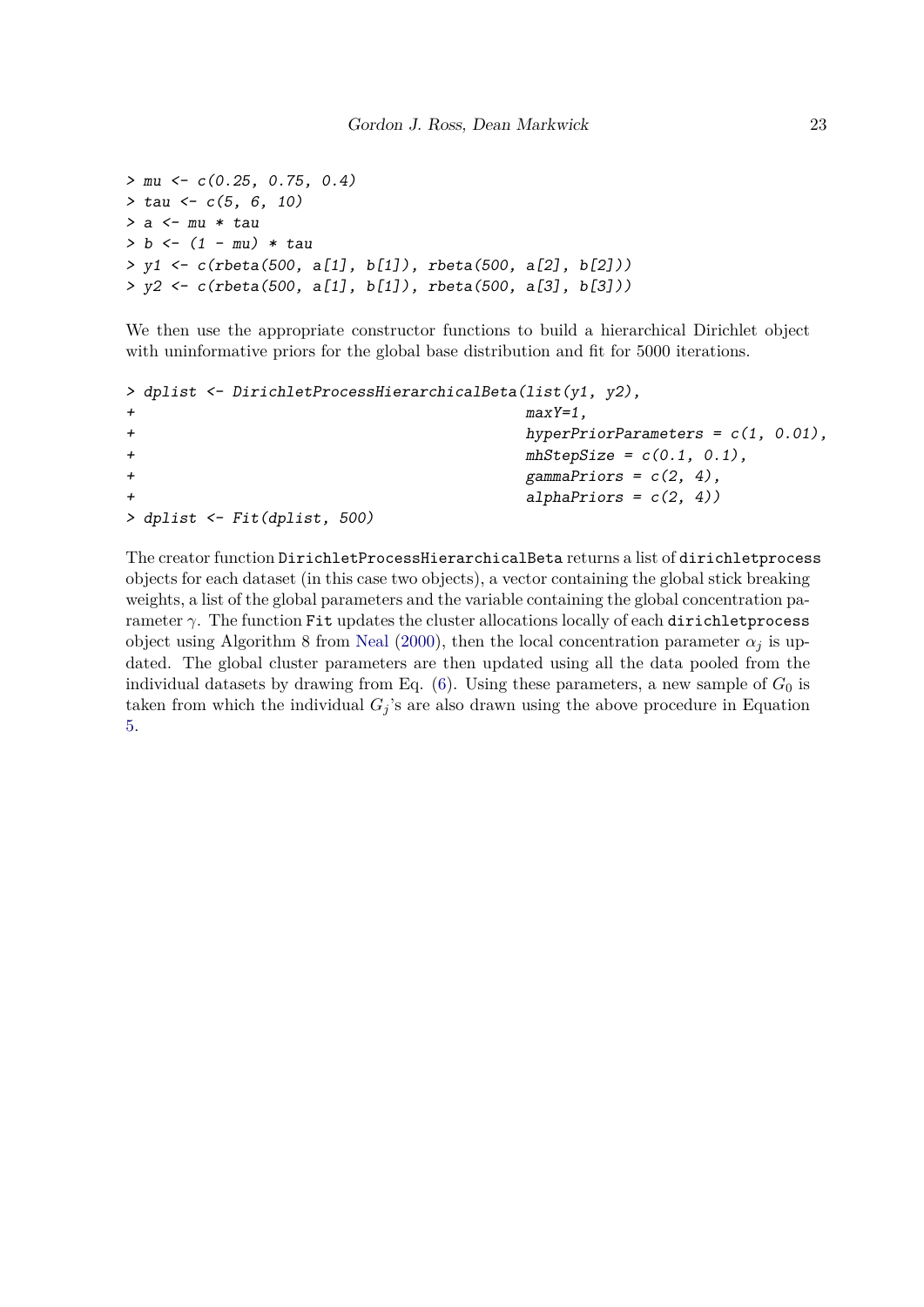```
> xGrid <- ppoints(100)
> postDraws <- lapply(dplist$indDP,
                + function(x) {
                  + replicate(1000, PosteriorFunction(x)(xGrid))
+ }
+ )
> postMeans <- lapply(postDraws, rowMeans)
> postQuantiles <- lapply(postDraws,
                   + function(x) {
+ apply(x, 1, quantile, probs=c(0.025, 0.975))
+ }
+ )
> postFrame <- do.call(rbind,
+ lapply(seq_along(postMeans),
+ function(i) data.frame(Mean=postMeans[[i]],
                                           + t(postQuantiles[[i]]),
+ x=xGrid, ID=i)
+ )
+ )
> trueFrame1 <- data.frame(y=0.5*dbeta(xGrid, a[1], b[1]) +
                      + 0.5*dbeta(xGrid, a[2], b[2]),
+ x=ppoints(100), ID=1)
> trueFrame2 <- data.frame(y=0.5*dbeta(xGrid, a[1], b[1]) +
+ 0.5*dbeta(xGrid, a[3], b[3]),
                    + x=xGrid, ID=2)
> trueFrame <- rbind(trueFrame1, trueFrame2)
> ggplot() +
  + geom_ribbon(data=postFrame, aes(x=x, ymin=X2.5., ymax=X97.5.),
+ alpha=0.2, colour=NA, fill="red") + #credible interval
+ geom_line(data=postFrame, aes(x=x, y=Mean), colour="red") + #mean
+ geom_line(data=trueFrame, aes(x=x, y=y)) + #true density
  + facet_grid(~ID)
```
The resulting  $G_j$ 's from the above example are plotted in Figure [5.](#page-24-0)

### **3.5. Stick Breaking Representation**

The stick breaking representation of a Dirichlet process allows for easy posterior inference using Key Property 3 and 5 (Section [2\)](#page-3-0). In the dirichletprocess package drawing from the posterior is easily achieved using both PosteriorClusters and PosteriorFunction depending on users need.

- PosteriorClusters: Returns the posterior clusters  $\phi_k$  and weights  $w_k$  as a list for the user.
- PosteriorFunction: Draws the posterior clusters and uses the likelihood function of the mixing distribution to return a function with appropriate posterior weights and parameters. This is a sample of the measure  $F$  for models of the form in Eq. [\(1\)](#page-5-0).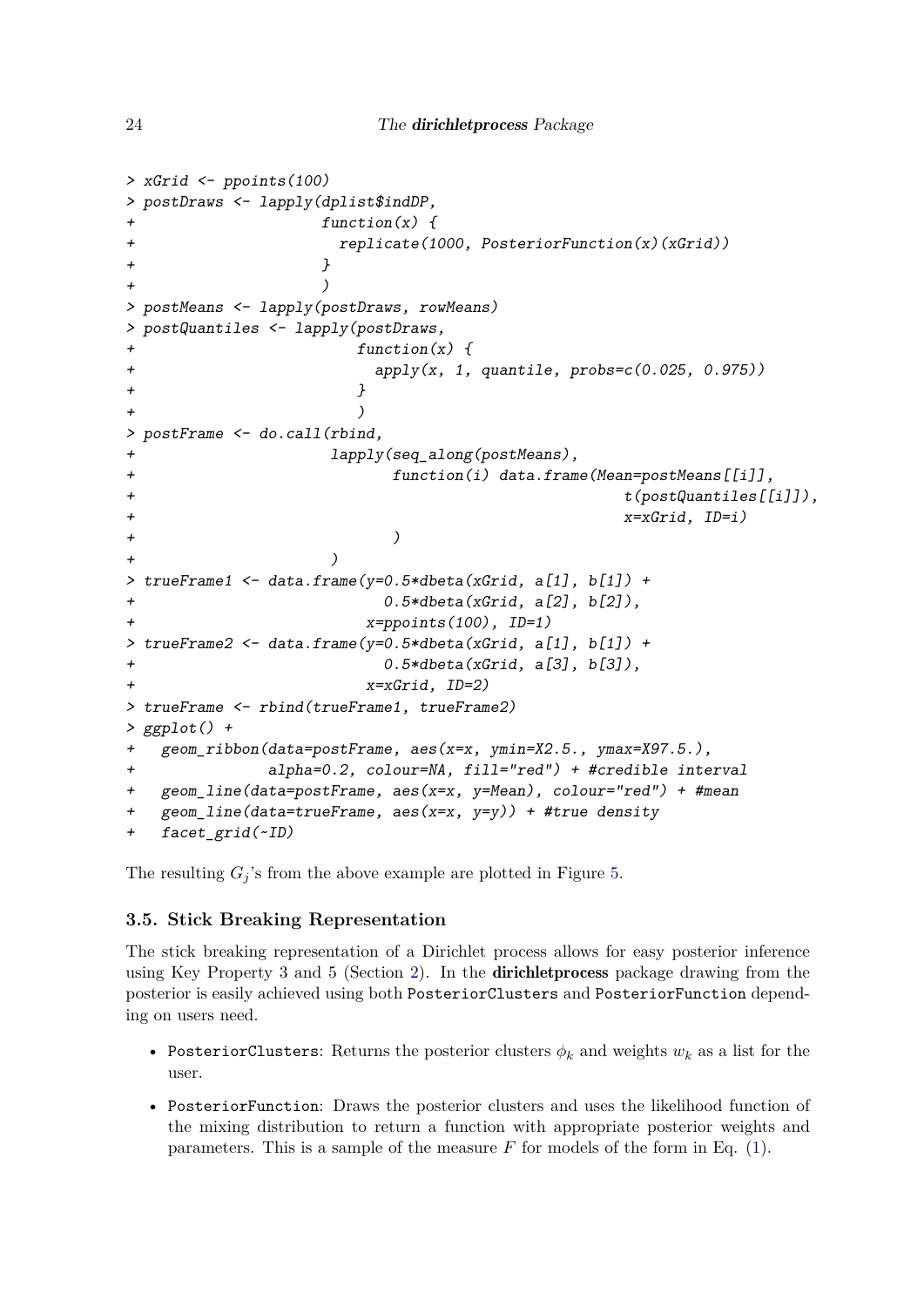<span id="page-24-0"></span>

Figure 5: Hierarchical Beta Dirichlet process mixture results. The red lines indicate the true generating distributions. The black and shaded area are the posterior mean and credible intervals.

### *Example: Point Process Intensity Estimation*

One practical application of Beta mixture models is the estimation of an inhomogeneous Poisson process intensity function, previous work has been done in this area at [Taddy and](#page-40-7) [Kottas](#page-40-7) [\(2012\)](#page-40-7). A Poisson process is a collection of points in space distributed with rate *λ*. In the inhomogeneous case, the intensity is dependent on time and as such the number of events in some window [0*, T*] can be written as

### $N \sim \text{Poisson}(\lambda(t)).$

In parametric estimation, a functional form of  $\lambda(t)$  would be constructed i.e.  $\alpha_0 + \alpha t$  and the parameters  $\{\alpha_0, \alpha\}$  would be estimated. However, the accuracy of such a method would be dependent on correctly identifying the parametric form of  $\lambda(t)$ . With the nonparametric methods that a DPMM provides, such assumptions can be ignored and an intensity function can be built without the need to specify a parametric form. Firstly, we assume that  $\lambda(t)$  $\lambda_0 h(t)$  where  $\int_0^T h(t) dt = 1$ , i.e. the intensity rate can be decomposed into an amplitude  $\lambda_0$ controlling the number of events and a density  $h(t)$  controlling the distribution of the events over the window of observation [0, T]. To infer the value of  $\lambda_0$  a conjugate Gamma prior can be used and thus the posterior distribution can be directly sampled.

In this example, we will instead be estimating an intensity rate  $\lambda(t)$  with each iteration and using it to update the data. The full model can be written as

$$
N \sim \text{Poisson}(\lambda(t)),
$$
  
\n
$$
\lambda(t) = \lambda_0 h(t),
$$
  
\n
$$
h(t) = \int k(t | \theta) \, dF,
$$
  
\n
$$
F \sim \text{DP}(\alpha, G_0),
$$

where  $k$  and  $G_0$  are as per Section [2.3](#page-8-0) for the Beta distribution mixture models. We sample the posterior distribution of *G* using Key Property 5 (Section [2\)](#page-3-0) which states that a sample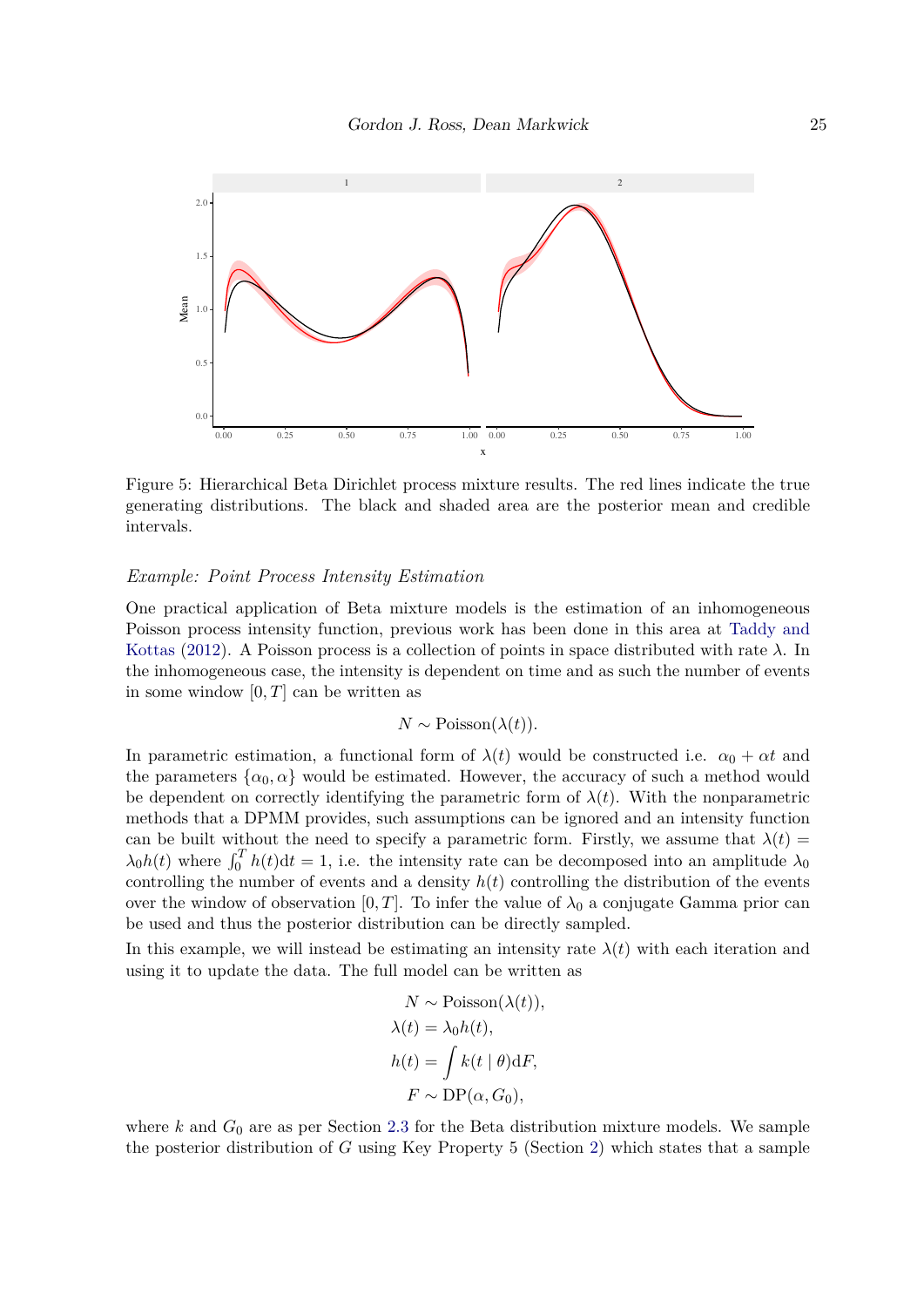#### 26 The **dirichlet process** Package

of *G* can be drawn independently of the data using the stick breaking representation of the data and the model parameters *θ*.

In this toy model we simulate 500 event times using the intensity function  $\lambda(t) = \sin^2 \frac{t}{50}$ . Instead of passing the full data set into the Dirichlet process object, we just use a random sample of 100 of these event times.

```
> y <- cumsum(runif(1000))
> pdf <- function(x) sin(x/50)^2
> accept_prob <- pdf(y)
> pts <- sample(y, 500, prob=accept_prob)
```
We then fit the Dirichlet process, draw a posterior sample of the intensity function  $\hat{\lambda}(t)$  and sample 150 new points from the full data set with probabilities proportional to  $\hat{\lambda}(t)$ . The Dirichlet process object is then modified with the new data and the process is repeated.

```
> dp <- DirichletProcessBeta(sample(pts, 100), maxY = max(pts)*1.01,
+ alphaPrior = c(2, 0.01))
> dp <- Fit(dp, 100, TRUE)
> for(i in seq_len(2000)){
+ lambdaHat <- PosteriorFunction(dp)
   + newPts <- sample(pts, 150, prob=lambdaHat(pts))
+ newPts[is.infinite(newPts)] <- 1
+ newPts[is.na(newPts)] <- 0
+ dp <- ChangeObservations(dp, newPts)
+ dp <- Fit(dp, 2, TRUE)
+ }
```
After the fitting process has finished, we want to draw from the resulting posterior distribution again and comparing it to the true intensity function.

```
> posteriorFrame <- PosteriorFrame(dp, seq(0, max(pts)*1.01, by=0.1))
> trueFrame <- data.frame(y=pdf(seq(0, max(pts)*1.01, by=0.1))/238,
+ x=seq(0, max(pts)*1.01, by=0.1))
> ggplot() +
   + geom_ribbon(data=posteriorFrame, aes(x=x, ymin=X5., ymax=X95.),
+ alpha=0.2, fill="red", colour=NA) + #credible interval
+ geom_line(data=posteriorFrame, aes(x=x, y=Mean), colour="red") + #mean
   + geom_line(data=trueFrame, aes(x=x, y=y)) #true intensity
```
Figure [6](#page-26-0) shows the true intensity function is being recovered even though the full dataset is never observed.

# **4. Advanced Features**

The material in this section can largely be skipped as long as the user is getting good results from the **dirichletprocess** package using the default functions and specifications. However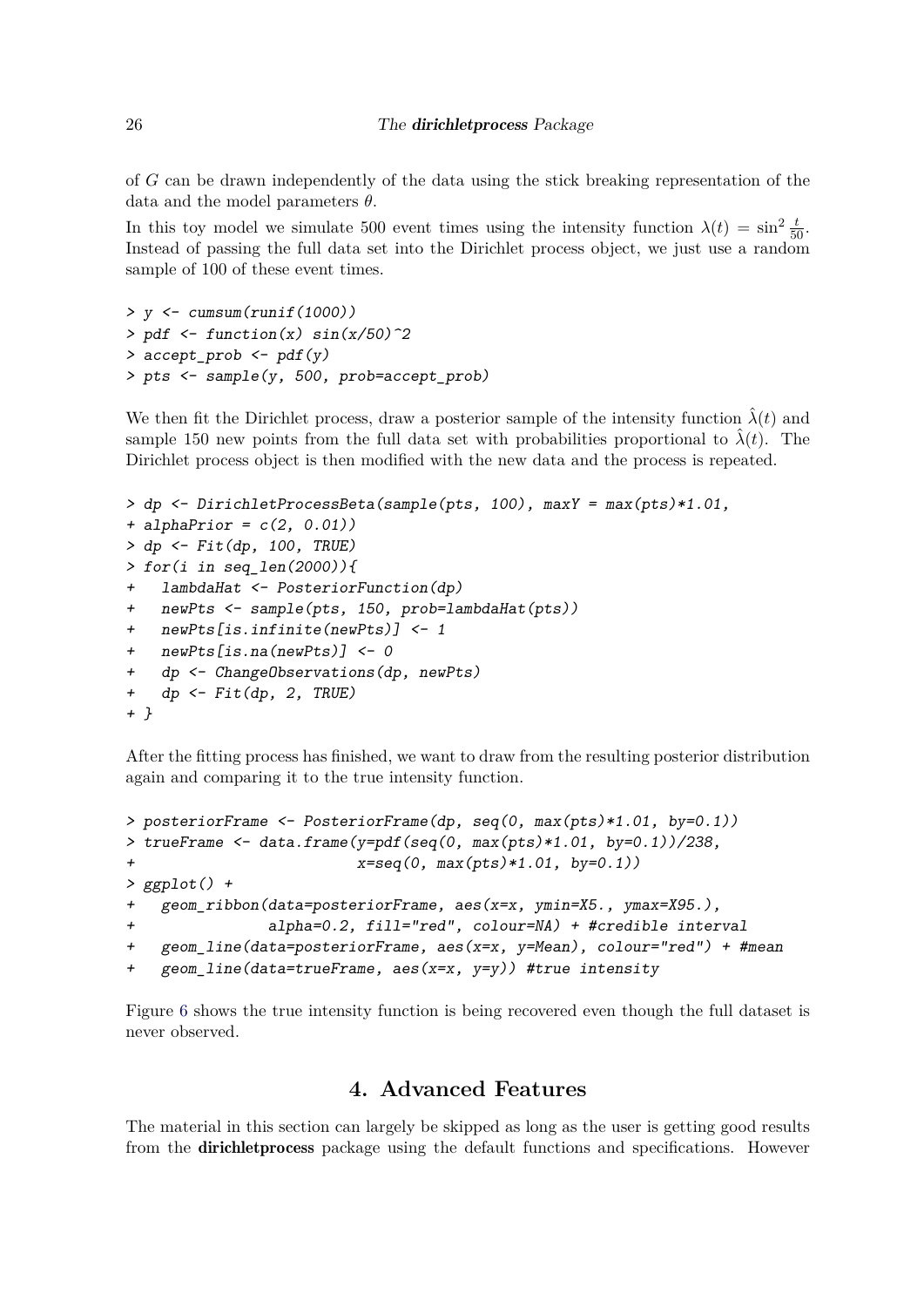<span id="page-26-0"></span>

Figure 6: Estimation of the inhomogeneous Poisson process using stick breaking.

some users will require more control over the DP implementation – perhaps the default base measure hyper parameters are inadequate for a particular data set, or the sampler seeming not to converge due to bad initial default parameter values. Alternatively, the user may wish to use a mixture kernel other than the ones we have included in the package (Normal, Beta, Weibull, etc). In this case, the user will need to know what is going on under the hood so that they can change the default settings to better suited values, or otherwise modify the internal sampling procedure. We have done our best to ensure that this will usually only require changing a small number of the parameters which control the sampling behaviour, but understanding what needs to be changed (and why) requires some understanding of how the objects are constructed. Note that parts of this section do require an intermediate level of R programming knowledge.

### **4.1. Structure of a DP Object: The Gory Details**

This package implements Dirichlet Processes as S3 object in R. All DPs have the following fields and available which are defined upon construction and do not ever change. When using the DP objects implemented in this package, these will be set by the constructor functions and so can largely be ignored for the default mixture models.

A DP object is defined by its kernel mixing distribution  $k(y | \theta)$ . Each mixing distribution has the following functions and variables associated with its class

- Likelihood(...): a function which specifies the density of the mixture kernel  $k(y | \theta)$ .
- PriorDraw(...): a function which returns a random sample of size *n* from the DP base measure  $G_0$ . This is used to define  $G_0$ .
- g0Priors: a list of parameters for the base measure  $G_0$ . Again, this is used to define *G*0.

For a conjugate mixing distribution the posterior distribution of  $\theta$  is tractable and can be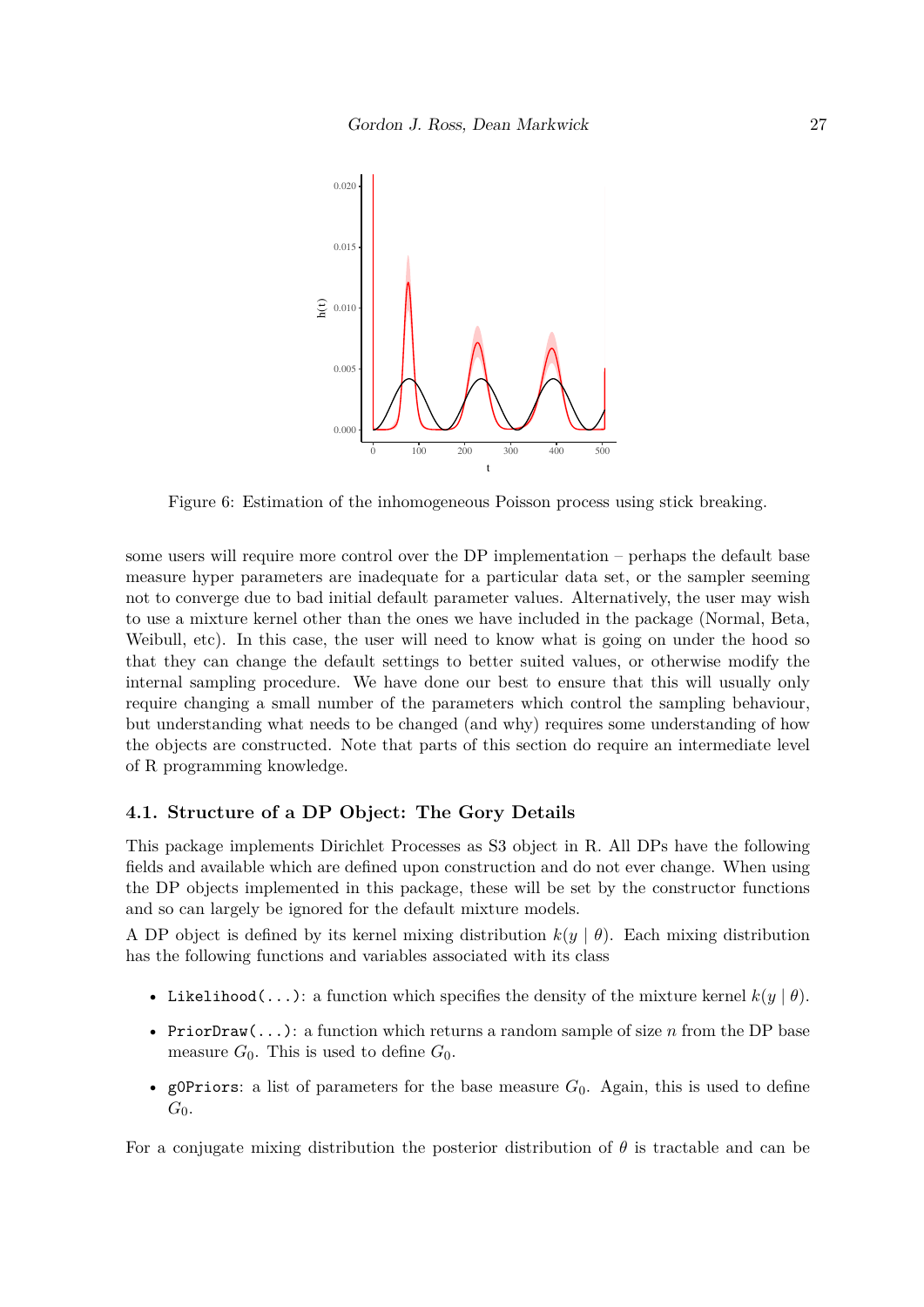sampled from directly and the marginal distribution of the data can also be evaluated. Therefore two more functions are needed to complete the specification of a conjugate DP mixture model:

- PosteriorDraw(...): a function that returns a sample of size *n* given data *y* from the posterior distribution of  $\theta$ , i.e. a sample from the distribution of  $p(\theta | y)$ .
- Predictive $(\ldots)$ : a function that returns the value of the marginal distribution of the data  $f(y) = \int k(y, \theta) dG(\theta)$ .

With these specified, the **Fit** function can be used to fit the DP, which carries out the Chinese Restaurant Sampling can be performed using the conjugate Algorithm 4 from [\(Neal 2000\)](#page-40-4).

For a non-conjugate mixing distribution we can no longer directly sample from the posterior distribution  $p(\theta | y)$  or calculate the marginal distribution of the data. Instead the Metropolis-Hastings algorithm is used to sample from the distribution  $p(\theta | y)$ . The Metropolis-Hastings algorithm works by generating a candidate parameter  $\theta^{i+1}$  and accepting this candidate value as a sample from the posterior with probability proportional to  $\frac{k(y|\theta^{i+1})p(\theta^{i+1})}{k(y|\theta^i)p(\theta^i)}$  $\frac{y|\theta^j - p(\theta^j)}{k(y|\theta^i)p(\theta^i)}$ . Typically, the candidate parameter is distributed as  $\theta_{i+1} \sim N(\theta_i, h^2)$ . From this, the non-conjugate mixture model requires 2 additional functions and an extra parameter to be defined.

- PriorDensity(...): a function which evaluates  $p(\theta)$  which is the DP base measure  $G_0$ for a given  $\theta$ .
- mhParameterProposal $(\ldots)$ : a function that returns a candidate parameter to be evaluated for the Metropolis-Hastings algorithm.
- mhStepSize: *h*, the size of the step to make when proposing a new parameter for the Metropolis-Hastings algorithm.

With these specified, the **Fit** function can again be used to fit the DP, which carries out the Chinese Restaurant Sampling can be performed using 'Algorithm 8' [\(Neal 2000\)](#page-40-4).

Once the appropriate mixing distribution is defined we can create a dirichletprocess object which contains the data, the mixing distribution object and the parameter  $\alpha$ . Then the rest of dirichletprocess class functions are available.

By using the default constructor functions DirichletProcessBeta/Gaussian/Mvnormal/Weibull the base measure prior parameters are chosen to be non-informative, see Section for [2.3](#page-8-0) for the specific values of the prior parameters.

### <span id="page-27-0"></span>**4.2. Creating New Dirichlet process Mixture Types**

The dirichletprocess package currently implements Dirichlet process mixture models using Gaussian, Beta and Weibull kernels. While these kernels should be appropriate for most applications, there will inevitably be times when a user wants to fit a DP model for a kernel which has not been implemented, or otherwise wants to do something complex with a DP which goes beyond the scope of this package. To anticipate this, we have tried to make it easy for users to construct their own mixture models, which can then automatically use the implemented algorithms for fitting a Dirichlet process.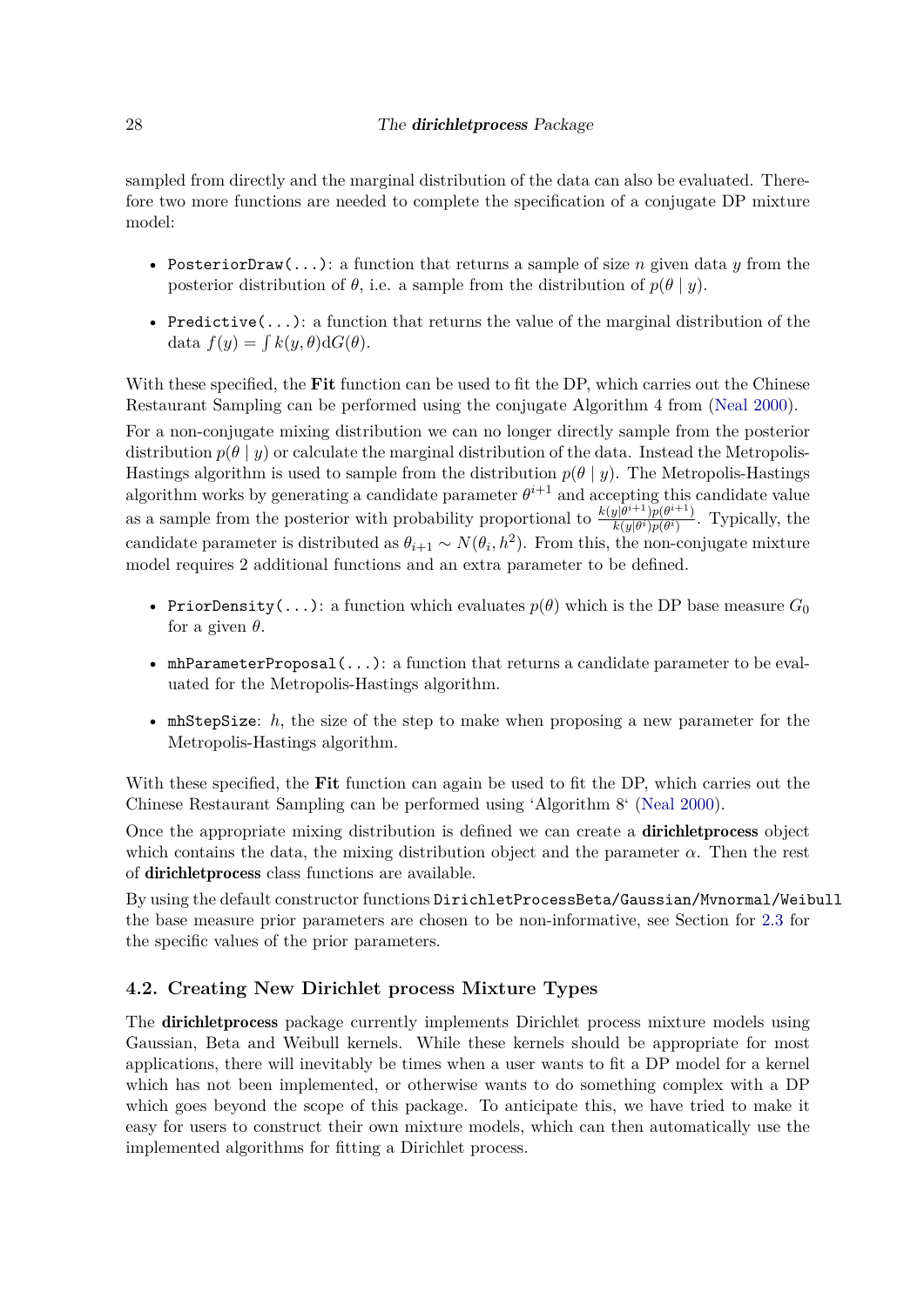The functions in the package are designed to work on S3 R objects, where each object represents a type of Dirichlet process mixture (e.g Gaussian or Beta). In order to create new types of Dirichlet process mixtures, the user must create a new S3 object type which encapsulates his model and ensure that its specifications correspond to those of the package. If this is done, then all the package functions for re-sampling/prediction/etc should continue work on the new DP type. This means that the package can hopefully be used for DP applications that we did not consider when writing it, while saving the user from having to write their own functions for re-sampling and fitting.

To illustrate how this works, this section will work through an extended example of how to create a new S3 type which represents a DP mixture model not implemented in the dirichletprocess package. We will explain how the S3 objects are constructed in detail so that the user will be able to create their own.

#### *Conjugate Mixture*

Suppose we have a particular scenario that requires a Dirichlet process mixture of Poisson distributions. The conjugate prior for the Poisson distribution is the Gamma distribution.

First, we start with the likelihood of the Poisson distribution

$$
k(x | \theta) = \frac{\theta^x \exp(-\theta)}{x!},
$$

as there is only one parameter in the Poisson distribution the parameter list  $\theta$  if of length 1.

```
Likelihood.poisson <- function(mdobj, x, theta){
  return(as.numeric(dpois(x, theta[[1]])))
}
```
Note that the [[1]] part is essential, since parameters are internally represented as lists even when they only have one element.

We then write the random prior draw function which draws a value of  $\theta$  from the base measure *G*0. The conjugate prior to the Poisson distribution is the Gamma distribution

 $G_0 \sim \text{Gamma}(\alpha_0, \beta_0)$ .

```
PriorDraw.poisson <- function(mdobj, n){
  draws <- rgamma(n, mdobj$priorParameters[1], mdobj$priorParameters[2])
  theta <- list(array(draws, dim=c(1,1,n)))
  return(theta)
 }
```
The prior parameters  $\alpha_0$ ,  $\beta_0$  are stored in the mixing distribution object mdobj.

We then write the PosteriorDraw function to sample from the posterior distribution of *θ*. Again, as the base measure *G*<sup>0</sup> is conjugate this is a direct sample from the posterior distribution

$$
\theta \mid x \sim \text{Gamma}(\alpha_0 + \sum_{i=1}^n x_i, \beta_0 + n),
$$

using the inbuilt rgamma function this is trivial.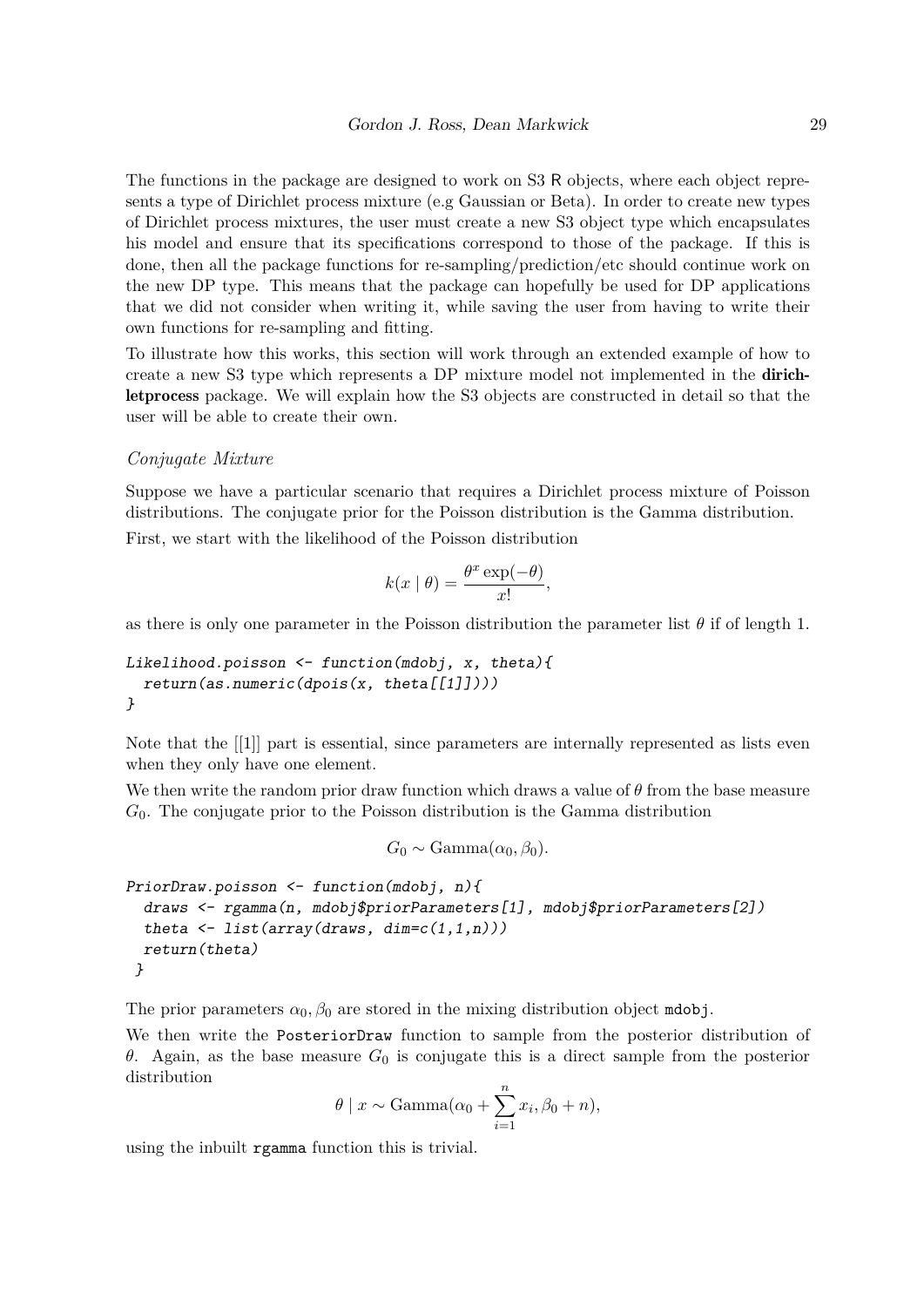```
PosteriorDraw.poisson <- function(mdobj, x, n=1){
 priorParameters <- mdobj$priorParameters
 lambda <- rgamma(n, priorParameters[1] + sum(x), priorParameters[2] + nrow(x))
 return(list(array(lambda, dim=c(1,1,n))))
}
```
Finally the marginal distribution of the data  $f(y)$  can be evaluated as it is a conjugate mixture model and translated into the appropriate R function:

```
Predictive.poisson <- function(mdobj, x){
 priorParameters <- mdobj$priorParameters
 pred <- numeric(length(x))
 for(i in seq_along(x)){
   alphaPost <- priorParameters[1] + x[i]
    betaPost <- priorParameters[2] + 1
   pred[i] <- (priorParameters[2] ^ priorParameters[1]) / gamma(priorParameters[1])
   pred[i] <- pred[i] * gamma(alphaPost) / (betaPost^alphaPost)
   pred[i] <- pred[i] * (1 / prod(factorial(x[i])))
 }
 return(pred)
}
```
With these functions written for the Poisson mixture model we now need to use the MixingDistribution constructor function to create a new object that can be used by the Dirichlet process constructor function, DirichletProcessCreate.

The constructor function MixingDistribution creates an object of class distribution, in this case 'poisson', with prior parameters  $\alpha_0$ ,  $\beta_0 = 1$  and that it is conjugate.

```
> poisMd <- MixingDistribution(distribution="poisson",
+ priorParameters = c(1, 1),
+ conjugate="conjugate")
```
This object is now ready to be used in a **dirichlet process** object and the appropriate sampling tasks can be carried out. To demonstrate we simulate some test data and fit a Dirichlet process with our new mixing distribution.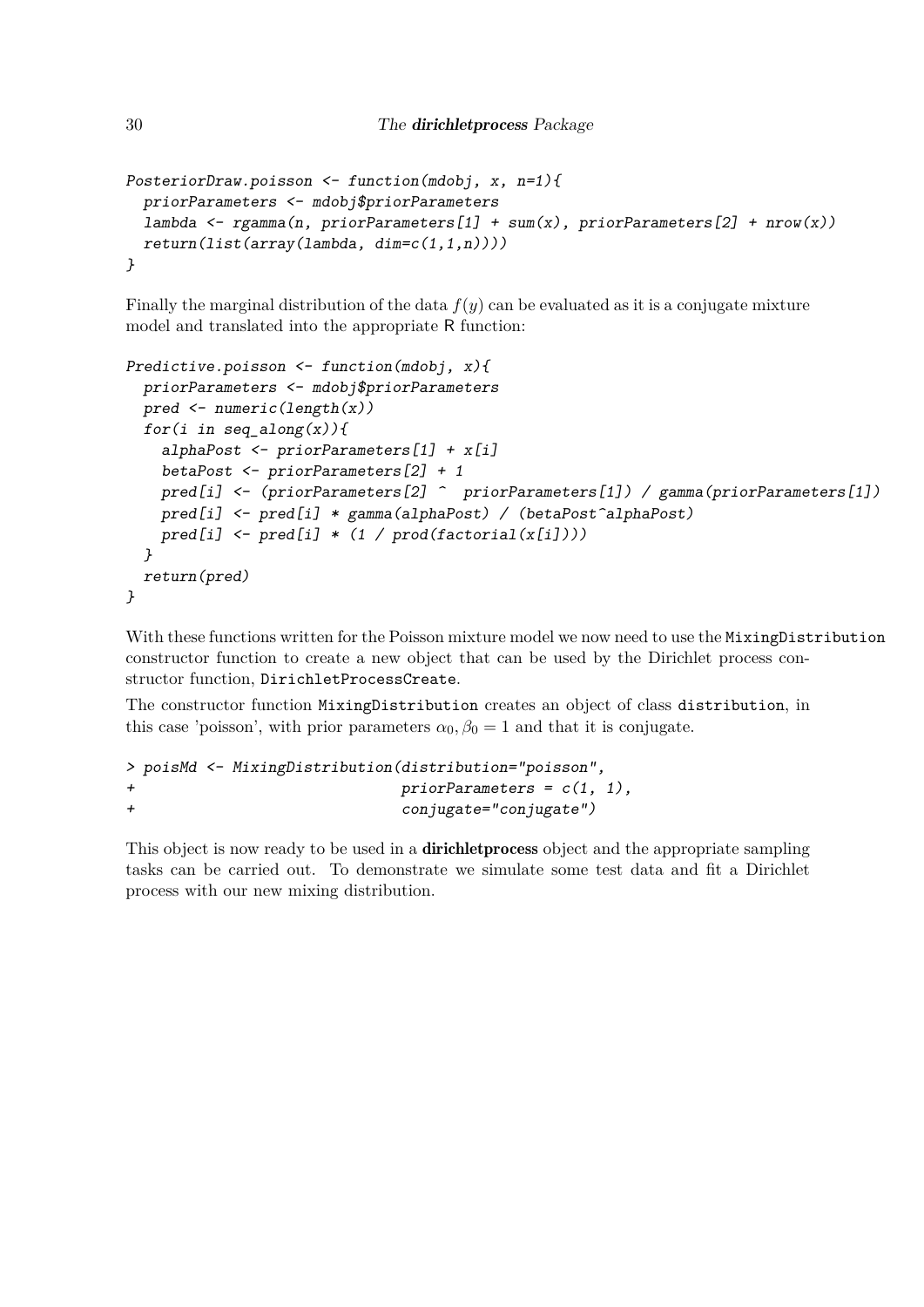<span id="page-30-0"></span>

Figure 7: The true and estimated distributions from the Poisson mixture model.

```
> y <- c(rpois(150, 3), rpois(150, 10)) #generate sample data
> dp <- DirichletProcessCreate(y, poisMd)
> dp <- Initialise(dp)
> dp <- Fit(dp, 1000)
> pf <- PosteriorFrame(dp, 0:20, 1000)
> trueFrame <- data.frame(x= 0:20,
                        + y= 0.5*dpois(0:20, 3) + 0.5*dpois(0:20, 10))
> ggplot() +
+ geom_ribbon(data=pf,
+ aes(x=x, ymin=X5., ymax=X95.),
                 + colour=NA,
                 + fill="red",
+ alpha=0.2) + #credible intervals
+ geom_line(data=pf, aes(x=x, y=Mean), colour="red") + #mean
+ geom_line(data=trueFrame, aes(x=x, y=y)) #true
>
>
```
As Figure [7](#page-30-0) shows, the true generating function has been recovered. This shows how easy it is for the user to create their own mixture models using the dirichletprocess package.

### *Nonconjugate Mixture*

Suppose that a particular application requires a Dirichlet process mixture of Gamma distributions. As the Gamma distribution does not have a conjugate prior distribution additional steps must be taken when creating the necessary functions.

Firstly we must write the likelihood function, as the Gamma distribution has two parameters  $\alpha$ ,  $\beta$  the list  $\theta$  will also have two components. The density of the Gamma distribution can be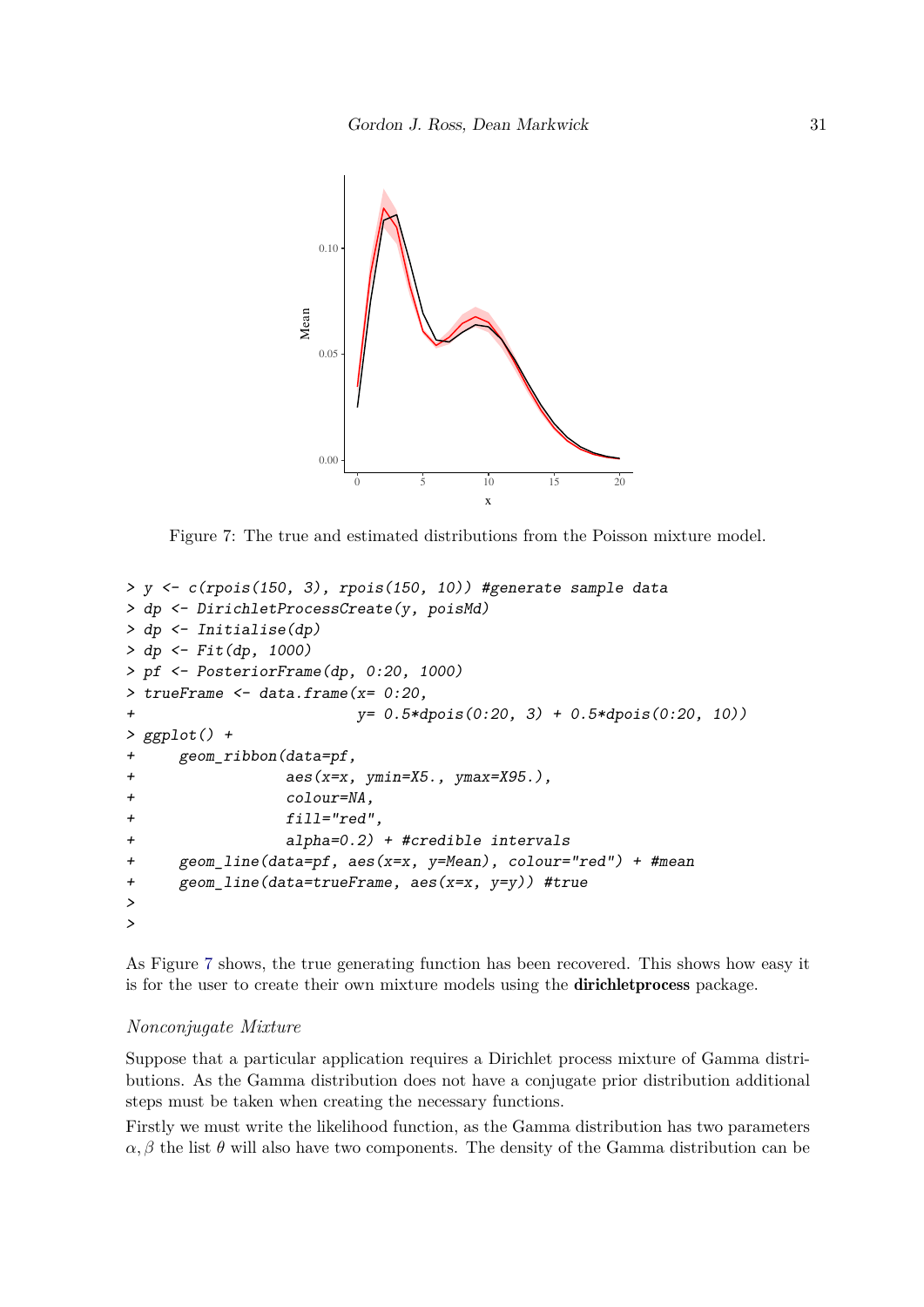written as

$$
k(y \mid \alpha, \beta) = \frac{\beta^{\alpha}}{\Gamma(\alpha)} y^{\alpha - 1} e^{-\beta y},
$$

which can be easily translated using dgamma in R.

```
Likelihood.gamma <- function(mdobj, x, theta){
 return(as.numeric(dgamma(x, theta[[1]], theta[[2]])))
}
```
We now need the function to draw random parameters from the base measure  $G_0$ . For the parameters of the Gamma distribution we will be using a prior distribution of an Exponential distribution

```
\alpha \sim \text{Exp}(\alpha_0),
\beta \sim \text{Exp}(\beta_0).
```

```
PriorDraw.gamma <- function(mdobj, n=1){
  theta <- list()
  theta[[1]] = array(rexp(n, mdob); Pariance[1]), dim = c(1, 1, n)theta[2] = array(rexp(n, mdob); Pariance[2], dim=c(1, 1, n)return(theta)
}
```
Now as we are drawing from the posterior distribution using the Metropolis-Hastings algorithm, we also need a function that calculates the prior density for a given  $\alpha, \beta$ .

```
PriorDensity.gamma <- function(mdobj, theta){
 priorParameters <- mdobj$priorParameters
 thetaDensity <- dexp(theta[[1]], priorParameters[1])
 thetaDensity <- thetaDensity * dexp(theta[[2]], priorParameters[2])
 return(as.numeric(thetaDensity))
}
```
Finally, the Metropolis-Hastings algorithm also needs a function that perturbs the parameters to explore the posterior distribution. As for the Gamma distribution the parameters  $\alpha, \beta > 0$ we must constrain our proposals. This is achieved by taking the absolute value of a standard normal perturbation.

```
\alpha^{i+1} = |\alpha^i + n \cdot \eta|,\eta \sim N(0, 1),
\beta^{i+1} = |\beta^i + h \cdot \zeta|,\zeta \sim N(0, 1).
```
Again this is easy to translate into R: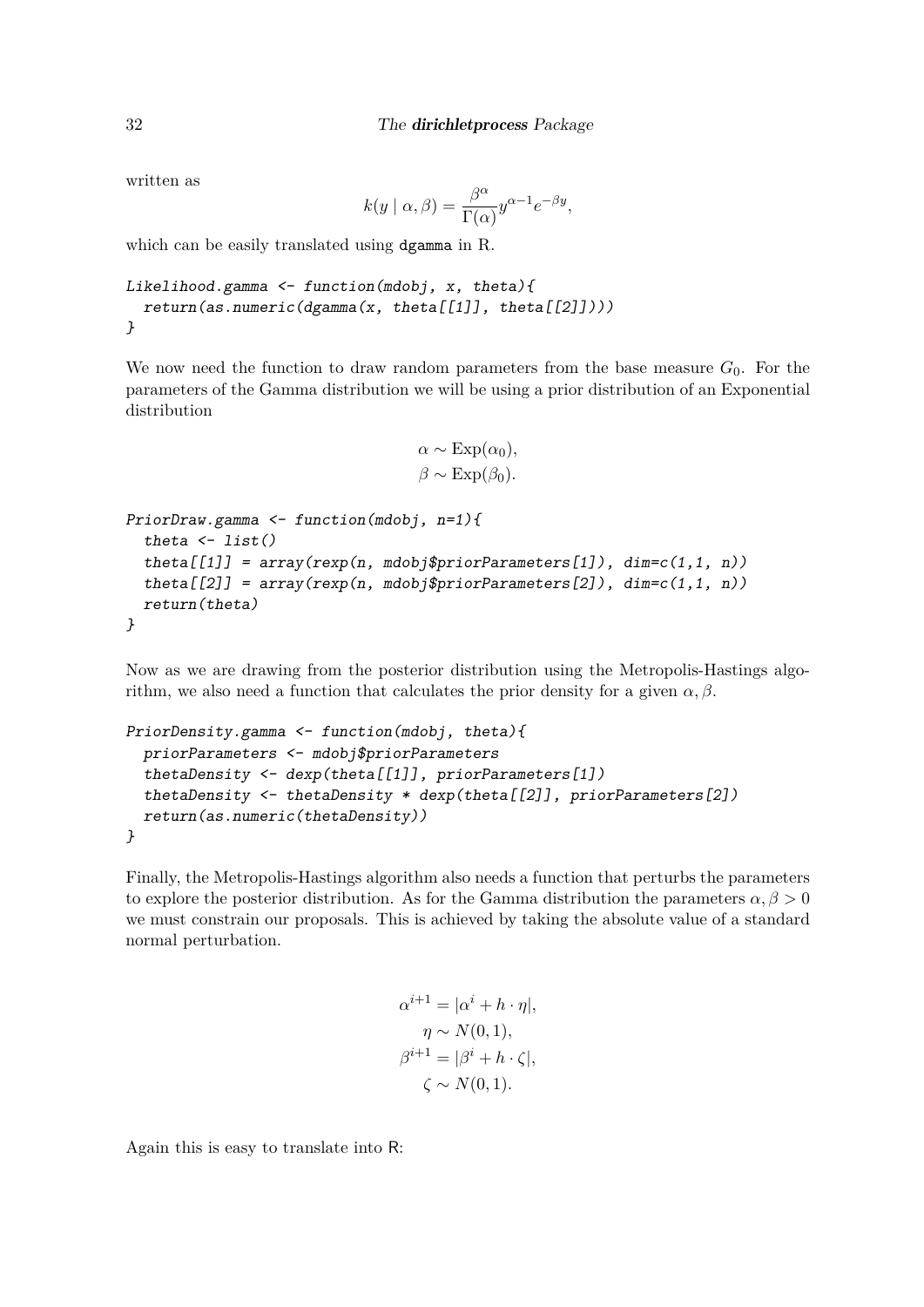```
MhParameterProposal.gamma <- function(mdobj, oldParams){
 mhStepSize <- mdobj$mhStepSize
 newParams <- oldParams
 newParams[[1]] <- abs(oldParams[[1]] + mhStepSize[1]*rnorm(1))
 newParams[[2]] <- abs(oldParams[[2]] + mhStepSize[2]*rnorm(1))
 return(newParams)
}
```
We can now construct our mixing distribution object using the constructor function MixingDistribution. The arguments of this function specify the prior parameters  $\alpha_0$ ,  $\beta_0$  and set the scale *h* at which the new parameter proposals are made using the parameter mhStepSize.

```
gammaMd <- MixingDistribution(distribution = "gamma",
                              priorParameters = c(0.1, 0.1),
                              conjugate = "nonconjugate",
                              mhStepSize = c(0.1, 0.1))
```
The dirichletprocess object can now be created and fit to some test data. As it is a new type of mixture, it must be initialised.

```
> y <- c(rgamma(100, 2, 4), rgamma(100, 6, 3)) #generate sample data
> dp <- DirichletProcessCreate(y, gammaMd)
> dp <- Initialise(dp)
> dp <- Fit(dp, 1000)
> pf <- PosteriorFrame(dp, ppoints(100)*6, 1000)
> trueFrame <- data.frame(x=ppoints(100)*6,
+ y= 0.5*dgamma(ppoints(100)*6, 2, 4) +
+ 0.5*dgamma(ppoints(100)*6, 6, 3))
> ggplot() +
   + geom_ribbon(data=pf,
+ aes(x=x,ymin=X5.,ymax=X95.),
+ colour=NA, fill="red", alpha=0.2) +
+ geom_line(data=pf, aes(x=x, y=Mean), colour="red") +
+ geom_line(data=trueFrame, aes(x=x, y=y))
```
From Figure [8](#page-33-0) we can see that the true distribution has been correctly identified.

### **4.3. Resampling the Base Measure,** *G*<sup>0</sup>

It is helpful that the user knows how to best set the parameters of the base measure to correctly represent the underlying data. However, whilst desirable this is not always practical. In which case **dirichlet process** offers functionality to use hyper-prior parameters on  $G_0$  and update them with each iteration.

For the mixing distributions that allow for re-sampling of the base measure, it is simple to include the flag  $Fit(dp, \ldots, updatePrior = TRUE)$ . At each fitting iteration the base measure with variable parameters will be updated based on the current cluster parameters. For details on the exact specification of the hyper-prior distributions for each implemented mixture kernel see Section [2.3.](#page-8-0) If a user wishes to change the default prior on the hyper parameters then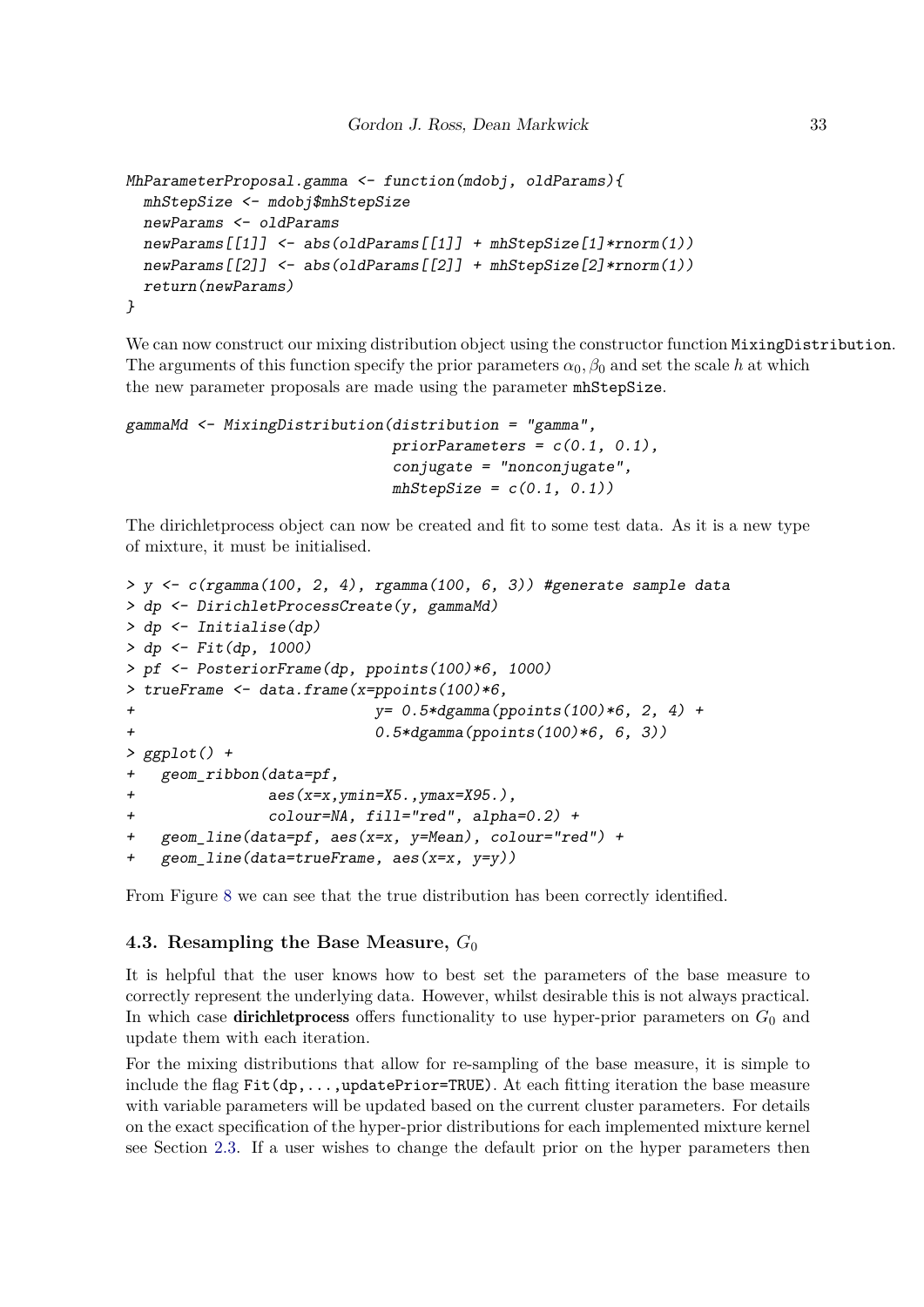<span id="page-33-0"></span>

Figure 8: The results of implementing the new Gamma mixture model.

it is as simple as changing the PriorParametersUpdate function for the mixing distribution object.

### **4.4. Extended Example - Working with Censored Observations**

The following example is intended to illustrate how simple the dirichletprocess package makes it for the user to extend Dirichlet process mixture modeling to situations which are not directly supported by the package, in a less trivial context than the above density estimation examples.

Survival analysis is an area of statistics concerned with analysing the duration of time before an event happens such as a failure in a mechanical system or a death in a biological context. We are concerned with constructing a survival function which as the name indicates shows how the probability of not experiencing the event changes with time. Survival data is often generated by observational studies which result in censoring. In the context of medical statistics, censoring occurs due to finite time periods of the studies. When analysing the effects of medical treatments patients events can be censored for a variety of reasons. This is a missing data problem as we no longer know the exact time at which an event occurred, just that it occurred before of after a specific time. Right censoring is when a patient is yet to be effected by the event after a study ends. Left censoring is when it is not known exactly when the event occurred, just that it occurred before the study started. To deal with this censored information we must adapt our likelihoods.

One approach for modeling such data non parametrically is a Dirichlet process mixture of Weibull distributions. The **dirichlet process** package does not directly support the analysis of censored data – as stated throughout, the purpose of the package is not to provide the user with a small number of functions for solving predefined problems, but instead to make it easy to use Dirichlet process mixtures in a wide variety of contexts. As such, it is very simple for the user to extend the functionality of the package to allow for censoring.

For the data we replicate the work of [Kottas](#page-39-9) [\(2006b\)](#page-39-9) and use leukaemia remission times taken from [Lawless](#page-39-10) [\(2011\)](#page-39-10). This dataset contains two groups of censored observations and we wish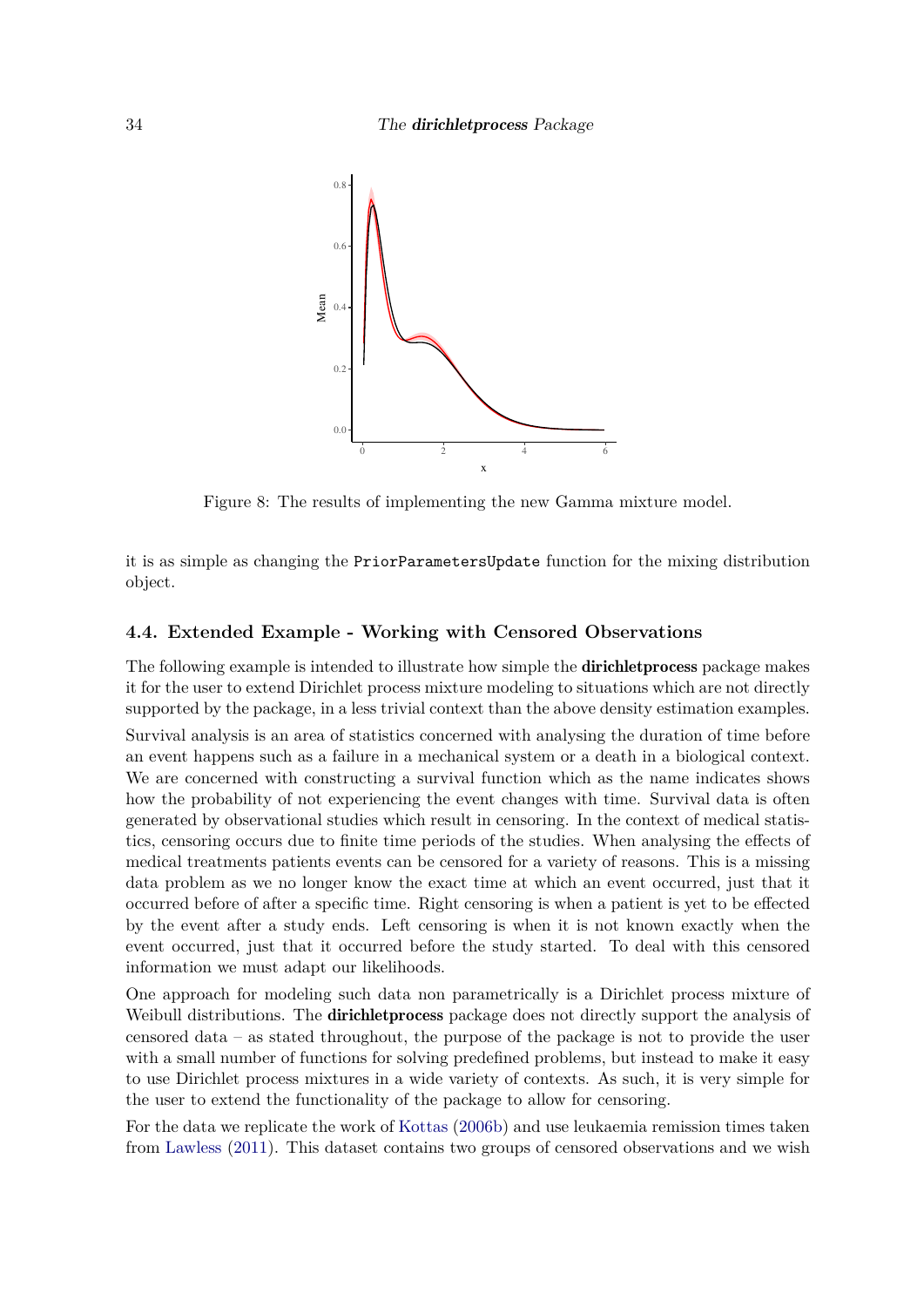to investigate the impact two different treatments have on leukaemia remission times. We fit a censored Weibull DP model to each of the data sets and compare the survival functions. The full model can be written as

$$
y_i \sim \text{Weibull}(y_i \mid a_i, b_i),
$$
  

$$
a_i, b_i \sim G,
$$
  

$$
G \sim \text{DP}(\alpha, G_0),
$$

where the Weibull density and  $G_0$  follow the form shown in Section [2.3.](#page-8-0)

Censored data can come in the form of two columns - the time it takes for the event to occur and an indicator variable; 1 for a right censored observation, 0 otherwise. Therefore the density of the Weibull distribution can be written as

$$
k(y \mid a, b) = \frac{a}{b} y^{a-1} \exp\left(-\frac{y^a}{b}\right)
$$
 for uncensored,  

$$
k(y \mid a, b) = 1 - \exp\left(-\frac{y^a}{b}\right)
$$
 for censored.

Therefore we must translate this likelihood into the appropriate function for the dirichletprocess package.

```
Likelihood.weibullcens <- function(mdobj, x, theta){
  a = theta[[1]][,,,drop=TRUE]
  b = theta[[2]][,,,drop=TRUE]
  y <- as.numeric(
    b^(-1) * a * x[, 1]^(a-1) * exp(-b^(-1) * x[, 1]^a))
  y cens \leq as.numeric(1 - exp(-x[,1]^a / b))
  if(\text{nrow}(x) == 1){
    if(x[,2] == 0) return(y)
    if(x[,2] == 1) return(y_cens)
  }
  else{
    y_ret <- y
    y_ret[x[, 2] == 1] <- y_cens[x[, 2]==1]
    return(y_ret)
  }
}
```
We now wish to create two different mixingDistribution objects for each of the data sets. Again we use the MixingDistribution constructor function and provide the resulting object with a custom class using the class function.

```
> mdobjA <- MixingDistribution("weibullcens",
+ c(1,2,0.5), "nonconjugate",
```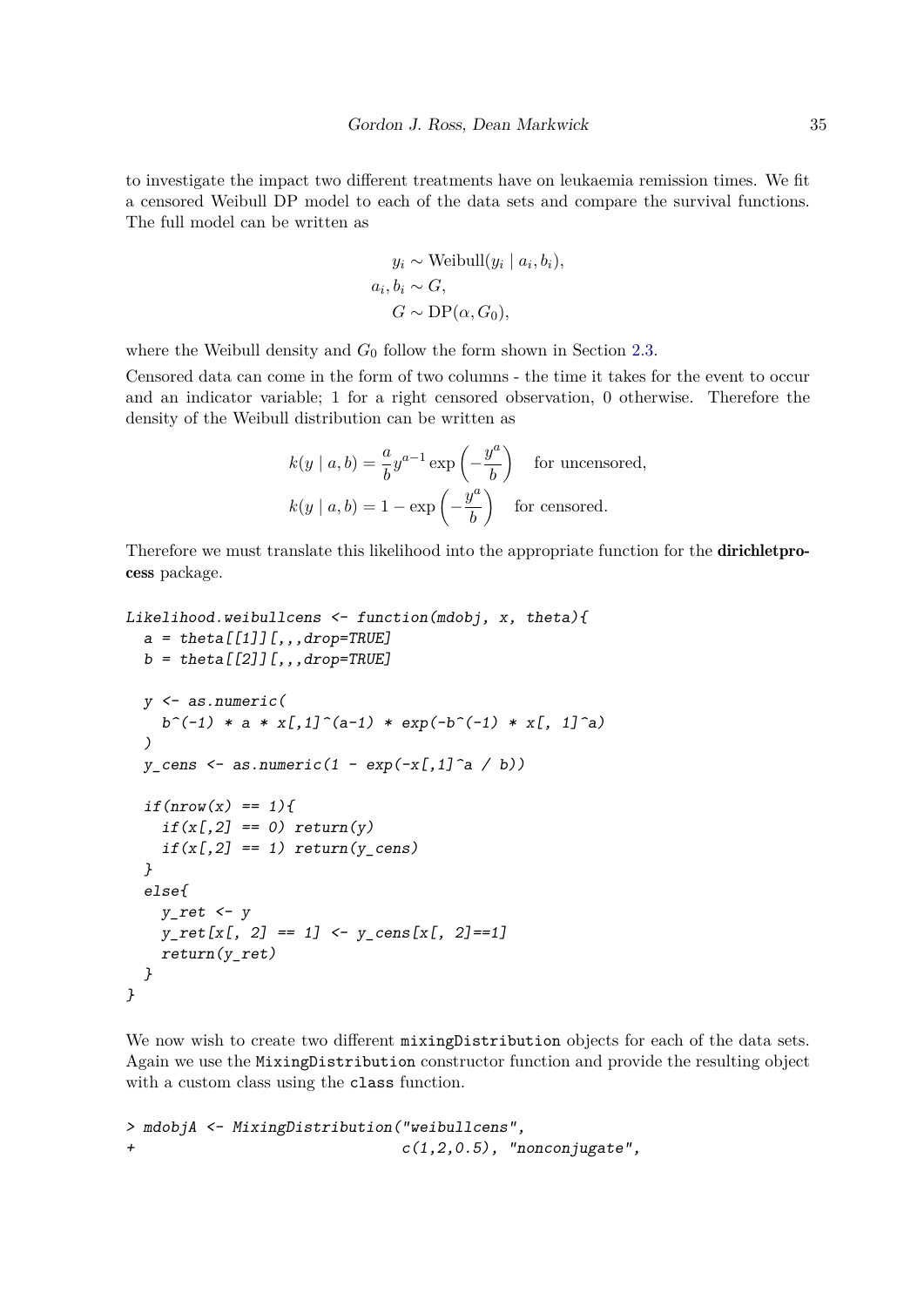<span id="page-35-0"></span>

Figure 9: Point estimates for the survival and density functions of the two treatments.

```
+ mhStepSize=c(0.11,0.11),
+ hyperPriorParameters=c(2.222, 2, 1, 0.05))
> mdobjB <- MixingDistribution("weibullcens",
                       + c(1,2,0.5), "nonconjugate",
+ mhStepSize=c(0.11,0.11),
+ hyperPriorParameters=c(2.069, 2, 1, 0.08))
> class(mdobjA) <- c("list", "weibullcens", "weibull", "nonconjugate")
> class(mdobjB) <- c("list", "weibullcens", "weibull", "nonconjugate")
```
We can easily use this modified mixture model for our censored data. The sampling is then carried out as normal with no other changes needed. The default functions available for the Weibull mixture model are applied to our custom dirichletprocess object.

```
> dpA <- DirichletProcessCreate(data_a, mdobjA, c(2, 0.9))
> dpA <- Initialise(dpA)
> dpB <- DirichletProcessCreate(data_b, mdobjB, c(2, 0.9))
> dpB <- Initialise(dpB)
> dpA <- Fit(dpA, 500, TRUE)
> dpB <- Fit(dpB, 500, TRUE)
```
Using the fitted values we can easily extract the estimate density of the survival times using the weights and cluster parameters. The survival function is calculated as  $S(y) = 1 - \exp(-\frac{y^a}{b})$  $\frac{f^2}{b}$ ). The resulting density and survival estimate is shown in Figure [9](#page-35-0) which correctly replicate the findings of [Kottas](#page-39-9) [\(2006b\)](#page-39-9).

To fully understand what has happened here, it is vital to understand that the DP is defined by its base likelihood and *G*<sup>0</sup> distribution. In creating a new mixing distribution of class weibullcens and weibull we are able to include the new likelihood but retain all the previous functions of a Weibull DP mixture. This makes it trivial to define your own likelihoods based off the foundations laid in the different classes available.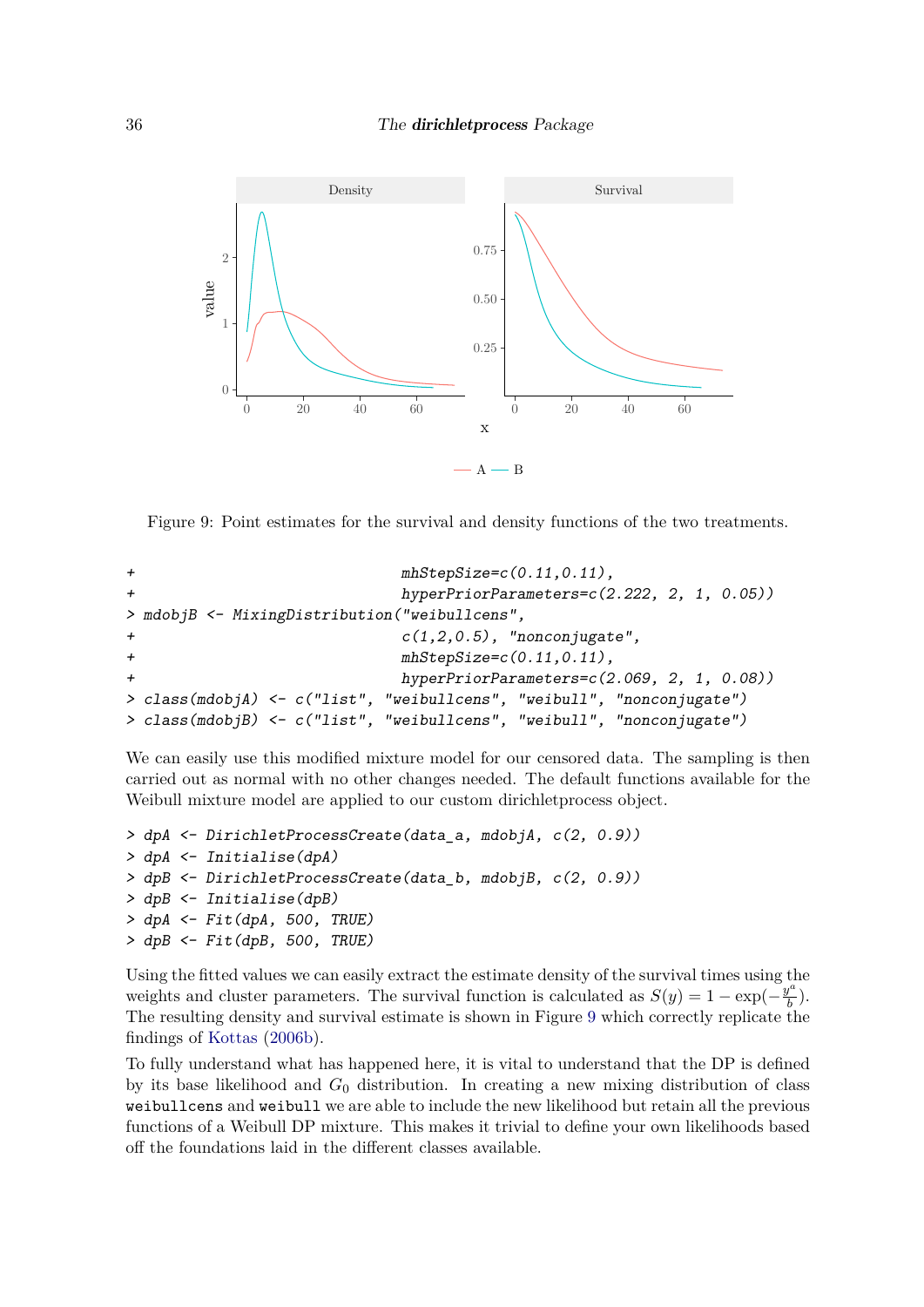### **4.5. Resampling Component Indexes and Parameters**

When calling the Fit function on a DP object the component indexes and parameters are resampled following Algorithm 4 for the conjugate case and Algorithm 8 for the non-conjugate case from [Neal](#page-40-4) [\(2000\)](#page-40-4). For both types of DP mixture the two functions that do the majority of the work are ClusterComponentUpdate and ClusterParameterUpdate.

In a conjugate DPMM new component indexes and new cluster parameters are drawn directly from the predictive and posterior distributions making the algorithm very efficient. In such case, the only option available to users is to change the prior parameters of the base distribution  $G_0$ . Ensuring that the base distribution is correctly parameterised with sensible values for the underlying data will provide optimal performance for the fitting algorithm.

However, in a non-conjugate case new cluster components are proposed from the chosen prior distribution and new cluster parameters are sampled using the Metropolis-Hastings algorithm to obtain a posterior sample. By using the Metropolis-Hastings algorithm, the parameters in question are proposed using a random walk but constrained to the particular support of the parameter. For example, the parameters in a Weibull distribution are strictly positive, therefore the random walk is restricted to fall on the positive real line. An ill proposed prior distribution can severely effect the convergence of the fitting process. The parameter mhStepSize in the constructor function for a non-conjugate mixture controls the scale of new parameter proposals for the random walk. When creating a new DP object, the constructor function has a flag verbose that outputs an estimated acceptance ratio, for optimal performance of the Metropolis-Hastings algorithm this value should be around 0*.*234 [\(Gelman, Roberts, Gilks, and others 1996\)](#page-39-11). Therefore the user should adjust mhStepSize to reach this value. As with the conjugate case, care must be taken to ensure that the base measure is well suited for the data.

### *Overriding Default Behaviour*

For both conjugate and non-conjugate mixture models, the user can write their own ClusterComponentUpdate and ClusterParameterUpdate functions to override the default behaviour. The user can still benefit from the other S3 methods and structures implemented in dirichletprocess but with their custom sampling schemes.

For the non-conjugate mixture models there is a further option available to change the component index and parameter re-sampling. In Algorithm 8 of [Neal](#page-40-4) [\(2000\)](#page-40-4) each datapoint can form a new cluster with parameter drawn from the base measure, these proposals are called 'auxiliary' variables and *m* are drawn for each data point. By default  $m = 3$ . However this can be changed in the Initialise(dp,  $\dots$ ,  $m=m$ ) function. Using more auxiliary variables can lead to more changes in the component indexes and greater exploration of the base measure but at the cost of computational time.

### **4.6. Resampling the Base Measure,** *G*<sup>0</sup>

It is helpful that the user knows how to best set the parameters of the base measure to correctly represent the underlying data. However, whilst desirable this is not always practical. In which case **dirichlet process** offers functionality to use hyper-prior parameters on  $G_0$  and update them with each iteration.

For the mixing distributions that allow for re-sampling of the base measure, it is simple to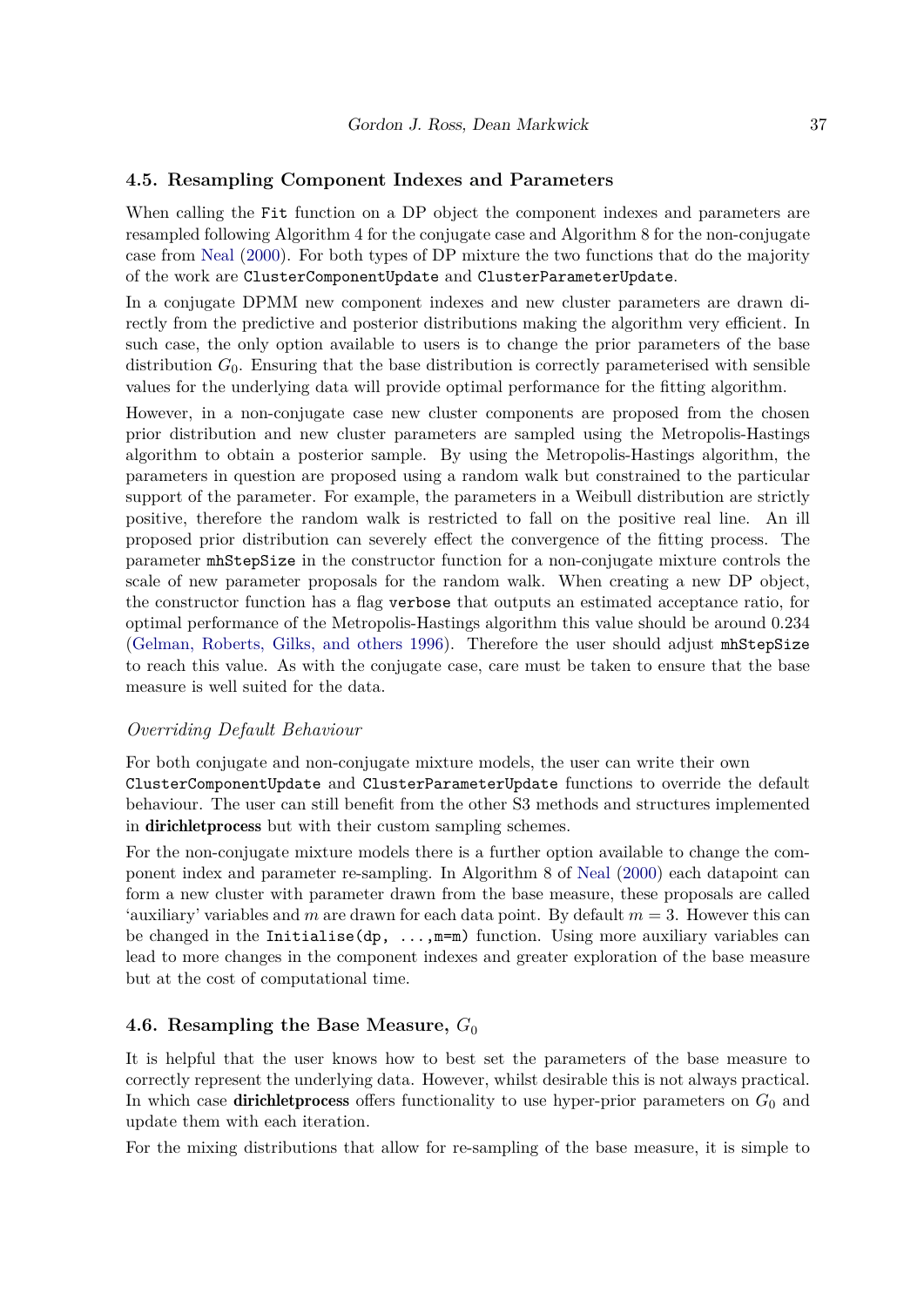include the flag  $Fit(dp, \ldots, updatePrior = TRUE)$ . At each fitting iteration the base measure with variable parameters will be updated based on the current cluster parameters. For details on the exact specification of the hyper-prior distributions for each implemented mixture kernel see Section [2.3.](#page-8-0) If a user wishes to change the default prior on the hyper parameters then it is as simple as changing the PriorParametersUpdate function for the mixing distribution object.

### **4.7. Component Prediction**

Given a fitted DP object and some new data  $\hat{y}$  to predict the cluster labels of the new data we use the command ClusterLabelPredict. Using the appropriate algorithm for a conjugate or non-conjugate mixture model the cluster label probabilities are calculated from the new data  $\hat{y}$ , these probabilities are then sampled once to obtain a cluster label. It is these cluster labels that are returned with the appropriate cluster parameters.

We refer back to our example in Section [3.2](#page-16-1) where we used a Dirichlet process to cluster the faithful dataset. In this example, we will withhold the last five entries of the data as the prediction set and use ClusterLabelPredict to estimate their cluster allocation.

```
> faithfulTrans <- scale(faithful)
> trainIndex <- 1:(nrow(faithfulTrans)-5)
> dp <- DirichletProcessMvnormal(faithfulTrans[trainIndex, ])
> dp <- Fit(dp, 1000)
> labelPred <- ClusterLabelPredict(dp, faithfulTrans[-trainIndex, ])
```
The function ClusterLabelPredict works by calculating and sampling the clustering label from the probability that each test point  $\hat{y}_i$  belongs to each cluster  $\theta_i$  or should form its own cluster proportional to *α*

$$
p(i) \propto n_i k(\hat{y}_j \mid \theta_i),
$$
  

$$
p(i = new) \propto \alpha \int k(\hat{y}_j, \theta_i) dG_0.
$$

The function returns a list with multiple entries:

- The predicted cluster labels for the data under labelPred\$componentIndexes.
- The cluster parameters assigned to the predicted data points in case a new cluster is predicted labelPred\$clusterParameters.
- The new number of data points per cluster labelPred\$pointsPerCluster.
- The total number of clusters are also returned labelPred\$numLabels as this can change with each prediction.

We can then use the results of this function to form a dataframe and plot the results.

```
> faithfulTrainPlot <- data.frame(faithful[trainIndex, ],
+ Label=dp$clusterLabels)
```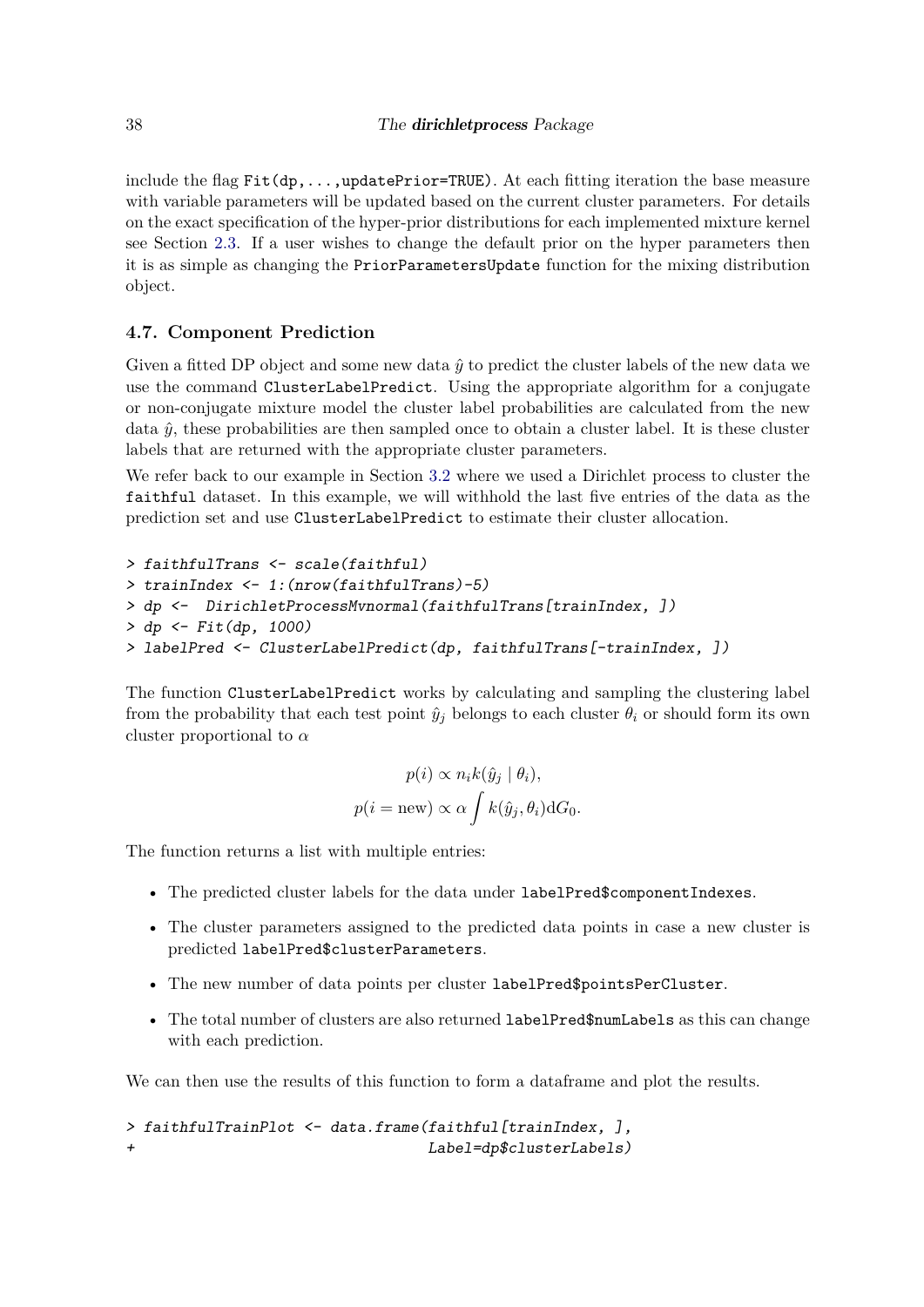<span id="page-38-0"></span>

Figure 10: The predicted labels of the last 5 entries of the faithful dataset against the training data. The predicted values are indicated by a solid colour and triangle shapes.

```
> faithfulTestPlot <- data.frame(faithful[-trainIndex, ],
                          + Label=labelPred$componentIndexes)
> ggplot() +
+ geom_point(data=faithfulTrainPlot,
+ aes(x=eruptions,
+ y=waiting,
                + colour=as.factor(Label)),
             + size=1) +
    + geom_point(data=faithfulTestPlot,
+ aes(x=eruptions,
+ y=waiting,
+ colour=as.factor(Label)),
+ shape=17, size=5) +
+ guides(colour=FALSE)
```
Figure [10](#page-38-0) shows the test data being correctly identified with the appropriate cluster.

## **Computational details**

The results in this paper were obtained using R 3.5.0 with the **dirichlet process** 0.2.2 package. R itself and all packages used are available from the Comprehensive R Archive Network (CRAN) at <https://CRAN.R-project.org/>.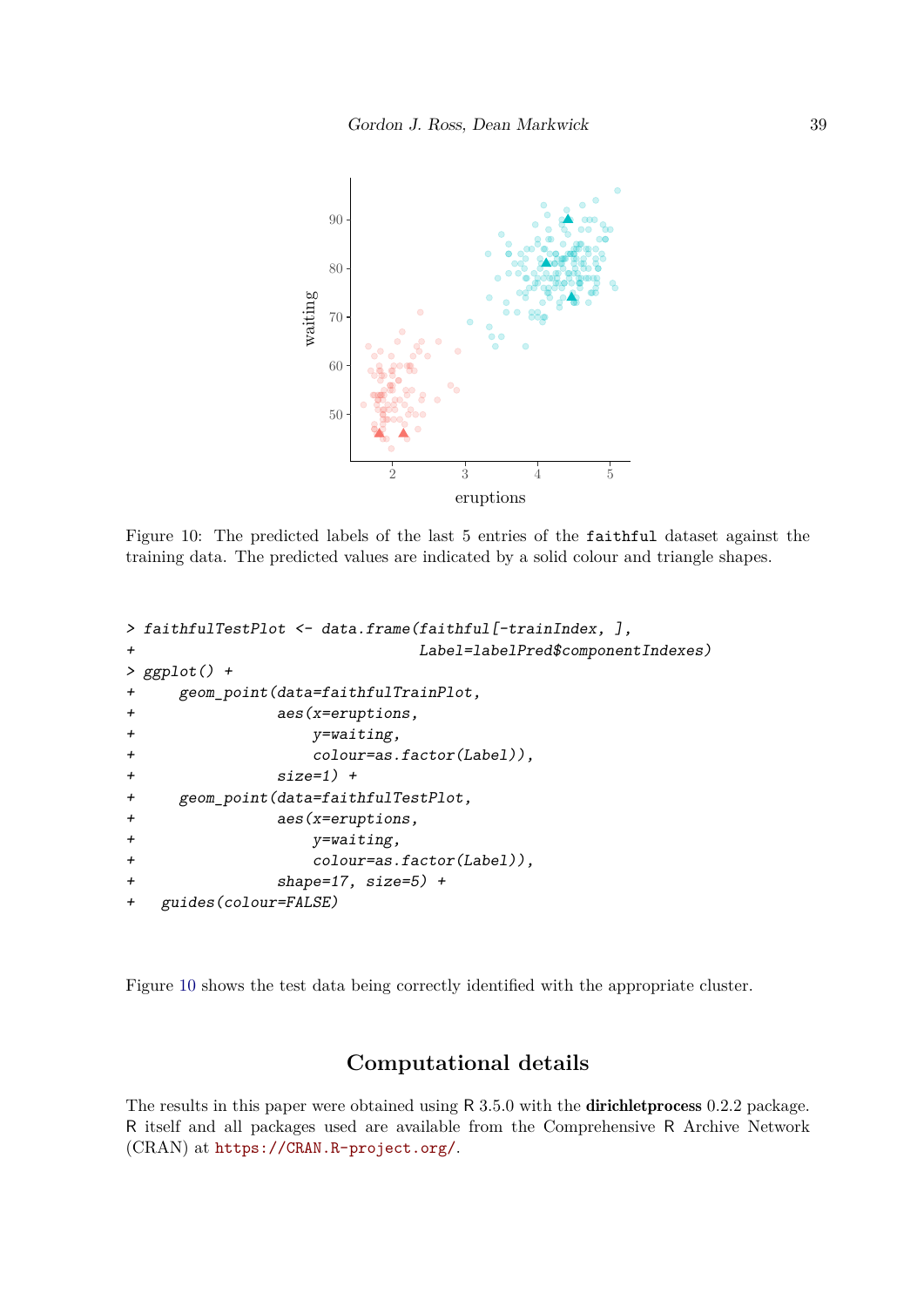### **Acknowledgements**

We thank Kees Mulder for his contributions. We thank Gianluca Baio and Federico Ricciardi for their helpful comments in the development of this package and vignette.

### **References**

- <span id="page-39-4"></span>Coles S (2001). *An Introduction to Statistical Modeling of Extreme Values*. Springer Series in Statistics. Springer London, London. ISBN 978-1-84996-874-4 978-1-4471-3675-0. URL <http://link.springer.com/10.1007/978-1-4471-3675-0>.
- <span id="page-39-3"></span>Escobar MD, West M (1995). "Bayesian Density Estimation and Inference Using Mixtures." *Journal of the American Statistical Association*, **90**(430), 577–588. ISSN 0162-1459. [doi:](http://dx.doi.org/10.1080/01621459.1995.10476550) [10.1080/01621459.1995.10476550](http://dx.doi.org/10.1080/01621459.1995.10476550). URL [http://www.tandfonline.com/doi/abs/10.](http://www.tandfonline.com/doi/abs/10.1080/01621459.1995.10476550) [1080/01621459.1995.10476550](http://www.tandfonline.com/doi/abs/10.1080/01621459.1995.10476550).
- <span id="page-39-0"></span>Ferguson TS (1973). "A Bayesian Analysis of Some Nonparametric Problems." *The Annals of Statistics*, **1**(2), 209–230. ISSN 0090-5364. URL <http://www.jstor.org/stable/2958008>.
- <span id="page-39-8"></span>Gelman A, Carlin JB, Stern HS, Rubin DB (2014). *Bayesian Data Analysis*, volume 2. Chapman & Hall/CRC Boca Raton, FL, USA.
- <span id="page-39-11"></span>Gelman A, Roberts GO, Gilks WR, others (1996). "Efficient Metropolis jumping rules."
- <span id="page-39-2"></span>Geman S, Geman D (1984). "Stochastic Relaxation, Gibbs Distributions, and the Bayesian Restoration of Images." *IEEE Transactions on Pattern Analysis and Machine Intelligence*, **PAMI-6**(6), 721–741. ISSN 0162-8828. [doi:10.1109/TPAMI.1984.4767596](http://dx.doi.org/10.1109/TPAMI.1984.4767596).
- <span id="page-39-1"></span>Hastings WK (1970). "Monte Carlo Sampling Methods Using Markov Chains and Their Applications." *Biometrika*, **57**(1), 97–109. ISSN 0006-3444. [doi:10.2307/2334940](http://dx.doi.org/10.2307/2334940). URL <http://www.jstor.org/stable/2334940>.
- <span id="page-39-7"></span>Kim S, Tadesse MG, Vannucci M (2006). "Variable selection in clustering via Dirichlet process mixture models." *Biometrika*, **93**(4), 877–893.
- <span id="page-39-6"></span>Kottas A (2006a). "Dirichlet process mixtures of beta distributions, with applications to density and intensity estimation." In *Workshop on Learning with Nonparametric Bayesian Methods, 23rd International Conference on Machine Learning (ICML)*.
- <span id="page-39-9"></span>Kottas A (2006b). "Nonparametric Bayesian survival analysis using mixtures of Weibull distributions." *Journal of Statistical Planning and Inference*, **136**(3), 578–596. ISSN 0378-3758. [doi:10.1016/j.jspi.2004.08.009](http://dx.doi.org/10.1016/j.jspi.2004.08.009). URL [http://www.sciencedirect.com/](http://www.sciencedirect.com/science/article/pii/S0378375804003465) [science/article/pii/S0378375804003465](http://www.sciencedirect.com/science/article/pii/S0378375804003465).
- <span id="page-39-10"></span>Lawless JF (2011). *Statistical models and methods for lifetime data*, volume 362. John Wiley & Sons.
- <span id="page-39-5"></span>Maceachern SN, Müller P (1998). "Estimating Mixture of Dirichlet Process Models." *Journal of Computational and Graphical Statistics*, **7**(2), 223–238. ISSN 1061-8600, 1537-2715. [doi:10.1080/10618600.1998.10474772](http://dx.doi.org/10.1080/10618600.1998.10474772). URL [http://www.tandfonline.com/doi/abs/](http://www.tandfonline.com/doi/abs/10.1080/10618600.1998.10474772) [10.1080/10618600.1998.10474772](http://www.tandfonline.com/doi/abs/10.1080/10618600.1998.10474772).